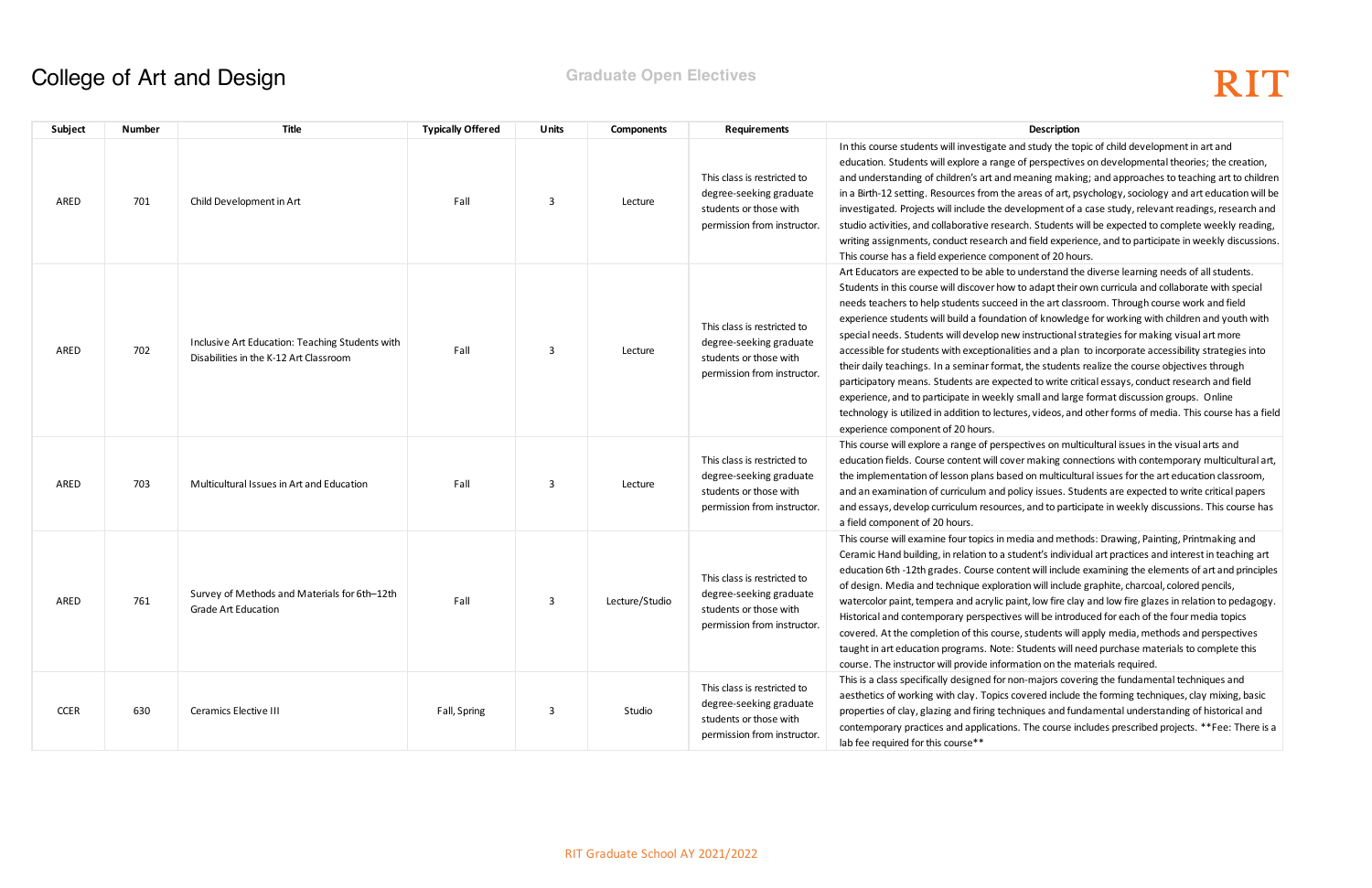aduate-level students an opportunity for introductory study in Students will gain an understanding of the history of metals. esign fundamentals and encouragement of personal ent will learn to evaluate new techniques, materials and nonstrations, field trips, hands-on experience and critiques ed for this course\*\*

tter-aided design (CAD) and other related technologies as tools mulating and fabricating design solutions. Emphasis is given to technologies, and the workflows for using them effectively in

tween studio practice and contemporary art history. Course ask questions about what is art, who is the audience, what is es that fit within the larger context of the current state of the success and artistic failure? The course emphasizes ten interpretation.

levant to imaging-based fine art photography and related torical/cultural issues, and how they might suggest future integration of critical theoretical discourse and studio practice. and future fine art practices through its engagement with a e repeated with different topics. Topic is determined by the

r sequence, will present an overview of the multiple and erceptions, and philosophies of photography. Readings and ce and establishment of fine art photography, documentary the sciences, commercial and pop-cultural photographic cal arena, and photography as a mode of social interaction and study the evolving technical history of photographic processes ical perspectives on the medium during its first 100 years.

ering a career in the arts. Course content covers practical actice such as crafting a CV, grant writing, writing an artist's plication packet and researching exhibition spaces and other

on, workflow and output of digital media files, using a variety of ras, smartphones, 2D/3D scanners, audio and video recording device preferences, file attributes, workflow, output, ta management using different media. Hands-on exercises data compression, color management, media delivery, and e influences of operator choices at each stage along the image co identifying and cultivating industry best practices. At the be able to create optimized files using a variety of devices

### **College of Art and Design <b>Graduate Open Electives** College of Art and Design

| <b>CMTJ</b> | 630 | Form and Fabrication: Metals and Jewelry<br>Design                       | Fall, Spring, Summer | 3 | Studio  | This class is restricted to<br>degree-seeking graduate<br>students or those with<br>permission from instructor. | This is an elective course providing gra<br>metals: either hollowware or jewelry.<br>Development of metals techniques, de<br>expression are encouraged. The stude<br>concepts. Slide lectures, technical dem<br>used. **Fee: There is a lab fee require                                                                                                                                      |
|-------------|-----|--------------------------------------------------------------------------|----------------------|---|---------|-----------------------------------------------------------------------------------------------------------------|----------------------------------------------------------------------------------------------------------------------------------------------------------------------------------------------------------------------------------------------------------------------------------------------------------------------------------------------------------------------------------------------|
| <b>IDDE</b> | 607 | <b>Technology Studio</b>                                                 | Fall, Spring         | 3 | Studio  | This class is restricted to<br>degree-seeking graduate<br>students or those with<br>permission from instructor. | This course explores the use of compu<br>for designing, modeling, visualizing, sir<br>the combination of digital and analog t<br>design process.                                                                                                                                                                                                                                             |
| <b>IDEA</b> | 705 | Thinking About Making: The Practice of Art in a<br><b>Global Society</b> | Fall, Spring         | 3 | Lecture |                                                                                                                 | The course seeks to bridge the gap be<br>content will explore current work and a<br>"our" art making practice, and how do<br>global art world. How do we measure<br>observation, critical analysis, and writt                                                                                                                                                                                |
| <b>PHGR</b> | 611 | Contemporary Issues                                                      | Fall, Spring         | 3 | Lecture | This class is restricted to<br>degree-seeking graduate<br>students or those with<br>permission from instructor. | This course will study current issues re<br>media; how they relate to broader hist<br>directions. Emphasis is placed on the in<br>This course is a touchstone to current a<br>variety of subjects. This course may be<br>instructor.                                                                                                                                                         |
| <b>PHGR</b> | 701 | History and Aethetics of Photography I                                   | Fall                 | 3 | Lecture | This class is restricted to<br>degree-seeking graduate<br>students or those with<br>permission from instructor. | This course, the first in a two-semester<br>intersecting aesthetics, applications, po<br>discussions will examine the emergen<br>and photojournalism, photography in t<br>applications, photography in the politic<br>identity formation. The class will also s<br>and the proliferation of critical theoreti                                                                                |
| <b>PHGR</b> | 724 | Professional Development for the Emerging<br>Artist                      | Fall                 | 3 | Lecture | This class is restricted to<br>degree-seeking graduate<br>students or those with<br>permission from instructor. | This course prepares students for ente<br>information related to professional pra<br>statement, creating a professional app<br>opportunities for artists.                                                                                                                                                                                                                                    |
| <b>PHMS</b> | 611 | Media Foundations: The Digital File                                      | Fall                 | 3 | Lecture |                                                                                                                 | This course will investigate the creatio<br>capture devices including digital came<br>devices. Course content will focus on c<br>compression with consideration of dat<br>reinforce concepts such as: file types,<br>distribution. Students will evaluate the<br>chain. Special attention will be given to<br>conclusion of the course, students will<br>that include metadata construction. |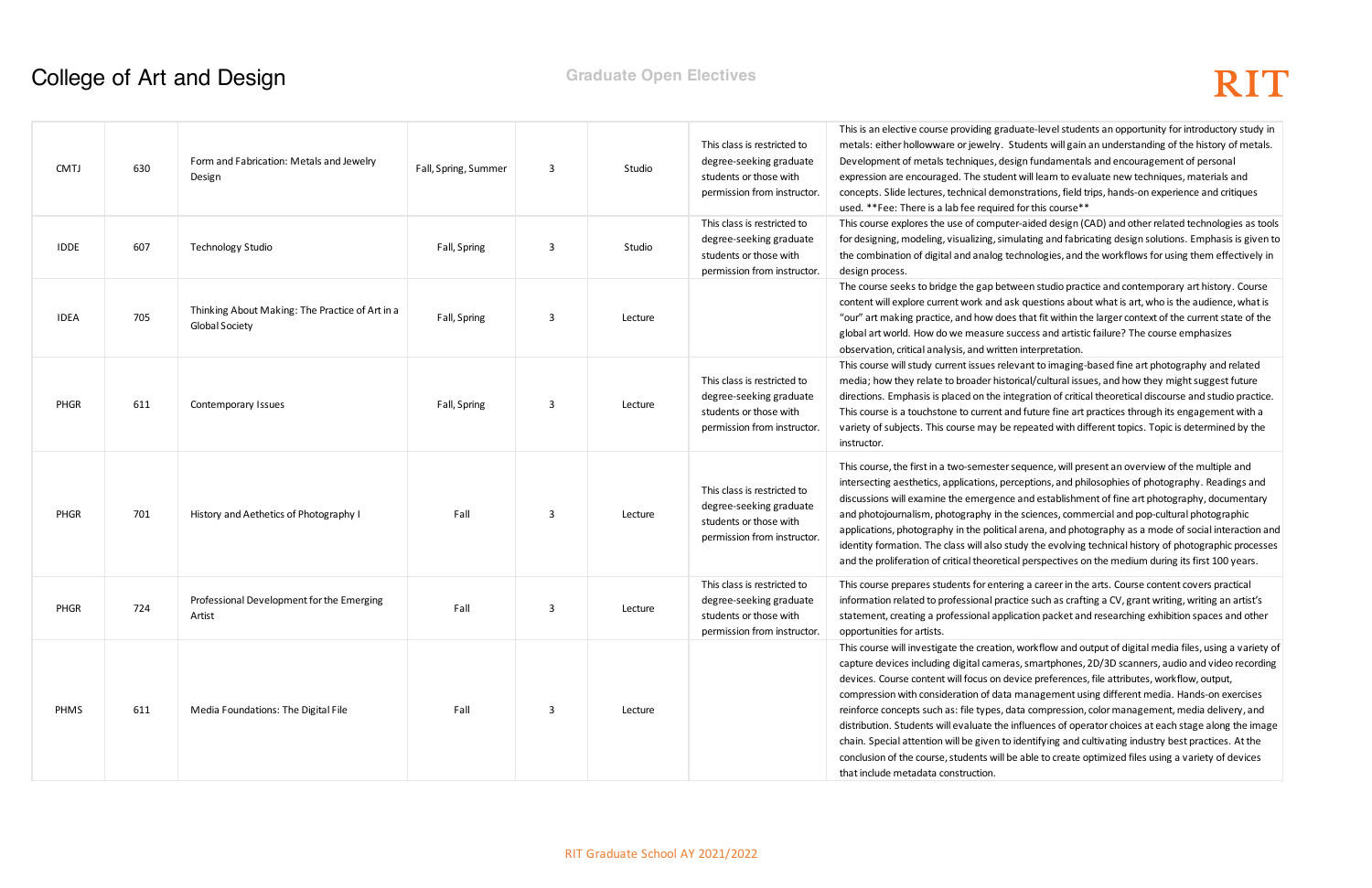o students' skills in casting metals with an emphasis on cast itent will cover advanced pattern-making, mold-making, niques will be introduced. Students will create several cast king materials and alloys. At the completion of this course concepts through cast metal sculpture. \*\*Fee: There is a and an additional course fee applied via student account. See

an emphasis on the requirements of film production. proaches to acting through exercises and by performing in . Scenes are rehearsed outside of class, and then staged and

nce to explore three different approaches to stop-motion periment with pixilation, time-lapse and relief animation with a ill expand the student's knowledge of traditional and an alternative means of expression. The class will study inalyze and discuss them with the instructor and then produce struction for each approach. There will be a final project in the

 $\eta$  of film sound theory. Through readings, focused group ig to select films, the course promotes critical analysis of the sound design. Addressed is the history of music from the silent s studied include the modal changes in point-of-audition, and pics including audio-visualization and ventriloquism theory are

mporary, traditional, and alternative art spaces through n and criticism. Student will consider gallery administration andertake site visitations and gallery research. Students will oroject in an approved exhibition venue.

Itroduction to non-toxic silkscreen printing concepts and ad introductory experience, the course will focus on the I building within the context of screenprinting. The course will techniques both traditional and technological and the levelopment and experimentation with process. Accumulative he exploration of historical and cultural concepts of materiality of personal interpretation and experience. \*\*Fee: There is a

rary technology used by the course instructor in their studio to investigate how this technology may be applied in their in the course will vary according to the faculty teaching the le times with faculty permission.

### **College of Art and Design <b>Graduate Open Electives** College of Art and Design

| SCUL        | 643 | <b>Foundry Practices</b>                | Fall, Spring         | $\mathbf{3}$ | Studio      | This course is available to<br>RIT degree-seeking<br>graduate students                                          | This course will introduce and develop stu<br>iron and the use of cupola. Course content<br>sprueing, patination, and casting techniqu<br>metal pieces using different mold-making<br>students will be able to develop their cond<br>materials fee required for this course and<br>course notes for course fee information**                                                |
|-------------|-----|-----------------------------------------|----------------------|--------------|-------------|-----------------------------------------------------------------------------------------------------------------|-----------------------------------------------------------------------------------------------------------------------------------------------------------------------------------------------------------------------------------------------------------------------------------------------------------------------------------------------------------------------------|
| SOFA        | 635 | Acting for Film                         | Fall, Spring         | $\mathbf{3}$ | Lecture     | This class is restricted to<br>degree-seeking graduate<br>students or those with<br>permission from instructor. | A course in basic acting technique with an<br>Students are introduced to various approa<br>scenes from professional productions. Sce<br>critiqued during class time.                                                                                                                                                                                                        |
| SOFA        | 652 | Alternative Frame by Frame              | Fall                 | 3            | Lecture     | This class is restricted to<br>degree-seeking graduate<br>students or those with<br>permission from instructor. | This course will give all students a chance<br>animation. The class will study and experi<br>"down-shooter." These techniques will ex<br>experimental animation and present an al<br>existing work with these techniques, analy<br>several examples of their own after instru<br>technique of the student's choice.                                                         |
| SOFA        | 691 | Film Sound Theory Music                 | Fall, Spring, Summer | 3            | Lecture/Lab | This class is restricted to<br>degree-seeking graduate<br>students or those with<br>permission from instructor. | This course is one of three in the study of 1<br>discussion, and the viewing of/listening to<br>varied and profound uses of music in sour<br>era to the modern score. The concepts stu<br>positioning across diegeses. Newer topics<br>also addressed.                                                                                                                      |
| <b>STAR</b> | 635 | <b>Curating and Managing Art Spaces</b> | Fall                 | 3            | Lecture     | This class is restricted to<br>degree-seeking graduate<br>students or those with<br>permission from instructor. | This course explores the roles of contemp<br>curatorial studies, exhibition evaluation ar<br>roles and supporting operations, and unde<br>organize and install a final exhibition proje                                                                                                                                                                                     |
| <b>STAR</b> | 678 | Screenprinting                          | Fall, Spring         | 3            | Studio      |                                                                                                                 | This course will be a comprehensive introd<br>techniques. Organized to create a broad in<br>expansion of problem solving and skill bui<br>address a wide variety of media, tools, ted<br>theoretical concepts to facilitate skill deve<br>aspects of the curriculum will include the e<br>and the multiple, intertwined aspects of po<br>lab fee required for this course** |
| <b>STAR</b> | 701 | Technology in the Studio                | Fall, Spring         | 3            | Studio      | Department Consent<br>Required                                                                                  | This course will introduce a contemporary<br>practice. Students will be encouraged to ir<br>making process. The subjects offered in th<br>class. The course can be taken multiple tir                                                                                                                                                                                       |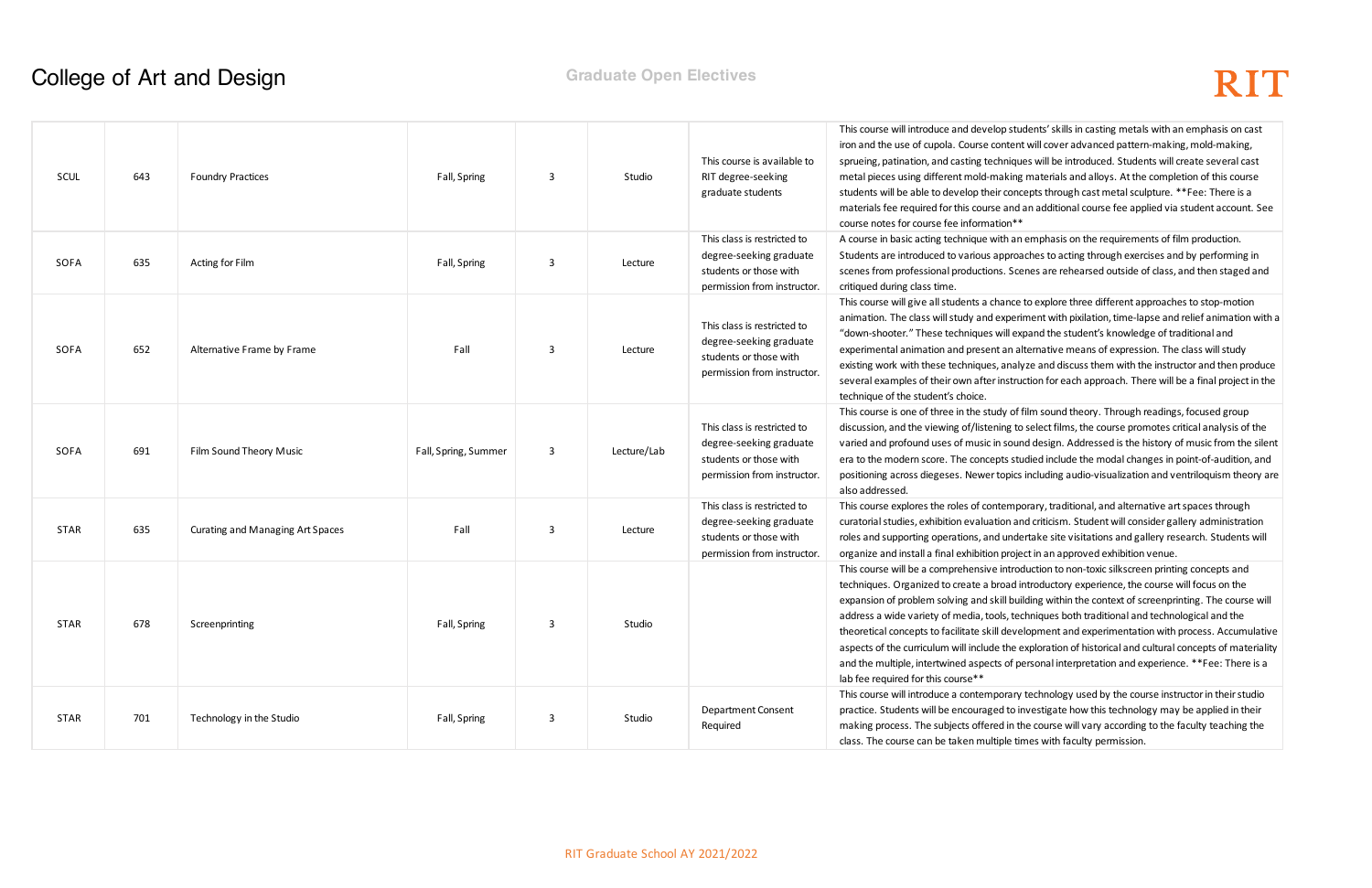gement principles applicable to the construction industry egic planning, construction processes, communications, ethical hent, financial management, and risk management. There will evention management, insurance and risk management, bonding requirements for construction companies.

ritically assess and prepare written communications regarding ings, practices, and potentials of sustainable building them with the skills to determine and communicate value-tod conventional designs. Students will also be able to anagers in the design and construction of buildings while

th emphasis on productivity enhancement focusing on an deling, analysis, and design of construction operations. This collection; analysis of productivity data and factors affecting oduction and study of productivity improvement programs. cost analysis and construction management procedures, ect cost analysis and control, value engineering, life-cycle ancial and economic modeling, and quantitative risk analysis

ories and models of how individuals work within groups. The udents to learn to effectively manage, lead, and generate cilitation of groups into teams to achieve stated outcomes is earned. The outcome of this course is to provide students with and their impact on organizational interventions with emphasis nd techniques.

al, psychological, and socio/cultural factors related to learning hout the life cycle, as appropriate for the organization's needs. elopment are critically analyzed and applied to teaching itically examine their own assumptions and beliefs about lop an appropriate approach to the task of designing learning e and needs. Attention is given to stages of cognitive growth, earning environments, and to a variety of theories of learning. b component of learning theories.

both an art and science. The framework of this course is to truction regardless of content area to allow learners to s. The components of the course include problem alysis of learner's abilities, the design of measurable ment of assessment strategies within the design of ative and summative evaluation process.

| Subject     | <b>Number</b> | Title                                                   | <b>Typically Offered</b> | Units | <b>Components</b> | <b>Requirements</b>                                                | Description                                                                                                                                                                                                                                                                                                                                                                                                                                                              |
|-------------|---------------|---------------------------------------------------------|--------------------------|-------|-------------------|--------------------------------------------------------------------|--------------------------------------------------------------------------------------------------------------------------------------------------------------------------------------------------------------------------------------------------------------------------------------------------------------------------------------------------------------------------------------------------------------------------------------------------------------------------|
| <b>CONM</b> | 650           | Principles of Construction Leadership and<br>Management | Fall                     | 3     | Lecture           | This course is restricted to<br>CONSMGT-MS students.               | Introduction to leadership and management principles<br>including those associated with strategic planning, con:<br>behavior, human resources development, financial ma<br>be an emphasis on safety and loss prevention manage<br>marketing construction services, and bonding requirem                                                                                                                                                                                  |
| CONM        | 690           | Sustainable Building Construction and Design            | Spring                   | 3     | Lecture           | This course is restricted to<br>CONSMGT-MS students.               | This course will prepare students to critically assess and<br>the current and evolving understandings, practices, and<br>construction and design and prepare them with the ski<br>cost differences between "green" and conventional de<br>understand the role of construction managers in the de<br>incorporating sustainable strategies.                                                                                                                                |
| <b>CONM</b> | 718           | <b>Construction Operations and Productivity</b>         | Fall                     | 3     | Lecture           | This course is restricted to<br>CONSMGT-MS students.               | A study of construction operations with emphasis on pr<br>integrated approach to planning, modeling, analysis, ar<br>includes productivity concepts; data collection; analysi<br>productivity; means for improving production and stud                                                                                                                                                                                                                                   |
| <b>CONM</b> | 720           | <b>Construction Cost Analysis and Management</b>        | Spring                   | 3     | Lecture           | This course is restricted to<br>CONSMGT-MS students.               | A logistical study of pre-construction cost analysis and<br>including conceptual estimating, project cost analysis a<br>costing, feasibility studies, project financial and econon<br>techniques.                                                                                                                                                                                                                                                                        |
| EDLI        | 723           | Group Dynamics and Facilitation Skills                  | Fall, Spring             | 3     | Lecture           | This course is restricted to<br>student in the HRDE-MS<br>program. | Group dynamics explores current theories and models<br>outcome of this analysis is to allow students to learn to<br>results from group processes. The facilitation of groups<br>within the group process strategies learned. The outco<br>an understanding of group dynamics and their impact<br>on team building, facilitation tools, and techniques.                                                                                                                   |
| EDLI        | 730           | Theories of Learning                                    | Spring                   | 3     | Lecture           |                                                                    | This course examines the physiological, psychological,<br>and development of humans throughout the life cycle,<br>Selected theories of learning and development are crit<br>contexts. Students are expected to critically examine th<br>learning, and development and develop an appropriate<br>based on the organization's workforce and needs. Atte<br>the development of learning goals, learning environme<br>Learning styles are discussed as a sub component of le |
| EDLI        | 733           | <b>Instructional Design</b>                             | Spring                   | 3     | Lecture           |                                                                    | The process of instructional design is both an art and so<br>teach the students how to design instruction regardles.<br>successfully achieve stated outcomes. The componen<br>identification, needs assessment, analysis of learner's a<br>performance objectives, the development of assessme<br>instructional materials, and the formative and summat                                                                                                                  |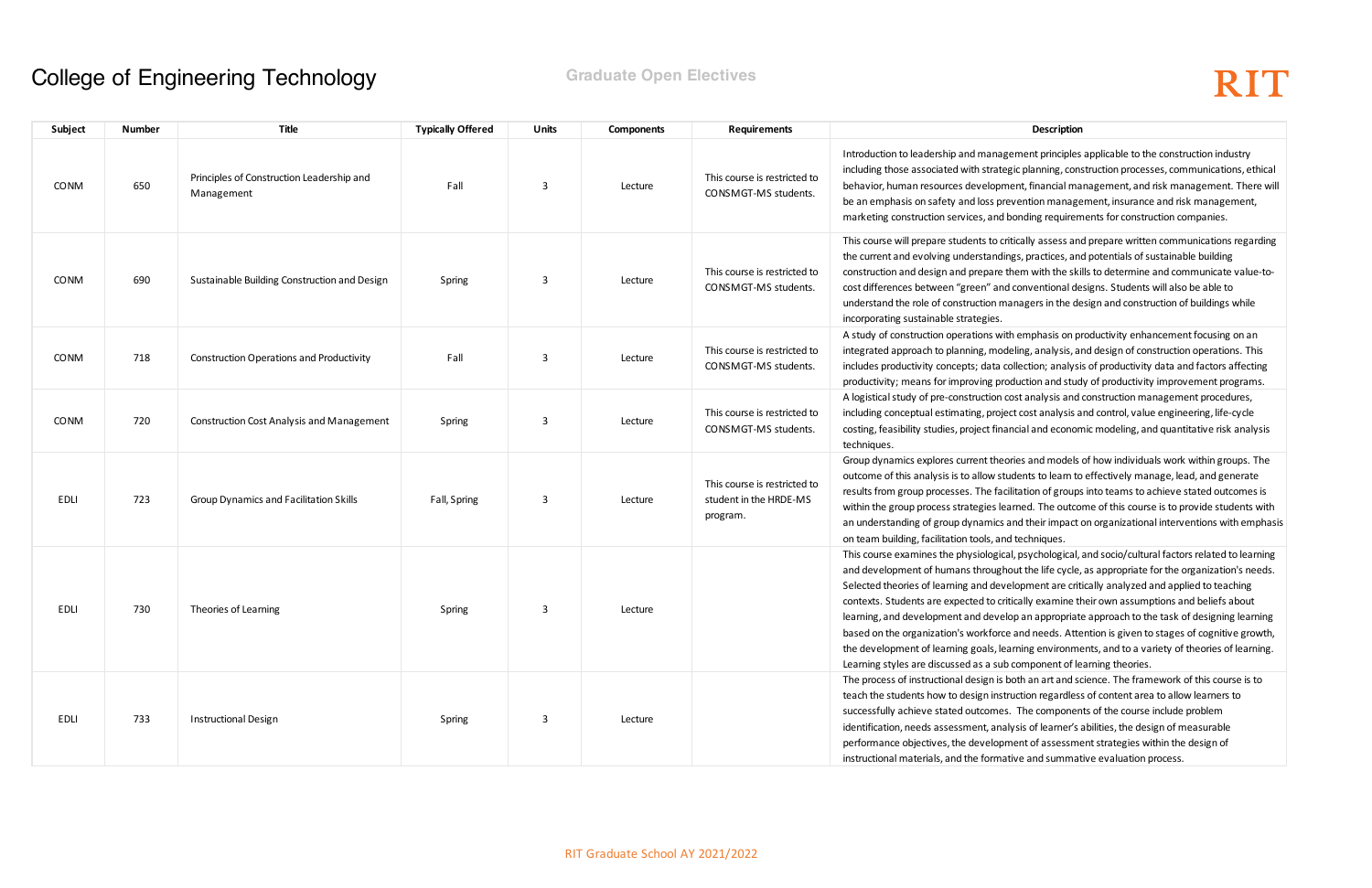Ices students to traditional and emerging career development theory and factor, type, theories such as trait and factor, type, adjustment, life-span, social learning, and career decisionheory approach. Additional topics include organizational career modern problems and issues, and contemporary issues in rticipative and draws heavily on case studies, role-playing, selfrstand the theory and work place application issues.

lected theories and techniques for use in counseling clients es. Students analyze and practice various counseling scenarios and accept feedback related to career counseling skills related to careers and the HR professional's roles are explored. workplace is examined as it relates to HR planning.

to the fundamentals of assessment and measurement tools itional development activities. An overview of a variety of will be administered. Reading, lecture and class activities will riteria for administration, validity, reliability, and assessing best

rience in higher education. Since students are, arguably, a , how should institutions approach the student experience on mpt students to consider the wide range and types of colleges the models used that form the college experience. These ons of the higher education university reputation,

ntion. Topics for investigation include: (1) campus facilities and student activities and athletics; (4) teaching and learning; (5) rategies.

mponent in American and global societies and must be amines current and historical perspectives of the critical nanage risk, and adhere to lawful practices and lead. All of as of accessibility, value, customer service, and the higher exploration of how price, cost, and value shape what is as well as reviewing current practices and events that continue

the accomplishment of learning outcomes involves designing ta regarding performance, and calculating the overall impact of lculate the costs for the learning program to demonstrate a ion. This outcome is computed through measuring the ers and determining the value the learning contributes to the ne learners will measure and grade performance for a variety of assess the overall program effectiveness through ie class only.

| EDLI        | 750 | <b>Strategic Career Development</b>                                  | Fall                        | 3 | Lecture | This class is restricted to<br>degree-seeking graduate<br>students or those with<br>permission from instructor. | Strategic Career Development introdu<br>theory and its application to workplac<br>developmental, psychodynamic, work<br>making are covered using a system th<br>development, application of theory to<br>career development. The course is pa<br>assessment, and group work to under                                                       |
|-------------|-----|----------------------------------------------------------------------|-----------------------------|---|---------|-----------------------------------------------------------------------------------------------------------------|--------------------------------------------------------------------------------------------------------------------------------------------------------------------------------------------------------------------------------------------------------------------------------------------------------------------------------------------|
| EDLI        | 751 | <b>Career Counseling Techniques</b>                                  | Spring                      | 3 | Lecture | This class is restricted to<br>degree-seeking graduate<br>students or those with<br>permission from instructor. | This course introduces students to seld<br>and/or employees about career issue<br>and apply theory. They learn to give<br>through the use of role plays. Issues<br>The future of career counseling in the                                                                                                                                  |
| <b>EDLI</b> | 752 | Assessments and Measurements in Human<br><b>Resource Development</b> | Fall or Spring or<br>Summer | 3 | Lecture | This class is restricted to<br>degree-seeking graduate<br>students or those with<br>permission from instructor. | This course provides and introduction<br>used in human resource and organiza<br>instruments will be studied and some<br>include theory of test development, cr<br>instruments for use.                                                                                                                                                     |
| EDLI        | 753 | The Student Experience in Higher Education                           | Fall                        | 3 | Lecture |                                                                                                                 | This course explores the student expe<br>university's most important customer<br>and off campus? This course will pror<br>and universities around the world and<br>approaches impact students perceptic<br>marketability, alumni giving, and rete<br>third places; (2) student services; (3) s<br>campus traditions; (6) assessment str    |
| EDLI        | 754 | Critical Systems in Higher Education                                 | Summer                      | 3 | Lecture |                                                                                                                 | Higher education is a vital societal cor<br>accessible to citizens. This course exa<br>systems in higher education to fund, r<br>these systems affect students in area<br>education experience. Included is an<br>provided by and who attends college<br>to shape higher education.                                                        |
| EDLI        | 755 | Learning Assessment and Evaluation                                   | Fall                        | 3 | Lecture |                                                                                                                 | In a learning environment assessing t<br>evaluation instruments, collecting dat<br>learning. Of equal importance is to ca<br>return on investment to the organizat<br>increased competencies of the learne<br>organization. To achieve this outcom<br>intellectual learner domains as well as<br>interpretation of data. This is an online |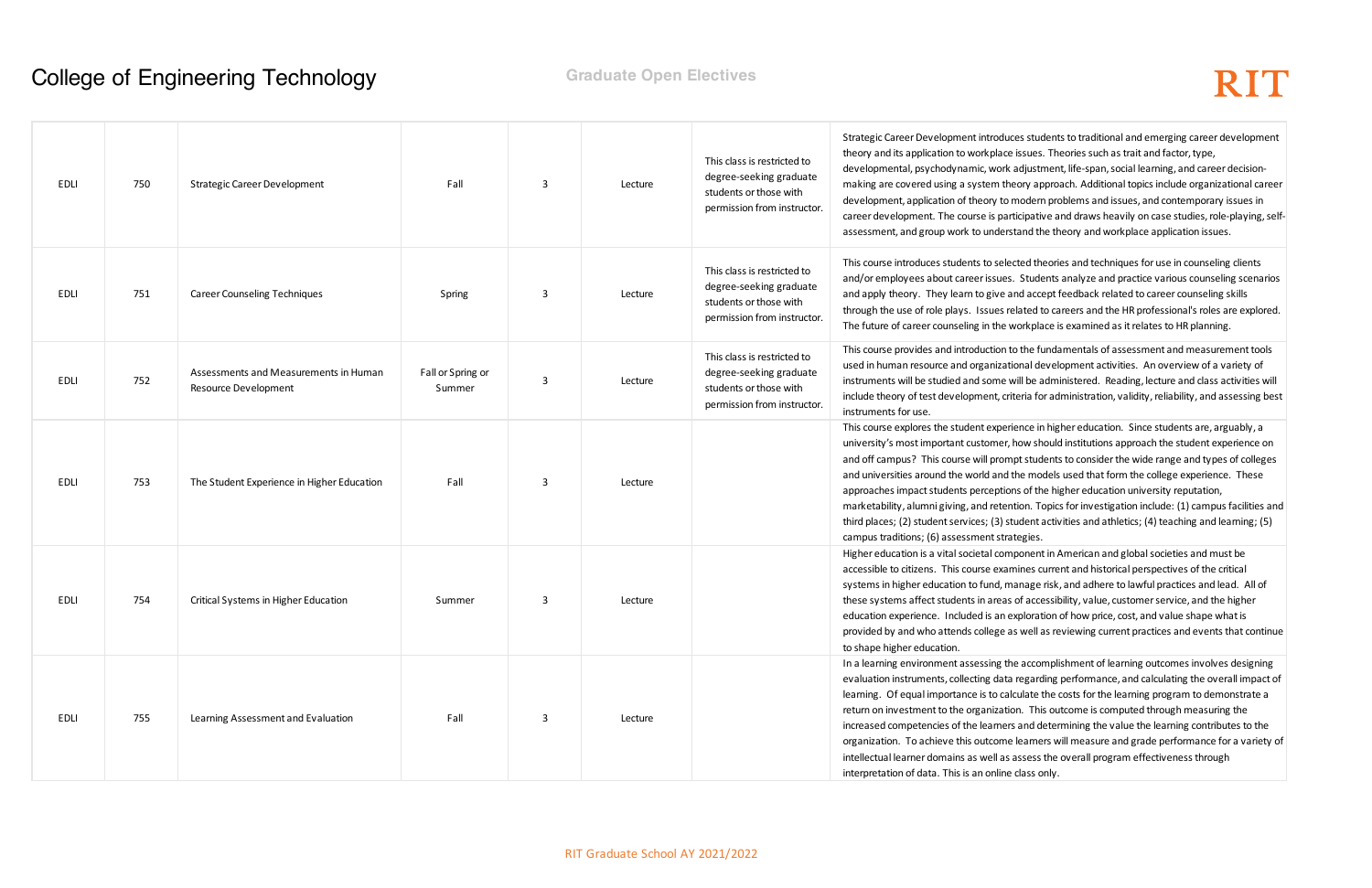creating an engaging and exciting learning experience whether m-based or blended, and delivery for a school, college or ides you through the process of developing and applying a lesses a performance gap or educational need in any he course learning outcome is to develop an instructional blan that includes technology to support the learning experience of that learning plan. Course topics include: learning in the 21st arning design, and applying assistive technologies, analyzing ructional design principles with a focus on educational id emerging technologies; and evaluating strategy. Upon ill be able to:

halysis/needs analysis and selection of an appropriate model to

and implement a learning strategy using technology, given the zation.

e evaluation process evaluating the effectiveness and ategy in the work environment including learner achievement

ng and training purposes.

tatus student or department permission.

e functional areas of modern higher education. The course ier education institutions and includes (1) historical contexts for nce; (3) academic and administrative issues; (4) infrastructural ogy, and facilities management. This course uses a survey extee foundation for understanding the dimensions found within to RIT students with a graduate status, or those with

nificant learning/teaching strategy for higher education. This active learning activities to engage adult learner and achieve instructional techniques appropriate for the online learning e an opportunity to complete an actual work-related learning ased learning activity.

protection of industrial workers and property from fire and gnition sources in industry, and properties of combustible on and extinguishment are covered along with building afety, fire codes, and related topics. This course is co-listed with dit for ESHS-501 or ESHS-601, not both.

| EDLI        | 756 | Learning Design and Technology                     | Summer         | 3            | Lecture | This class is restricted to<br>degree-seeking graduate<br>students or those with<br>permission from instructor. | Learning in the 21st century requires<br>you are interested in online, classroor<br>training environment. This course gui<br>learning product or solution that addr<br>educational or training experience. Th<br>strategy proposal, create a learning p<br>and then evaluate the effectiveness<br>century, understanding diversity in le<br>task and learner needs; applying inst<br>technologies, exploring innovative an<br>completion of this course, students w<br>•Demonstrate knowledge of a job an<br>accomplish learning.<br>. Demonstrate the ability to develop<br>needs of the learners and the organiz<br>. Describe how to conduct a formative<br>efficiency of the selected learning stra<br>and the organization's needs.<br>• Evaluate technology used for learni<br>This course is open to any graduate s |
|-------------|-----|----------------------------------------------------|----------------|--------------|---------|-----------------------------------------------------------------------------------------------------------------|----------------------------------------------------------------------------------------------------------------------------------------------------------------------------------------------------------------------------------------------------------------------------------------------------------------------------------------------------------------------------------------------------------------------------------------------------------------------------------------------------------------------------------------------------------------------------------------------------------------------------------------------------------------------------------------------------------------------------------------------------------------------------------------------------------------------------|
| EDLI        | 757 | Organization and Leadership in Higher<br>Education | Spring         | $\mathbf{3}$ | Lecture |                                                                                                                 | This course examines features of core<br>focuses on the administration of high<br>higher education; (2) student experie<br>concerns, including planning, technold<br>perspective of these areas to provide<br>higher education. This course is open<br>department permission.                                                                                                                                                                                                                                                                                                                                                                                                                                                                                                                                              |
| EDLI        | 758 | Design for On-Line Learning                        | Fall or Summer | 3            | Lecture |                                                                                                                 | Online learning has grown to be a sig<br>course will include strategies for inter<br>learning outcomes using a variety of<br>environment. This course will provide<br>activity as an alternative to a case-ba                                                                                                                                                                                                                                                                                                                                                                                                                                                                                                                                                                                                              |
| <b>ESHS</b> | 601 | Fire Protection                                    | Fall           | 3            | Lecture | Students cannot take and<br>receive credit for this<br>course if they have taken<br>ESHS-501.                   | Introduces fundamental concepts in p<br>explosion. Fire chemistry, control of ig<br>materials are discussed. Fire detectio<br>construction for fire prevention, life sa<br>ESHS-501; students may receive cred                                                                                                                                                                                                                                                                                                                                                                                                                                                                                                                                                                                                             |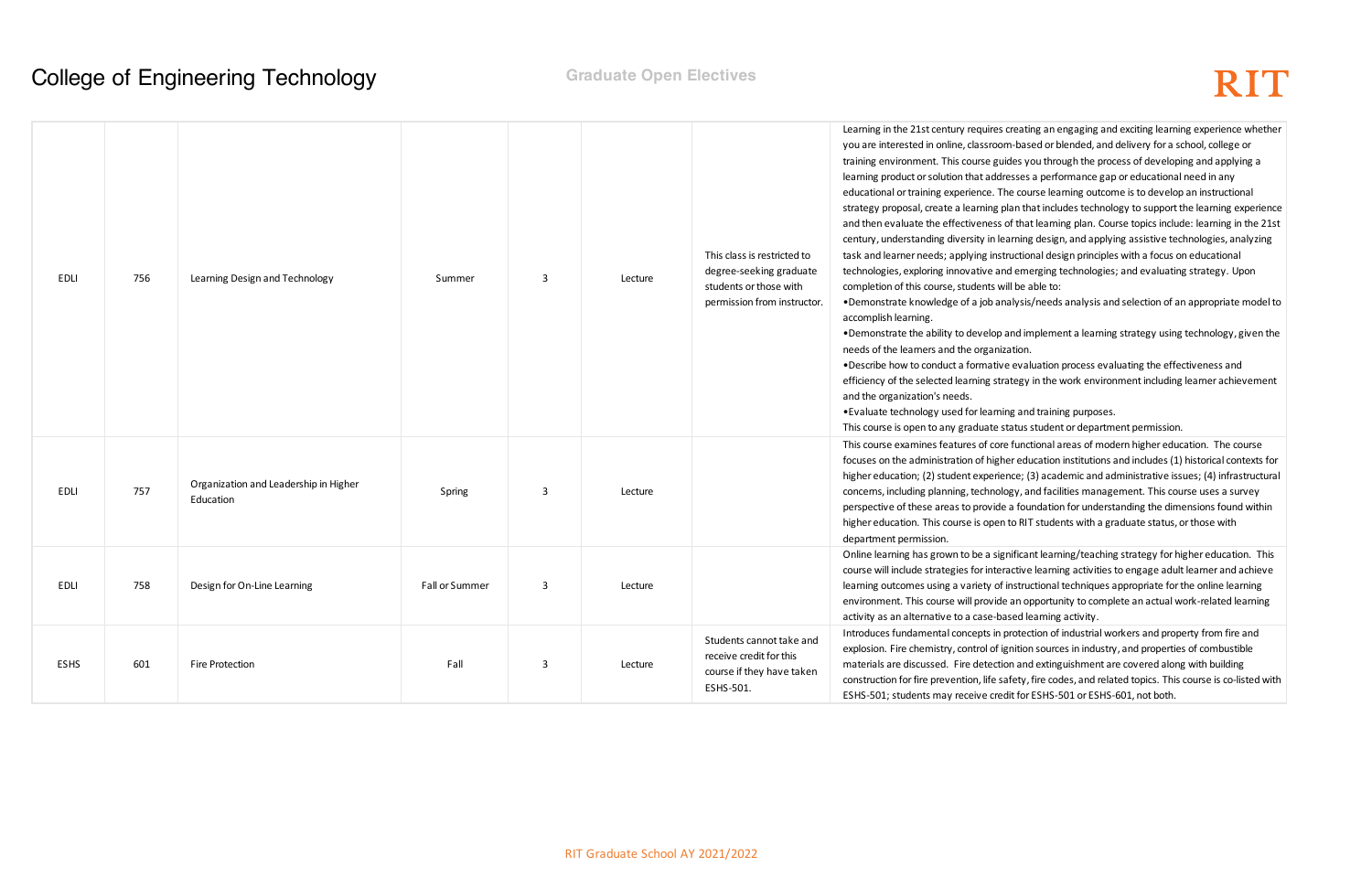an overview of the fundamentals of industrial hygiene. effects of various industrial substances, on the body, these substances and personal protection against such ted with ESHS-511; students may receive credit for ESHS-511

an examination of strategies to move an organization toward environmental eduction, material substitution, process and product ; and for handling and managing wastes including treatment, g solid and hazardous waste. Associated environmental al feasibility, and costs are considered. (Students who have dous Waste Management may not receive credit for this

ts and sources of industrial wastewaters, related plications, and technical considerations of current treatment ts learn to identify appropriate methods, technologies, and ment and pretreatment, direct discharge, and management of ave completed ESHS-330 Industrial Wastewater may not

of industrial air pollution management: its sources, methods of Students will become familiar with the history of air pollution, s, regulations and standards, and control technologies as well tive skills necessary in air emissions management decisionudents will be able develop a comprehensive facility air urse maybe co-listed with ESHS-525; students may receive

ipational safety management tools and techniques utilized in lude OSHA requirements, record keeping, guarding, electrical  $e$  prevention, excavation, medical surveillance, worker's auditing, committees, incentives, and voluntary programs.

| <b>ESHS</b> | 611 | Occupational Health                  | Fall, Spring | 3            | Lecture | This class is restricted to<br>degree-seeking graduate<br>students or those with<br>permission from instructor.<br>If you have earned credit<br>for ESHS-511 or you are<br>currently enrolled in ESHS-<br>511 you will not be<br>permitted to enroll in ESHS-<br>611. | This course will provide students with an of<br>Emphasis will be on the toxicological effect<br>monitoring and personal sampling for thes<br>substances. This course maybe co-listed w<br>or ESHS-611, not both.                                                                                                            |
|-------------|-----|--------------------------------------|--------------|--------------|---------|-----------------------------------------------------------------------------------------------------------------------------------------------------------------------------------------------------------------------------------------------------------------------|-----------------------------------------------------------------------------------------------------------------------------------------------------------------------------------------------------------------------------------------------------------------------------------------------------------------------------|
| <b>ESHS</b> | 613 | Solid and Hazardous Waste Management | Spring       | $\mathbf{3}$ | Lecture | This class is restricted to<br>degree-seeking graduate<br>students or those with<br>permission from instructor.                                                                                                                                                       | An examination of strategies and technolo<br>sustainability, including resource use reduc<br>modification, and waste minimization; and<br>storage, transport, and disposal storing sol<br>impacts, regulatory concerns, technical fea<br>completed ESHS-310 Solid and Hazardous<br>course.)                                 |
| <b>ESHS</b> | 614 | Industrial Wastewater Management     | Fall         | $\mathbf{3}$ | Lecture | This class is restricted to<br>degree-seeking graduate<br>students or those with<br>permission from instructor.                                                                                                                                                       | This course investigates characteristics and<br>environmental impacts, regulatory implica<br>and disposal methodologies. Students lea<br>sequences for source reduction, treatment<br>treatment residuals. (Students who have o<br>receive credit for this course.)                                                         |
| <b>ESHS</b> | 615 | Air Emissions Management             | Fall, Spring | 3            | Lecture | This class is restricted to<br>degree-seeking graduate<br>students or those with<br>permission from instructor.<br>Students cannot take and<br>receive credit for this<br>course if they have taken<br>ESHS-525.                                                      | This course will present an overview of ind<br>reduction, control, and management. Stud<br>the chemistry and effects of pollutants, reg<br>as developing analytical and quantitative :<br>making. By the end of the course, student<br>emissions management plan. This course<br>credit for ESHS-525 or ESHS-615, not both. |
| <b>ESHS</b> | 620 | Occupational Safety                  | Fall         | 3            | Lecture | This course is restricted to<br>students in the EHSM-MS<br>program.                                                                                                                                                                                                   | This course is an overview of the occupation<br>today's industry. Topics examined include<br>safety, material handling, welding, fire pre<br>compensation, inspection techniques, audi                                                                                                                                      |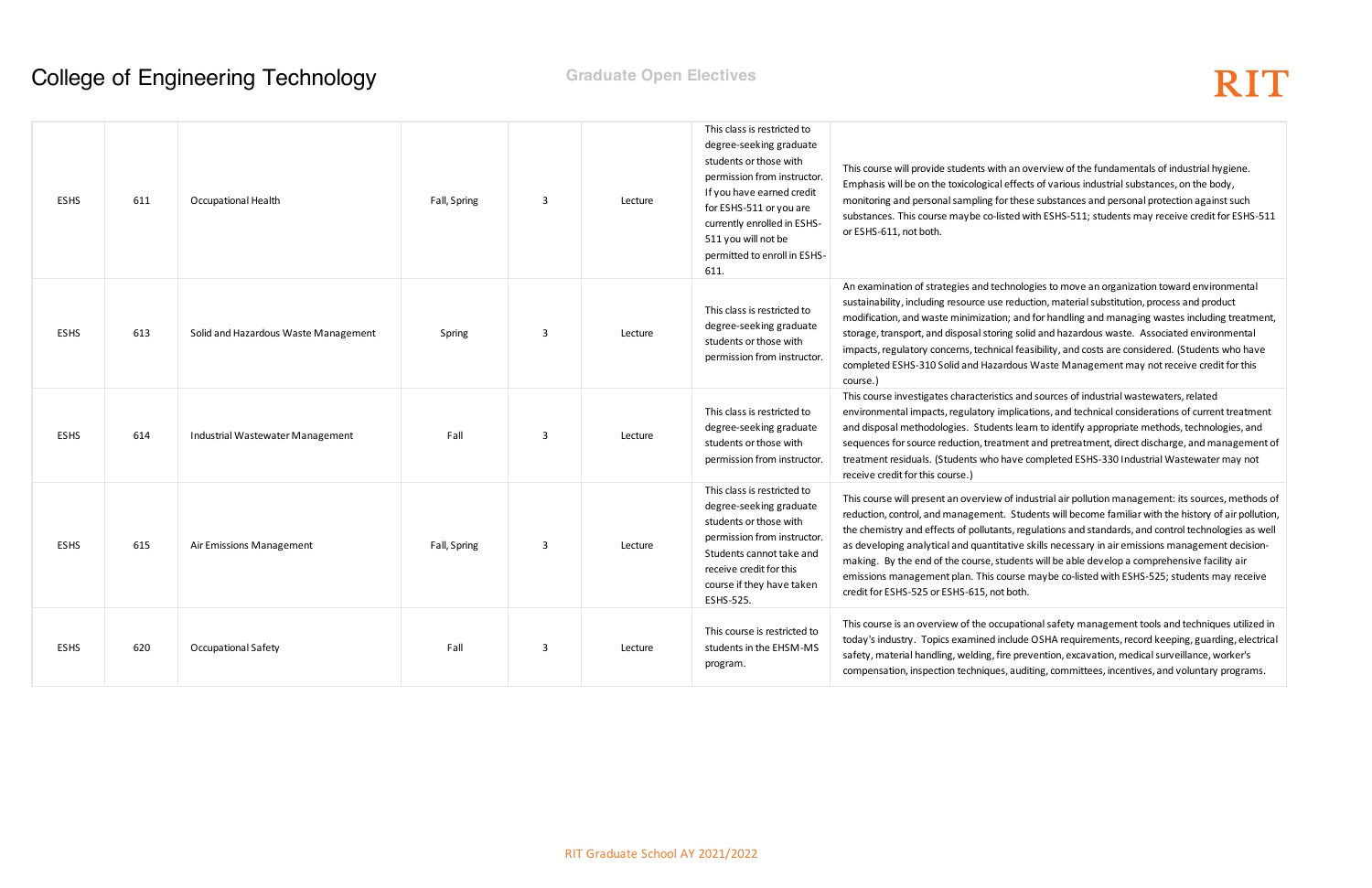nphasis on hazard analysis, risk estimation, safeguarding rticular attention will be paid to applicable OSHA, ANSI, NFPA, ood, metal, films, and automation. Elements of the course will issues in industry. This course is co-listed with ESHS-530; -530 or ESHS-630, not both.

f sustainable product stewardship, including the ethical, legal, inufacturers face as well as the relationship between products and apply some environmental sustainability, health and entify and manage product environmental sustainability hazards. Students will use case studies to examine the concept t through product life cycle thinking and extended producer ompleted ESHS-565 Product Stewardship may not receive

nderstanding of beam structures under combined shear, nclude the study of semi-monocoque structure idealizations, ictures, shear deformations and warping, location of elastic axis ion of multi-cell sections. Matrix methods are introduced and burse has a project component that combines analytical,

Ind processing technology to manufacture various plastic rse emphasizes new materials, such as bio-degradable, nd process selections for engineering applications and design. redit for this course if they have already taken and received

ary to understand spray formation and evolution, as well as a e of differential equations is required. Topics include drop size and ligaments, drop formation and breakup, drop motion and its surroundings, drop evaporation, nozzle internal fluid stics, nozzle performance, and experimental techniques ns will include: (1) gas turbine engines, (2) internal combustion ineering, (4) agricultural sprays, (5) consumer products, (6) on-traditional liquids in aero-propulsion and other systems. I student interest. Each student is expected to work on a final a topic within the realm of spray theory and application. A it not required. Students must design an experiment and loped theoretical model. The project is the prime method for will be asked to demonstrate a deep theoretical understanding Students may take and receive credit for MCET-592 or MCET-

| <b>ESHS</b> | 630 | Mechanical and Electrical Controls and<br>Standards | Fall, Spring | 3 | Lecture            | This class is restricted to<br>degree-seeking graduate<br>students or those with<br>permission from instructor.<br>Students cannot take and<br>receive credit for this<br>course if they have taken<br>ESHS-530. | Discussion of machine safety with emp<br>techniques, and electrical safety. Partic<br>and EN standards as they relate to woo<br>change regularly to reflect emerging iss<br>students may receive credit for ESHS-5                                                                                                                                                                                                                                                                                                                                                                                                                                       |
|-------------|-----|-----------------------------------------------------|--------------|---|--------------------|------------------------------------------------------------------------------------------------------------------------------------------------------------------------------------------------------------------|----------------------------------------------------------------------------------------------------------------------------------------------------------------------------------------------------------------------------------------------------------------------------------------------------------------------------------------------------------------------------------------------------------------------------------------------------------------------------------------------------------------------------------------------------------------------------------------------------------------------------------------------------------|
| <b>ESHS</b> | 665 | Sustainable Product Stewardship                     | Summer       | 3 | Lecture            |                                                                                                                                                                                                                  | This course examines the principles of s<br>and economic issues that product manu<br>and sustainability. Students will learn a<br>safety analysis techniques used to iden<br>aspects as well as health and safety hat<br>of product stewardship management th<br>responsibility. (Students who have com<br>credit for this course.)                                                                                                                                                                                                                                                                                                                      |
| <b>MCET</b> | 621 | Advanced Strength of Materials                      | Spring       | 3 | Lecture/Recitation |                                                                                                                                                                                                                  | This course will provide a thorough und<br>bending, and torsional loads. Topics inc<br>effects of tapered and laminated struct<br>in open and closed sections, and torsion<br>utilized throughout the course. The cou<br>theoretical, and experimental methods.                                                                                                                                                                                                                                                                                                                                                                                          |
| <b>MCET</b> | 680 | Plastics Manufacturing Technology                   | Fall         | 3 | Lecture            | Students cannot take and<br>receive credit for this<br>course if they have taken<br>MCET-580.                                                                                                                    | The course studies plastic materials and<br>products in plastics industry. The course<br>environmentally friendly polymers, and<br>Students may not take and receive cred<br>credit for MCET-580.                                                                                                                                                                                                                                                                                                                                                                                                                                                        |
| <b>MCET</b> | 692 | Spray Theory and Application                        | Fall         | 3 | Lecture            | Students cannot take and<br>receive credit for this<br>course if they have taken<br>MCET-592.                                                                                                                    | This course covers the theory necessary<br>host of spray applications. Knowledge o<br>distributions, breakup of liquid sheets a<br>the interaction between a spray and its<br>mechanics, external spray characteristic<br>relevant to these subjects. Applications<br>engine sprays, (3) sprays for geo-engin<br>paints and coatings, and (7) use of non-<br>Time spent on each topic depends on st<br>project, of their choosing, focused on a t<br>research related topic is preferred, but r<br>correlate their results with their develop<br>assessing student learning. Students w<br>of spray formation and applications. St<br>692, not for both. |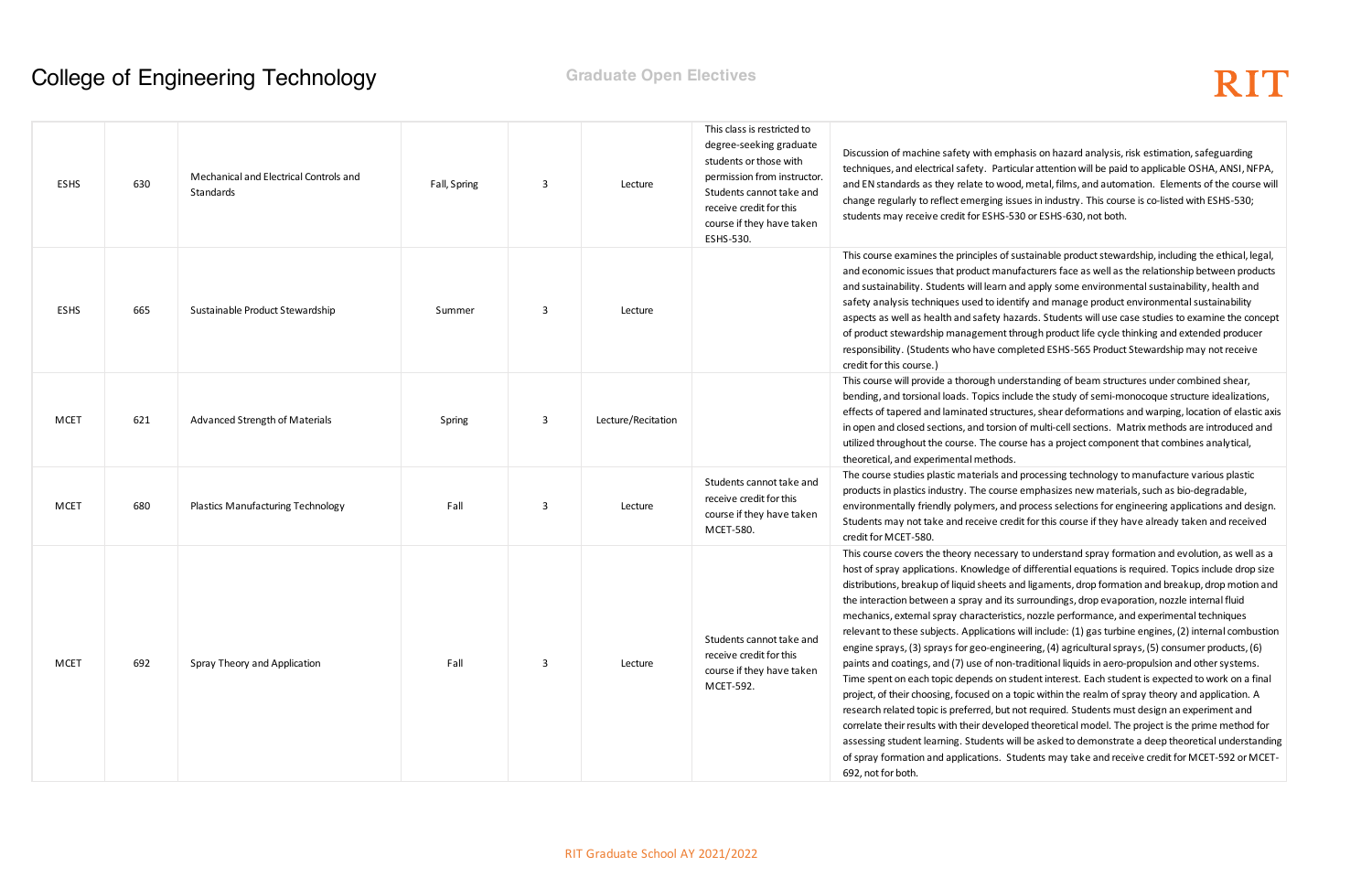students to the fundamental concepts and skills relevant to earch. Students will learn concepts in the chemistry and physics tial techniques used to characterize them. Laboratory skills in r blends, their fabrication into useful test specimens and their Following the successful completion of this course students will rel polymer engineering research.

erstanding of the technology, components, equipment, for through hole technology and surface mount technology will develop a strong foundation needed for advanced work in e activities will provide the students an orientation and equipment and process parameters for printed circuit board blore surface defects and remediation and will prepare a ted to specific aspects of electronics manufacturing. Topics in Insidered for high volume vs. low volume manufacturing. this course or MFET-545, not both.

tor packaging will provide a thorough coverage of the materials, hip level packaging. Specific topics include single-chip, multikaging, photonic integrated chip (PIC), smaller passives and ology, advanced substrates and microvia technology, solder rmation, thermal management, thermal and mechanical is, and reliability testing. Course includes projects and literature ckaging. This course is cross listed with MFET-556 students MFET-656, not both.

I context. Factors that enhance secondary use, recycling, posal are discussed. Package design in relation to solid waste nortages are considered. Other topics of interest are discussed. ate students. Open to graduate non-majors.

d to present the theory, foundation principles and practices ience.

ackaging design graphics and skills of package structure engineering design graphics, technical sketch, project plan, n (CAD), and rapid prototyping. Emphasis is given to use I typical packaging structures. The design project focuses on m an idea to an actual prototype.

skills in applying two computer software packages for lobe Illustrator. Topics covered are builder and rebuilder, solid loring, and painting. Emphasis is given to create a typical er structure and color usage.

| <b>MCET</b> | 730 | Polymer Engineering Research                       | Spring | 3            | Lecture/Lab        | This course requires<br>permission of the Instructor<br>to enroll.                                                                                                                                                                                                    | This course introduces new graduate<br>plastics and polymer engineering res<br>of polymeric materials and the essen<br>the preparation of polymers, polyme<br>characterization will be emphasized.<br>be prepared to carry out graduate lev                                                                                                                       |
|-------------|-----|----------------------------------------------------|--------|--------------|--------------------|-----------------------------------------------------------------------------------------------------------------------------------------------------------------------------------------------------------------------------------------------------------------------|-------------------------------------------------------------------------------------------------------------------------------------------------------------------------------------------------------------------------------------------------------------------------------------------------------------------------------------------------------------------|
| <b>MFET</b> | 655 | <b>Surface Mount Electronics Manufacturing</b>     | Fall   | $\mathbf{3}$ | Lecture/Recitation | This course is restricted to<br>graduate or BS/MS<br>students in the MMSI-MS<br>or at least 3rd year<br>standing in EMET-BS/MS,<br>MCET-BS/MS, MFET-<br>BS/MS programs. Students<br>cannot take and receive<br>credit for this course if they<br>have taken MFET-545. | This course provides a thorough unde<br>materials and manufacturing process<br>electronics manufacturing. Students<br>surface mount technology (SMT). Th<br>familiarization of the manufacturing<br>assembly. Graduate students will exp<br>detailed annotated bibliography relat<br>Design for Manufacturing are also co<br>Students may only receive credit for |
| <b>MFET</b> | 656 | Advanced Concepts in Semiconductor<br>Packaging    | Spring | 3            | Lecture            | Prerequisites: MFET-655 or<br>equivalent course.<br>Students cannot take and<br>receive credit for this<br>course if they have taken<br>MFET-556.                                                                                                                     | The advanced course in semiconduct<br>processes, failure, and reliability of ch<br>chip, wafer level and 3D stacked pacl<br>embedded passive component techn<br>technologies, metallurgy and joint for<br>behavior of packaging, failure analys<br>review in topics of semiconductor par<br>may receive credit for MFET-556 or I                                  |
| <b>PACK</b> | 730 | Packaging and the Environment                      | Spring | 3            | Lecture            |                                                                                                                                                                                                                                                                       | Consideration of packaging in a socia<br>recovery of resources, and proper dis<br>disposal and materials and energy sh<br>Primarily a discussion class for gradua                                                                                                                                                                                                 |
| <b>PACK</b> | 750 | Packaging Materials, Processes and<br>Applications | Fall   | $\mathbf{3}$ | Lecture            |                                                                                                                                                                                                                                                                       | This graduate level course is designe<br>which form the basis of packaging sc                                                                                                                                                                                                                                                                                     |
| <b>PACK</b> | 751 | Advanced Packaging Design                          | Spring | 3            | Lecture/Lab        |                                                                                                                                                                                                                                                                       | The course develops knowledge of p<br>design. Topics covered are basics of<br>design matrix, computer aided desigr<br>SolidWorks - CAD software to design<br>developing a packaging structure fro                                                                                                                                                                 |
| <b>PACK</b> | 752 | <b>Advanced Computer Applications</b>              | Spring | $\mathbf{3}$ | Lecture/Lab        |                                                                                                                                                                                                                                                                       | The course develops knowledge and<br>packaging design: Artios CAD and Ad<br>modeling and drawing, animation, co<br>paperboard based carton with a prop                                                                                                                                                                                                            |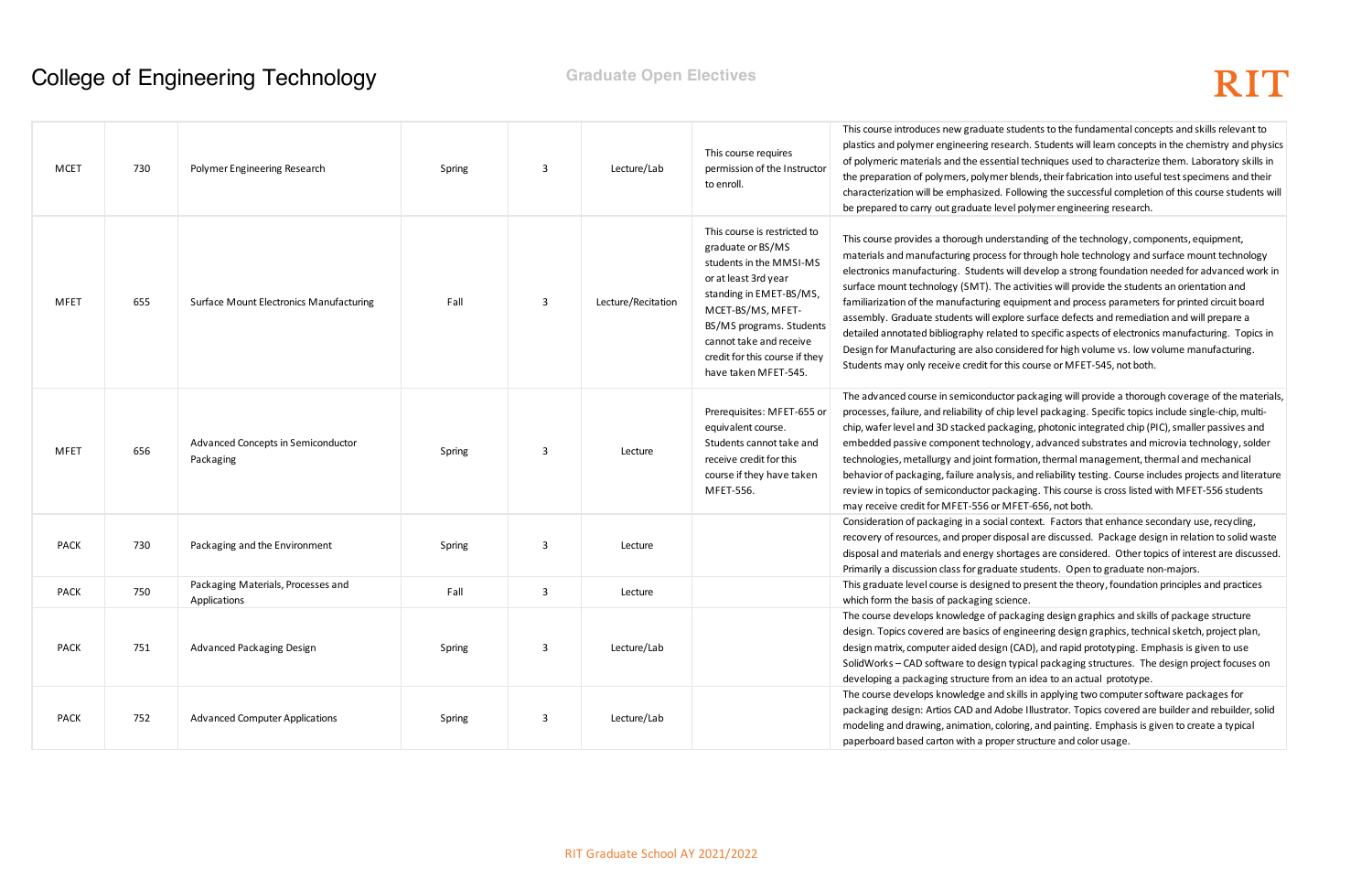tolor measurement, color management system, and color tching and color image reproduction. Emphases are placed on d characterization, and color management systems.

e opportunity to learn the concepts and applications of digital chnology of several major digital print engines and compares processes. The economics and application of specific digital 1 a workflow perspective. This course is cross-listed with MAAT-MAAT-541 or PPRT-641, not both.

es a lab-based platform for students to explore the most olving fields of media arts, media sciences, and media ription will be published each term and may have limited eated.

ensive review of conventional print production technologies, flexography, screen, and gravure printing methods. Hands-on le technical strengths and limitations of commercial , including the materials such as substrates, inks and urance and process control procedures specific to each process y standards and specifications are reviewed.

package printing industry. Printing processes, materials, ntrol systems used in package printing are introduced. Students to package production, from concept to design to finished th MAAT-558; students may receive credit for MAAT-558 or

dents to all the elements needed to execute media projects concepts in project management as it applies to leading cross and tools necessary for the implementation of a cross media prced with hands-on exercises. Additionally, content s and practices such as color management, asset management, ill be studied and applied through the context of cross media

materials, technological processes and trends in conventional, n. Theoretical models of innovation and change are covered robust comprehension of graphic communication is industry sectors.

| <b>PPRT</b> | 602 | Tone and Color Analysis                        | Fall         | $\mathbf{3}$ | Lecture/Lab | Students cannot take and<br>receive credit for this<br>course if they have taken<br>MAAT-544.                                                                                                                              | This course covers fundamentals of co<br>reproduction technology for color mat<br>CIE colorimetry, device calibration and                                                                                                                                      |
|-------------|-----|------------------------------------------------|--------------|--------------|-------------|----------------------------------------------------------------------------------------------------------------------------------------------------------------------------------------------------------------------------|----------------------------------------------------------------------------------------------------------------------------------------------------------------------------------------------------------------------------------------------------------------|
| <b>PPRT</b> | 641 | Digital Printing and Publishing                | Fall         | 3            | Lecture/Lab | Not if MAAT-541                                                                                                                                                                                                            | This course provides students with the<br>printing. The course examines the tec<br>digital printing to conventional print p<br>printing processes are examined from<br>541; students may receive credit for I                                                  |
| <b>PPRT</b> | 651 | Lab Topics in Media Sciences                   | Fall, Spring | 3            | Lecture/Lab | This class is restricted to<br>degree-seeking graduate<br>students or those with<br>permission from instructor.                                                                                                            | Lab Topics in Media Sciences provide<br>contemporary issues in the rapidly ev<br>technologies. A subtopic course descr<br>repeatability. This course can be repe                                                                                               |
| <b>PPRT</b> | 654 | <b>Conventional Graphic Processes</b>          | Spring       | 3            | Lecture/Lab |                                                                                                                                                                                                                            | This survey course covers a comprehe<br>with emphasis on offset lithography, I<br>laboratory experiences underscore th<br>applications of the various processes,<br>appropriate metrologies. Quality assu<br>are featured, and appropriate industry            |
| <b>PPRT</b> | 688 | Package Printing                               | Spring       | 3            | Lecture/Lab | Students may not take and<br>receive credit for PPRT-688<br>and MAAT-558. If you<br>have earned credit for PPRT<br>688 or you are currently<br>enrolled in MAAT-558 you<br>will not be permitted to<br>enroll in PPRT-688. | This course introduces students to the<br>production workflows and quality con<br>will oversee the workflows relevant to<br>product. This course is cross-listed wit<br>PPRT-688, not both.                                                                    |
| <b>PPRT</b> | 703 | Cross Media Workflow                           | Spring       | 3            | Lecture/Lab |                                                                                                                                                                                                                            | This course is designed to expose stud<br>across platforms. Students will learn o<br>media projects and teams. Concepts a<br>workflow will be discussed and reinfo<br>management and industry standards<br>and image optimization for output wil<br>workflows. |
| <b>PPRT</b> | 706 | <b>Commercial Graphic Trends and Processes</b> | Fall         | $\mathbf{3}$ | Lecture     |                                                                                                                                                                                                                            | This course introduces students to the<br>digital, and functional print production<br>and applied providing students with a<br>constituencies and their role in variou                                                                                         |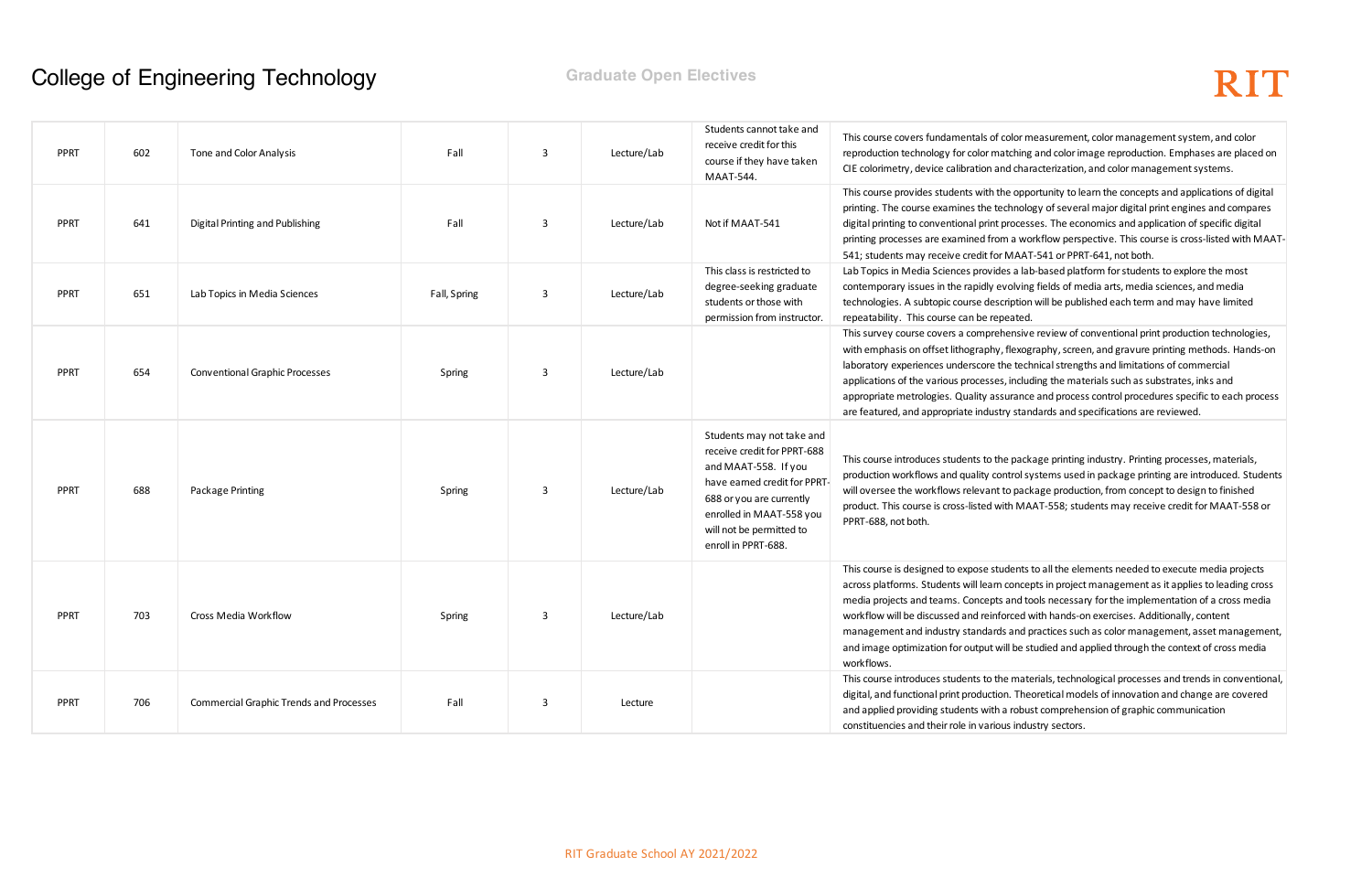Ie programming, scripting and problem-solving techniques MS curriculum and to provide the software skills that are on industry. The class will be taught using a programming idustry today such as Python. The course will cover the g constructs, Programming best practices, Algorithmic and searching algorithms, Problem solving techniques. d upon real-world examples from the telecommunications

a wide variety of fields ranging from medicine and finance to is self-driving vehicles. This course introduces machine learning erstand and apply machine learning to solve problems in a rse covers neural net structures, deep learning, support vector ods, clustering, classification, and prediction with applications vill be on developing a foundation from which a variety of plied. Students may not take and receive credit for this course

a solid understanding of access, distribution and backbone d technology related to a variety of service provided networks of converged and IP networks. Passive Optical Networking, lexing, modulation schemes, coding, signaling and networking plogies for the delivery of information in a variety of packet and d in detail.

design principles and methodologies as they apply to circuit, on networks. Course topics are transmission engineering, d synchronization, design of voice and data networks, and

inication systems are used as a framework to understand the anologies, including light sources, optical fiber, and nature & behavior of optical signals provides insight into these iber-channel impairments of attenuation and dispersion. the-art advances of these technologies are covered, as well as nalysis.

Fon experience with key technologies used within fiber-optic g optical fiber, laser diodes, light-emitting diodes, photodiodes, s key diagnostics such as power meters, oscilloscopes, optical ical spectrum analyzers. Students will be trained in laser safety, ection, and will develop a broad understanding of fiber-optic smitter & receiver characterization as well as measuring the ation and dispersion.

| <b>TCET</b> | 601 | Programming & Problem Solving in<br>Telecommunications | Fall   | 3              | Lecture    |                                                                                                                                                                                                                                                                       | This course provides students with the<br>required for other classes in the TCET<br>required in today's telecommunicatio<br>language that is commonly used in in<br>following material: Basic programmin<br>complexity, Data abstraction, Sorting<br>Homework assignments will be based<br>industry.                        |
|-------------|-----|--------------------------------------------------------|--------|----------------|------------|-----------------------------------------------------------------------------------------------------------------------------------------------------------------------------------------------------------------------------------------------------------------------|-----------------------------------------------------------------------------------------------------------------------------------------------------------------------------------------------------------------------------------------------------------------------------------------------------------------------------|
| <b>TCET</b> | 620 | Applied Machine Learning                               | Spring | 3              | Lecture    | This class is restricted to<br>degree-seeking graduate<br>students or those with<br>permission from instructor.<br>If you have earned credit<br>for EEET-520 or you are<br>currently enrolled in EEET-<br>520 you will not be<br>permitted to enroll in TCET-<br>620. | Machine learning has applications in<br>telecommunications and autonomous<br>and gives you the knowledge to unde<br>variety of application areas. The cour<br>machines, training and testing metho<br>across a variety of fields. The focus w<br>machine learning methods can be ap<br>if they have already taken EEET-520. |
| <b>TCET</b> | 715 | <b>Converged Network Concepts</b>                      | Fall   | 3              | Lecture    |                                                                                                                                                                                                                                                                       | The course provides the student with<br>network, architecture, equipment and<br>and services critical to the operation o<br>Hybrid Fiber Coax technology, multipl<br>protocols used in convergence techno<br>next generation networks are covere                                                                            |
| <b>TCET</b> | 723 | <b>Telecommunications Network Engineering</b>          | Fall   | 3              | Lecture    | Prerequisites: TCET-715 or<br>TCET-710 and TCET-720 or<br>equivalent courses.                                                                                                                                                                                         | This course covers accepted network<br>packet, frame, cell and synchronizatio<br>traffic engineering models, timing and<br>electrical grounding concepts.                                                                                                                                                                   |
| <b>TCET</b> | 740 | <b>Fiber Optic Communications</b>                      | Fall   | $\overline{2}$ | Lecture    |                                                                                                                                                                                                                                                                       | Fiber-optic, point-to-point telecommu<br>wide array of fiber-optic telecom tech<br>photoreceivers. An emphasis on the i<br>technologies and into the important f<br>Fundamental concepts and state-of-t<br>component-level and system-level ar                                                                              |
| <b>TCET</b> | 741 | Fiber Optic Communications Lab                         | Fall   | $\mathbf{1}$   | Laboratory | Co-requisite: TCET-740 or<br>equivalent course.                                                                                                                                                                                                                       | This course provides extensive hands<br>telecommunication systems, including<br>and pluggable transceivers, as well as<br>time-domain reflectometers, and opt<br>ESD safety, and fiber-connector inspe<br>test and measurement including trans<br>fiber-channel impairments of attenua                                      |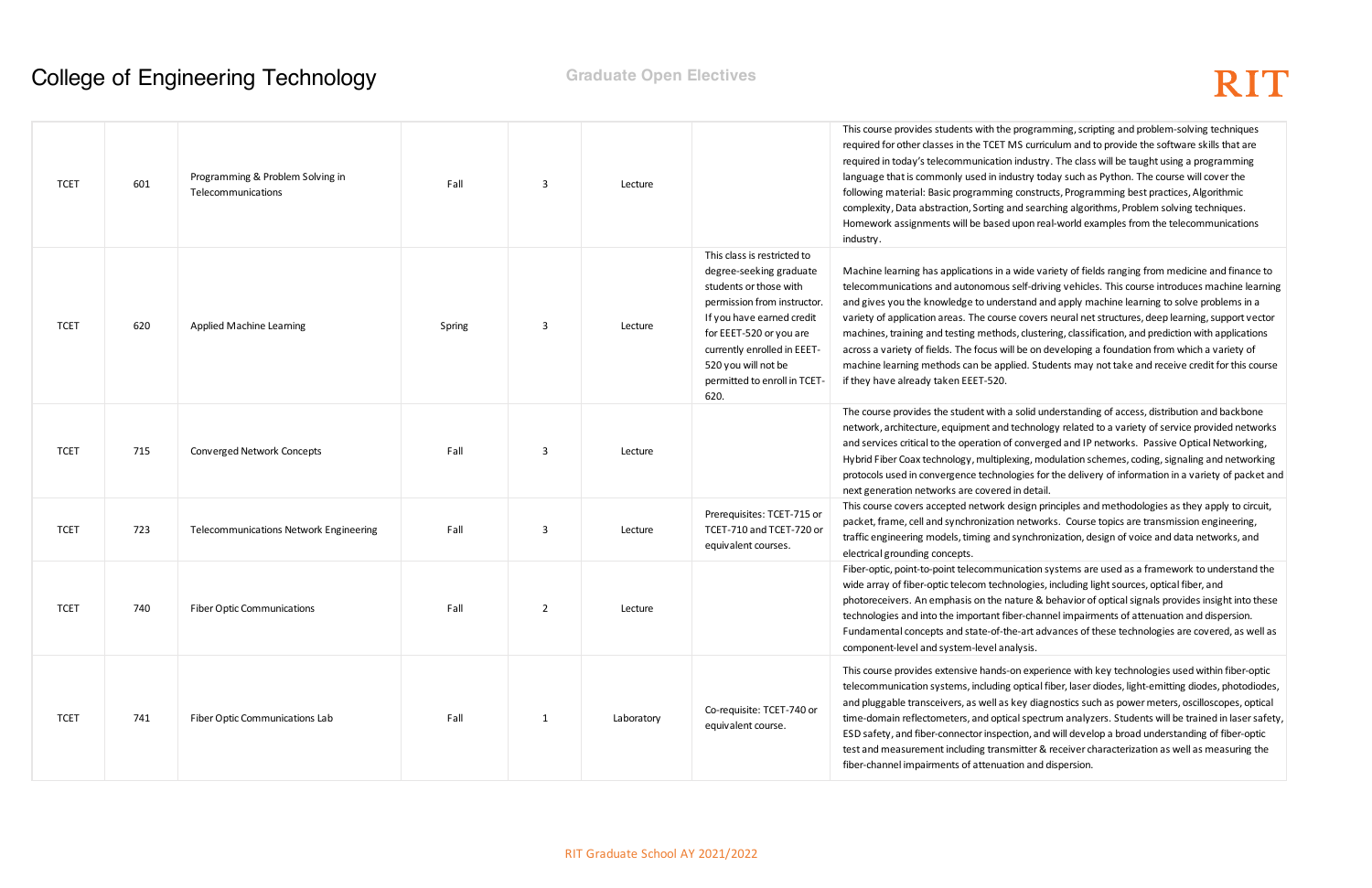and designing the capacity and reach of fiber-optic therformance metrics (BER, Q-factor, eye diagrams, and , optical-power budgets, and OSNR budgets), the impact of key n, nonlinearity), and techniques used to overcome these ispersion compensation, power mitigation). Widespread fiberwavelength-division multiplexing and amplitude modulation) as polarization-division multiplexing and phase modulation)

an independent study and a seminar course. It provides esearch and report on near term Next Generation Networks sor provided discussion on NGN followed by each student rase study approach is utilized. Immediately after completing ding one's selected topic/case, each student will read each other students in the class. As a result, every student will not of topics/cases but also be informed of other NGN by other ave some understanding of how to perform research and must

ement of fiber-optic components & diagnostics, including: time--based measurement of optical & electro-optic components; vation, calibration, and usage; reliability testing & industry test ng; design & analysis of diagnostics; polarization generation, quisition & analysis.

unication systems require a wide array of technologies, some mixers) and some digital (filters, equalizers, decoders, etc.). th system-level and component-level analyses of a complete innel. Fundamental concepts and classical techniques are he-art advances. These concepts are illustrated with hands-on

oand wireless communications over the frequency-selective qualization and synchronization techniques, and contemporary DM. State-of-the-art and emerging technologies, such as modulation are included. These are studied in the context of ards, such as 3G, LTE, and 5G, and IEEE 802.x.

multiple access, medium access control, and frequency reuse, network's choice of protocols, topology, security, efficiency, etc. sor, WLANs, WPANs, IoT, and other important current wireless

| <b>TCET</b> | 745 | Advanced Fiber-Optic Communications | Spring | 3 | Lecture | Prerequisites: TCET-740<br>and TCET-741 or equivalent<br>courses.   | This course focuses on characterizing a<br>transmission systems in terms of key p<br>system margin, transmission penalty, o<br>physical impairments (loss, dispersion, i<br>impairments (optical amplification, disp<br>optic transmission modalities (such as v<br>as well as emerging modalities (such as<br>will be covered.                                                                   |
|-------------|-----|-------------------------------------|--------|---|---------|---------------------------------------------------------------------|---------------------------------------------------------------------------------------------------------------------------------------------------------------------------------------------------------------------------------------------------------------------------------------------------------------------------------------------------------------------------------------------------|
| <b>TCET</b> | 747 | <b>Next Generation Networks</b>     | Fall   | 3 | Lecture | This course is restricted to<br>students in the TCET-MS<br>program. | This hybrid course is a cross between ar<br>MSTET students the opportunity to rese<br>(NGN). The course consists of professo<br>researching NGN types. Basically, a cas<br>the research and written paper regardir<br>others and then present theirs to all oth<br>only benefit from their own research of<br>students. Students should already have<br>possess at least adequate writing skills. |
| <b>TCET</b> | 748 | Fiber Optic Test & Measurement      | Spring | 3 | Lecture | Prerequisites: TCET-740<br>and TCET-741 or equivalent<br>courses.   | This course covers the test & measuren<br>based, frequency-based, polarization-b<br>test-station design, specification, activa<br>standards; optical-waveguide coupling;<br>manipulation, and detection; data acqu                                                                                                                                                                                |
| <b>TCET</b> | 751 | <b>Wireless Communications</b>      | Fall   | 3 | Lecture |                                                                     | Wireless, digital point-to-point commun<br>analog (such as antennas, amplifiers, m<br>The course focuses on presenting both:<br>transceiver operating on a fading chanr<br>presented, as well as some state-of-the<br>activities using software-defined radio.                                                                                                                                    |
| <b>TCET</b> | 752 | Advanced Wireless Communication     | Spring | 3 | Lecture |                                                                     | This course focuses on modern widebar<br>channel. It covers channel models, equ<br>modulations such as SC-FDE and OFDN<br>MIMO, massive MIMO, and spatial mo<br>current mobile and networking standar                                                                                                                                                                                             |
| <b>TCET</b> | 753 | <b>Wireless Networks</b>            | Fall   | 3 | Lecture | Prerequisites: TCET-751 or<br>equivalent course.                    | This course focuses on multiplexing, mu<br>and how these influences a wireless net<br>Following this approach, cellular, sensor<br>network technologies are explored.                                                                                                                                                                                                                             |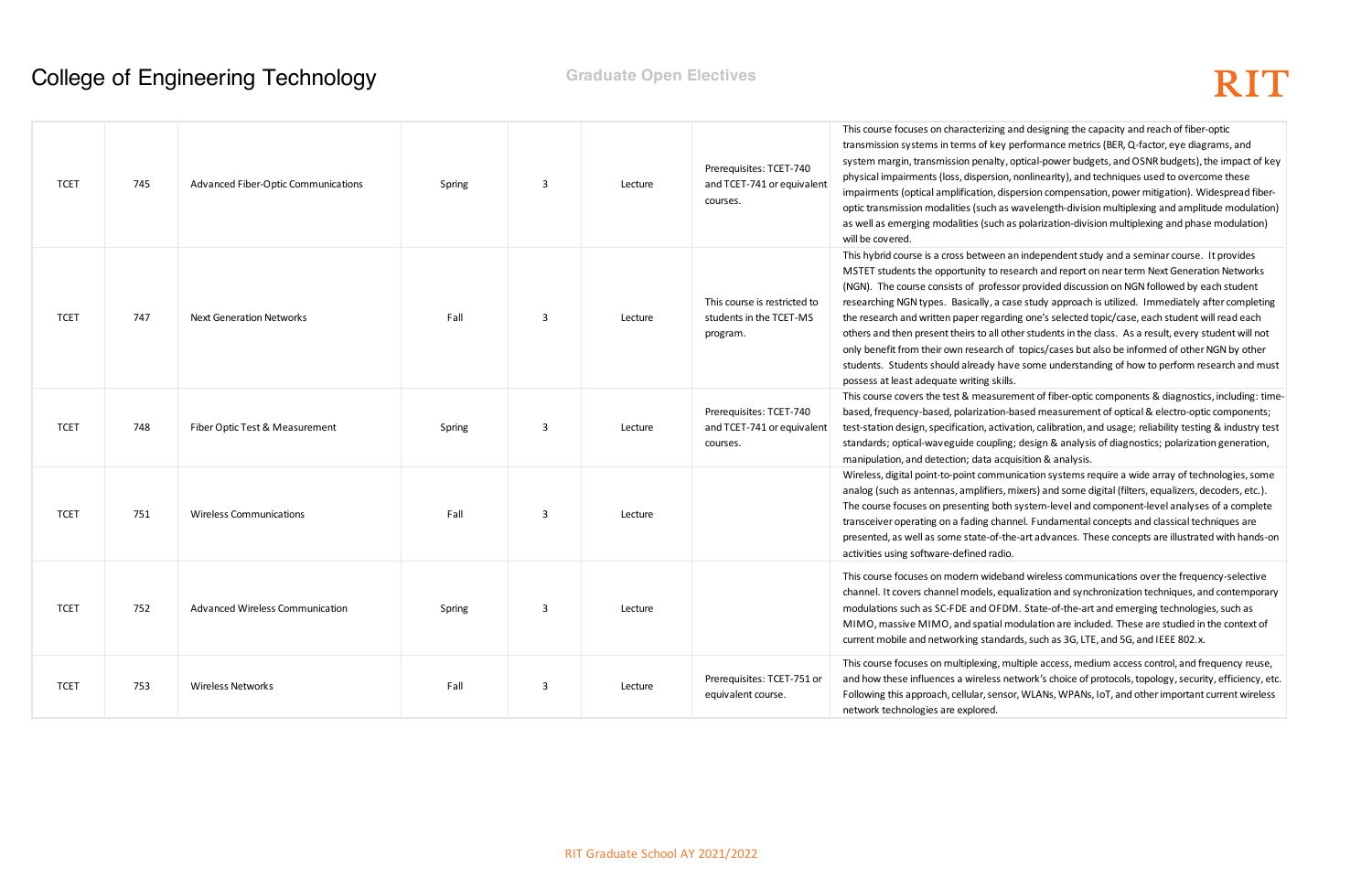ce of metropolitan and wide area network design for both aditional blocking (voice) networks; the greatest emphasis is litative and quantitative approaches are used as the student sis, architecture and network design processes. An advanced OPNET Transport Planner is utilized in a required graduate es of projects: Write an RFP, design an extensive metropolitan st technologies, design an extensive fiber optic network using a ner. Note: Since some students may not yet have taken a es the use of the tool rather than the specifics of fiber optics.

| <b>TCET</b> | 760 | Network Planning & Design | Lecture |  | Lecture | This course is restricted to<br>students in the TCET-MS<br>program. | This course teaches the art and science<br>modern delay (data) networks and tra<br>on modern delay networks. Both qual<br>progresses through the network analy<br>WAN Fiber Optic design tool, such as O<br>project. The following are typical type<br>and wide area network using the lates<br>design tool like OPNET Transport Plan<br>fiber course, the OPNET project stresse |
|-------------|-----|---------------------------|---------|--|---------|---------------------------------------------------------------------|----------------------------------------------------------------------------------------------------------------------------------------------------------------------------------------------------------------------------------------------------------------------------------------------------------------------------------------------------------------------------------|
|-------------|-----|---------------------------|---------|--|---------|---------------------------------------------------------------------|----------------------------------------------------------------------------------------------------------------------------------------------------------------------------------------------------------------------------------------------------------------------------------------------------------------------------------------------------------------------------------|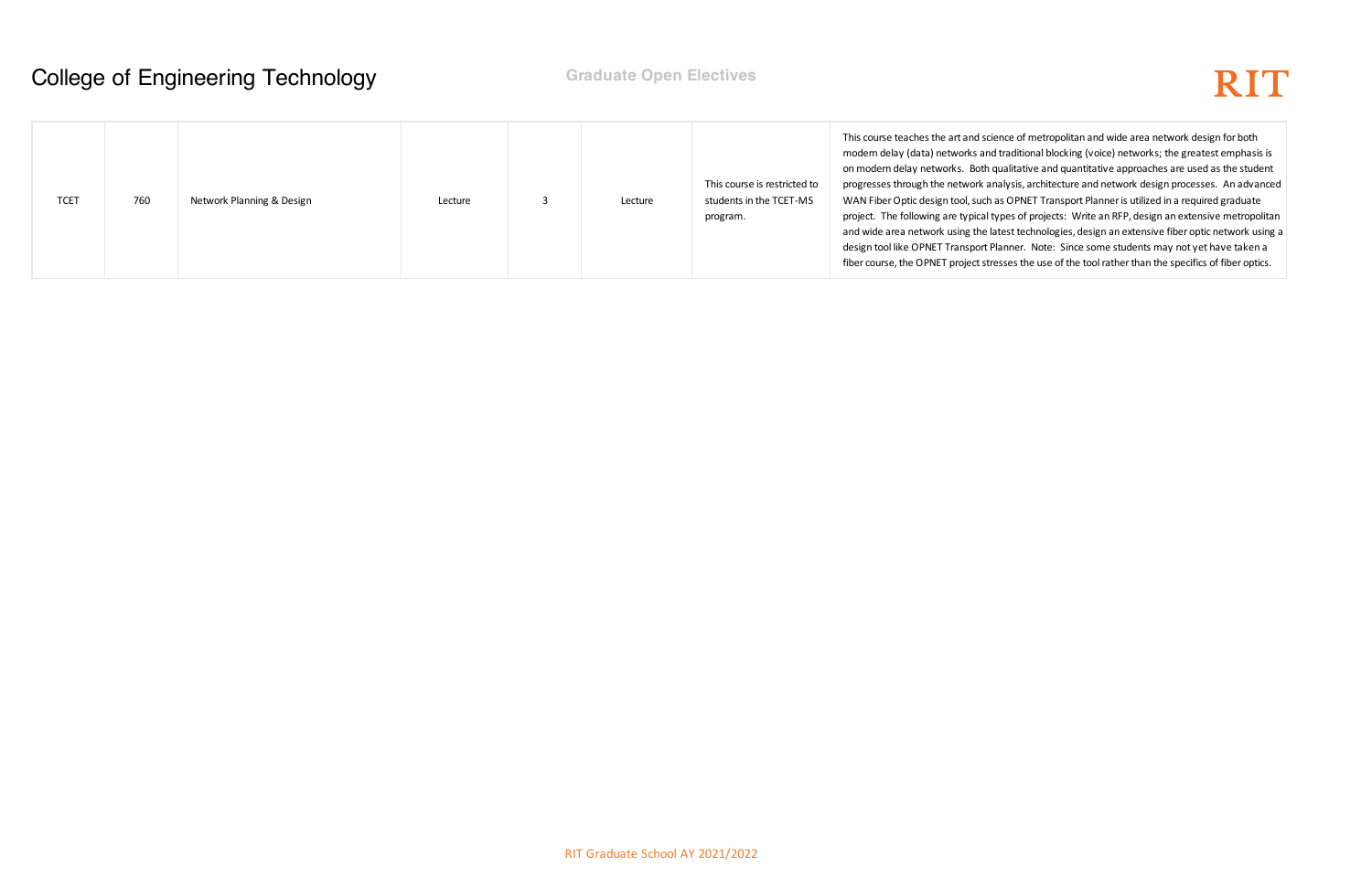# RIT

tem of health care in the US. Specifically, the course will health care including research into population demographics is and prevention. Following this a review of international der best practice as alternative care models for consideration ill develop, for their area of interest and expertise, a strategy n how we provide health care to our constituents.

challenges of global health from a multidisciplinary pal health will be discussed, including various health are systems, culture's impact on health, environmental d noncommunicable diseases, women's health issues, child al disasters and complex humanitarian emergencies, poverty's will be expected to be active learners, lead class activities on project presentations, and actively participate in discussions.

be the fundamental attributes of emergency management to  $\epsilon$  understanding of the field, while also providing students with ealth, medical, and health care services function as a part of it. This course provides an introduction to emergency care organizations (public health, medicine, etc.) play in in the ent (mitigation, preparedness, response, and recovery) and its w to apply the core functions of emergency management in ergencies to identify solutions and methods to improve

revention and the World Health Organization are two of many asized the importance of cultural competence in health care. sensitivity to and respect for various cultural norms is an ivery. This course defines cultural competency both in theory dressed include: Introduction to cultural competency; altural competency impacts health practice; health disparity; e and health literacy; cultural competency; strategies for cticing cultural competency, etc.

| Subject     | Number | Title                                         | <b>Typically Offered</b> | <b>Units</b>            | <b>Components</b> | <b>Requirements</b>                                                                                                                                                                                                            | Description                                                                                                                                                                                                                                                                                                                                                                                                                                                                                            |
|-------------|--------|-----------------------------------------------|--------------------------|-------------------------|-------------------|--------------------------------------------------------------------------------------------------------------------------------------------------------------------------------------------------------------------------------|--------------------------------------------------------------------------------------------------------------------------------------------------------------------------------------------------------------------------------------------------------------------------------------------------------------------------------------------------------------------------------------------------------------------------------------------------------------------------------------------------------|
| <b>HLTH</b> | 608    | Integrated Health Systems & Population Health | Fall                     | 3                       | Lecture           | Current or prior health care<br>experience is beneficial but<br>not required. In some<br>cases, prerequisites can be<br>waived with director<br>approval.                                                                      | This course discusses the delivery system of health car<br>review the current status of American health care inclu<br>and health and the concept of wellness and prevention<br>health care models will occur to consider best practice a<br>for the US. In addition, the students will develop, for th<br>for incremental or radical innovation in how we provide                                                                                                                                      |
| <b>HLTH</b> | 610    | <b>Global Health Systems</b>                  | Fall                     | $\mathbf{3}$            | Lecture           | Current or prior health care<br>experience is beneficial but<br>not required. In some<br>cases, prerequisites can be<br>waived with director<br>approval.                                                                      | This course will evaluate the modern challenges of glol<br>perspective. The key concepts of global health will be<br>determinants, human rights, health care systems, cultu<br>concerns, nutrition, communicable and noncommunica<br>and adolescent health, injuries, natural disasters and co<br>impact on health and more. Students will be expected<br>certain days as part of group research project presenta                                                                                      |
| <b>HLTH</b> | 611    | Emergency Management in Health Care           | Spring                   | $\overline{\mathbf{3}}$ | Lecture           | Prerequisites: HLTH-608<br>and HLTH-610 or<br>equivalent courses.<br>Current or prior health care<br>experience is beneficial but<br>not required. In some<br>cases, prerequisites can be<br>waived with director<br>approval. | The purpose of this course is to describe the fundamen<br>provide students with a foundation of understanding o<br>a basic understanding of how public health, medical, ar<br>disaster and emergency management. This course pro<br>management and the role the health care organization<br>four phases of emergency management (mitigation, p<br>core functions. Students will learn how to apply the cor<br>health-related disasters and other emergencies to ider<br>emergency management practice. |
| <b>HLTH</b> | 612    | Cultural Competency in Global Health          | Spring                   | 3                       | Lecture           | Prerequisites: HLTH-610 or<br>equivalent course<br>Current or prior health care<br>experience is beneficial but<br>not required. In some<br>cases, prerequisites can be<br>waived with director<br>approval.                   | The Centers for Disease Control and Prevention and the<br>health organizations that have emphasized the import<br>As our society becomes more global, sensitivity to and<br>integral component of health care delivery. This cours<br>and in practice. Select topics to be addressed include:<br>diversity, equity and inclusion; how cultural competend<br>language and communication; culture and health litera<br>cultural competency assessment; practicing cultural co                            |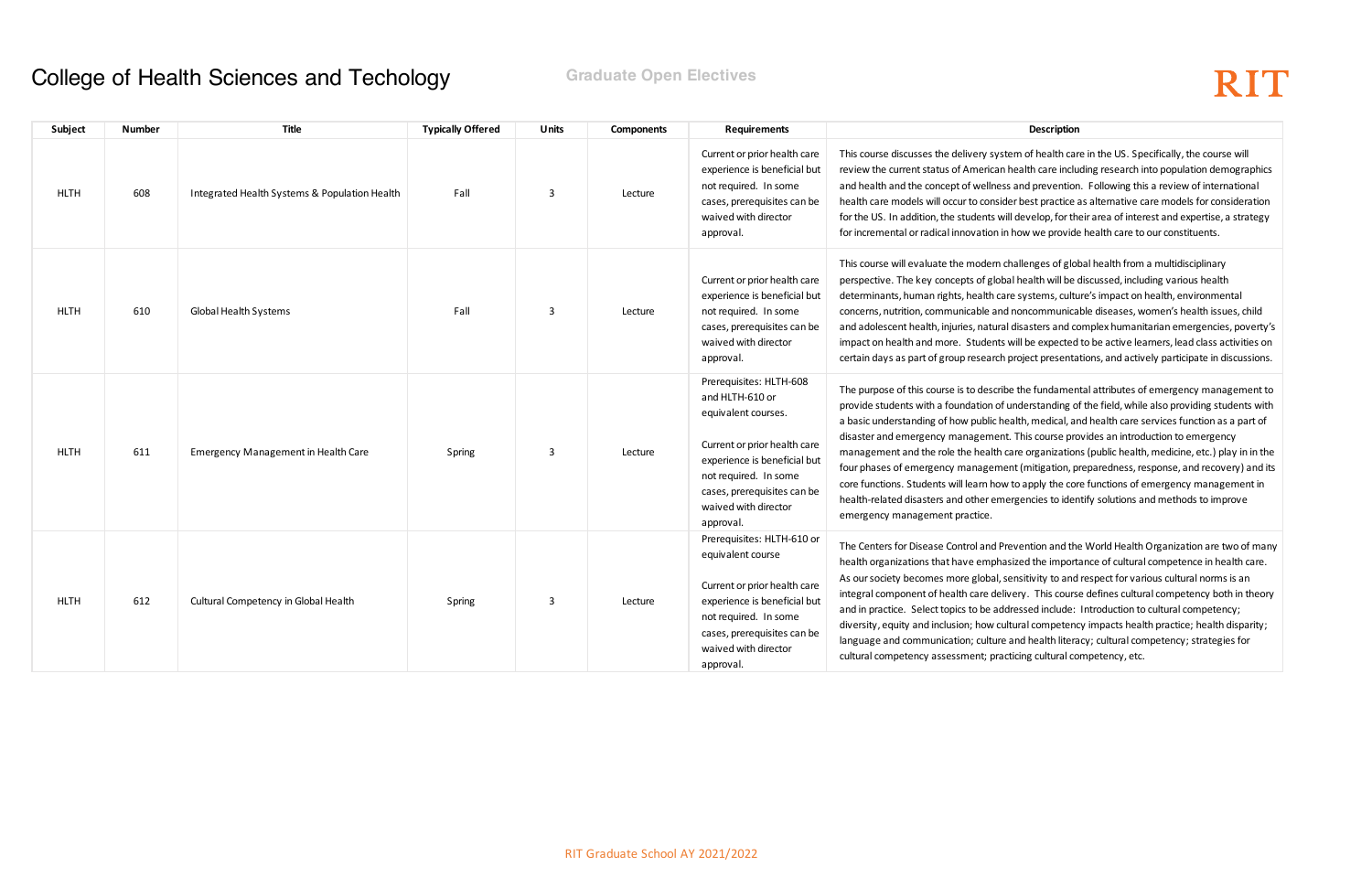# RIT

survey course on research design/ methods and analysis. The he process and practices of social research in service-related nd techniques of research design, sampling, data collection, vidence, types of research, defining research questions, data analysis, issues concerning human subjects and research conducting research in real-world contexts. The analysis understanding of statistical methodology used to collect and Il as how to read and interpret data collection instruments.

HSA, MS program that require students to be on campus. eduled over a long weekend and will entail full days on se work completed online. The concept is to immerse students ieir development as high function managers and leaders ourse provides a detailed examination of the core principles of and disciplines that are required by persons holding nealth care delivery organizations.

of the roles and responsibilities of policy makers on the health ic impact of their policies. Students will compare and contrast rels of government, the political process and economic impacts as well as examine control issues, economic functions and In addition, an assessment will be made of national health other countries as they compare to the United States.

Ice students to evidence-based management practice in nsure that managers ask the right questions, use the best lecisions in carrying out their mission. Students will participate nd synthesis of evidence in collaboration with other members ocesses and patient outcomes in diverse populations. assignment demonstrating the ability to collect, document, he practice of health care management.

ompetitive health care environment

iization's key asset, with HR largely responsible for cultivating mpact that human capital has on the HR division and function will be on how the "New HR" has become more strategic and ation's success and the need to meet the demands of highly alth care professionals.

| <b>HLTH</b> | 700 | Research Methods                        | Fall, Spring | 3 | Lecture | Current or prior health care<br>experience is beneficial but<br>not required. In some<br>cases, prerequisites can be<br>waived with director<br>approval. | This is an introductory graduate-level s<br>course provides a broad overview of th<br>contexts. Content includes principles a<br>and analysis including the nature of ev<br>sampling techniques, data collection, d<br>ethics, and challenges associated with<br>component of the course provides an u<br>interpret data found in research as wel |
|-------------|-----|-----------------------------------------|--------------|---|---------|-----------------------------------------------------------------------------------------------------------------------------------------------------------|---------------------------------------------------------------------------------------------------------------------------------------------------------------------------------------------------------------------------------------------------------------------------------------------------------------------------------------------------|
| <b>HLTH</b> | 706 | Leading Health Systems I                | Summer       | 3 | Lecture | Current or prior health care<br>experience is beneficial but<br>not required. In some<br>cases, prerequisites can be<br>waived with director<br>approval. | This is the first of three courses in the H<br>These "immersion" courses will be sch<br>campus as well as pre- and post-cours<br>in a series of experiences to support th<br>within the health care industry. This co<br>management as well as characteristics<br>management and leadership roles in h                                            |
| <b>HLTH</b> | 710 | Health Care Economics and Policy        | Spring       | 3 | Lecture | Current or prior health care<br>experience is beneficial but<br>not required. In some<br>cases, prerequisites can be<br>waived with director<br>approval. | This course provides an examination o<br>care system and the resulting econom<br>the regulatory functions of varying lev<br>as they relate to health care systems a<br>regulatory trends in the United States.<br>systems and national health policies of                                                                                         |
| <b>HLTH</b> | 718 | Evidence-Based Mangement in Health Care | Spring       | 3 | Lecture | Current or prior health care<br>experience is beneficial but<br>not required. In some<br>cases, prerequisites can be<br>waived with director<br>approval. | The purpose of this course is to introdu<br>health care. The primary focus is to er<br>evidence available and make better de<br>in the process of retrieval, appraisal, ar<br>of the health care team to improve pro<br>Students complete an individual, final<br>and translate research (evidence) on tl                                         |
| <b>HLTH</b> | 723 | Human Resources in Health Care          | Spring       | 3 | Lecture | Current or prior health care<br>experience is beneficial but<br>not required. In some<br>cases, prerequisites can be<br>waived with director<br>approval. | This course focuses on the changing co<br>that has made human capital an orgar<br>it. Specifically, students will learn the ir<br>of health care organizations. The focus<br>fundamental to a health care organiza<br>skilled, educated and credentialed hea                                                                                      |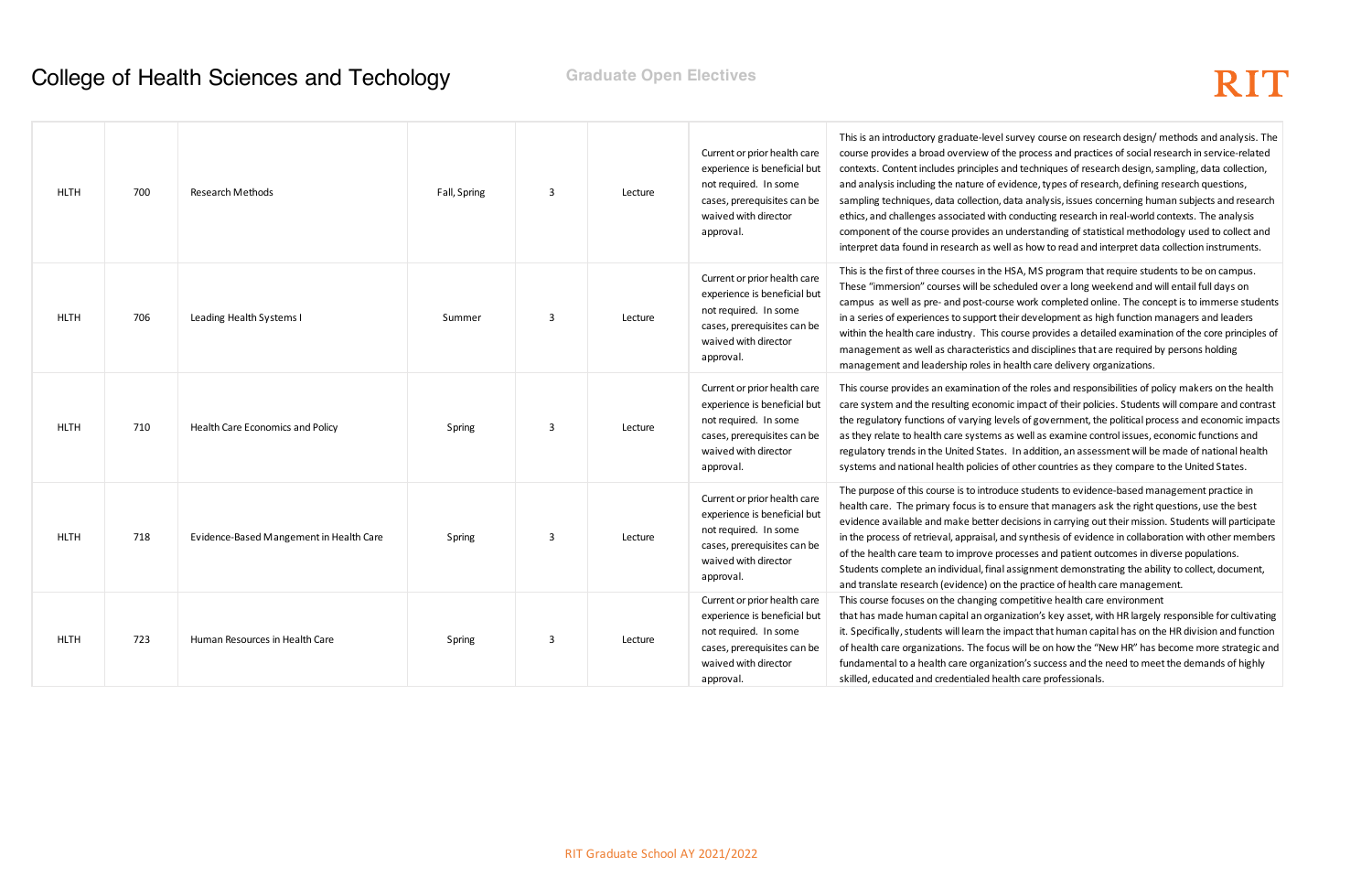## RIT

ative, customer-centered, thinking within the future leaders of nplished with an introduction to the role of strategic decision marketing (the 4'Ps). Students will also experience basic data ernal and external environmental analysis, primary and etation and the creation of a marketing plan to meet an me for a health care product or service. Finally, the role of woven throughout the course as it supports marketing

Iding of health services financial management. We begin with then focus on financial statement preparation and analysis. I cash flow, risk, capital investments evaluation, debt/equity g models such as break-even analysis, cash flow forecasting

learning from Health Care Financial Management I: Principles n for-profit entities within the health care sector. The course I cash flow analysis, risk, financial performance evaluation, debt, and equity financing. A key objective of this class is to e in long-term financial modeling. Students will complete a neir final graded assessment for this field of study.

w of the characteristics of successful health insurance plans nd premium control techniques. Emphasis will be placed on I quality improvement tools of an effective delivery system nt delivery structures. The relationship between shared risk ell as basic concepts of health insurance underwriting and the er partnership.

ation of contemporary organizational systems thinking th service organizations and their communities; emphasizing ironment, strategy, structure, and processes. The course of key factors affecting an organization's system as well as analytical thinking; allowing the student to apply theories that sponse to such influences and change.

| Current or prior health care<br>experience is beneficial but<br>Health Care Financial Management I: Principles<br>not required. In some<br>Fall<br><b>HLTH</b><br>730<br>3<br>Lecture<br>& Practice<br>cases, prerequisites can be<br>waived with director<br>and the like.<br>approval.<br>Prerequisites: HLTH-730 or<br>equivalent course.<br>Current or prior health care<br>Health Care Financial Management II:<br>Fall<br><b>HLTH</b><br>731<br>3<br>experience is beneficial but<br>Lecture<br>Concepts/Applications<br>not required. In some<br>cases, prerequisites can be<br>waived with director<br>approval.<br>Current or prior health care<br>experience is beneficial but<br>not required. In some<br><b>HLTH</b><br>732<br>Health Insurance and Reimbursement<br>Fall<br>3<br>Lecture<br>cases, prerequisites can be<br>waived with director<br>approval.<br>Current or prior health care<br>experience is beneficial but<br>Health Systems Quality & Organizational<br>not required. In some<br><b>HLTH</b><br>733<br>3<br>Lecture<br>cases, prerequisites can be<br>Learning<br>waived with director<br>approval. | <b>HLTH</b> | 725 | Health Care Strategic Marketing &<br>Communications | Summer | 3 | Lecture | Current or prior health care<br>experience is beneficial but<br>not required. In some<br>cases, prerequisites can be<br>waived with director<br>approval. | This course is designed to build innoval<br>the health care industry. This is accom<br>making through the core principles of r<br>base management, conducting an inte<br>secondary data gathering and interpre<br>unsatisfied market need or build volun<br>corporate communication will be inten<br>success. |
|-------------------------------------------------------------------------------------------------------------------------------------------------------------------------------------------------------------------------------------------------------------------------------------------------------------------------------------------------------------------------------------------------------------------------------------------------------------------------------------------------------------------------------------------------------------------------------------------------------------------------------------------------------------------------------------------------------------------------------------------------------------------------------------------------------------------------------------------------------------------------------------------------------------------------------------------------------------------------------------------------------------------------------------------------------------------------------------------------------------------------------------|-------------|-----|-----------------------------------------------------|--------|---|---------|-----------------------------------------------------------------------------------------------------------------------------------------------------------|---------------------------------------------------------------------------------------------------------------------------------------------------------------------------------------------------------------------------------------------------------------------------------------------------------------|
|                                                                                                                                                                                                                                                                                                                                                                                                                                                                                                                                                                                                                                                                                                                                                                                                                                                                                                                                                                                                                                                                                                                                     |             |     |                                                     |        |   |         |                                                                                                                                                           | This course provides a basic understan<br>elementary accounting concepts and t<br>Special topics areas include discounted<br>financing, and financial decision makin                                                                                                                                          |
|                                                                                                                                                                                                                                                                                                                                                                                                                                                                                                                                                                                                                                                                                                                                                                                                                                                                                                                                                                                                                                                                                                                                     |             |     |                                                     |        |   |         |                                                                                                                                                           | This course builds on the foundational<br>& Practice. Course emphasis will be or<br>goes into greater depth on discounted<br>capital investments, capital budgeting,<br>develop the student's ability to engage<br>comprehensive financial forecast as th                                                     |
|                                                                                                                                                                                                                                                                                                                                                                                                                                                                                                                                                                                                                                                                                                                                                                                                                                                                                                                                                                                                                                                                                                                                     |             |     |                                                     |        |   |         |                                                                                                                                                           | This course provides an in-depth revier<br>with emphasis on cost containment an<br>learning various cost containment and<br>and how to apply those tolls to differer<br>and behavior change is explored as we<br>essentials of a successful provider pay                                                      |
|                                                                                                                                                                                                                                                                                                                                                                                                                                                                                                                                                                                                                                                                                                                                                                                                                                                                                                                                                                                                                                                                                                                                     |             |     |                                                     |        |   |         |                                                                                                                                                           | This course will incorporate an examina<br>focusing on concepts relevant to healtl<br>organizational quality, leadership, envi<br>provides students with the evaluation<br>their community, through quality and a<br>suggest an effective organizational res                                                  |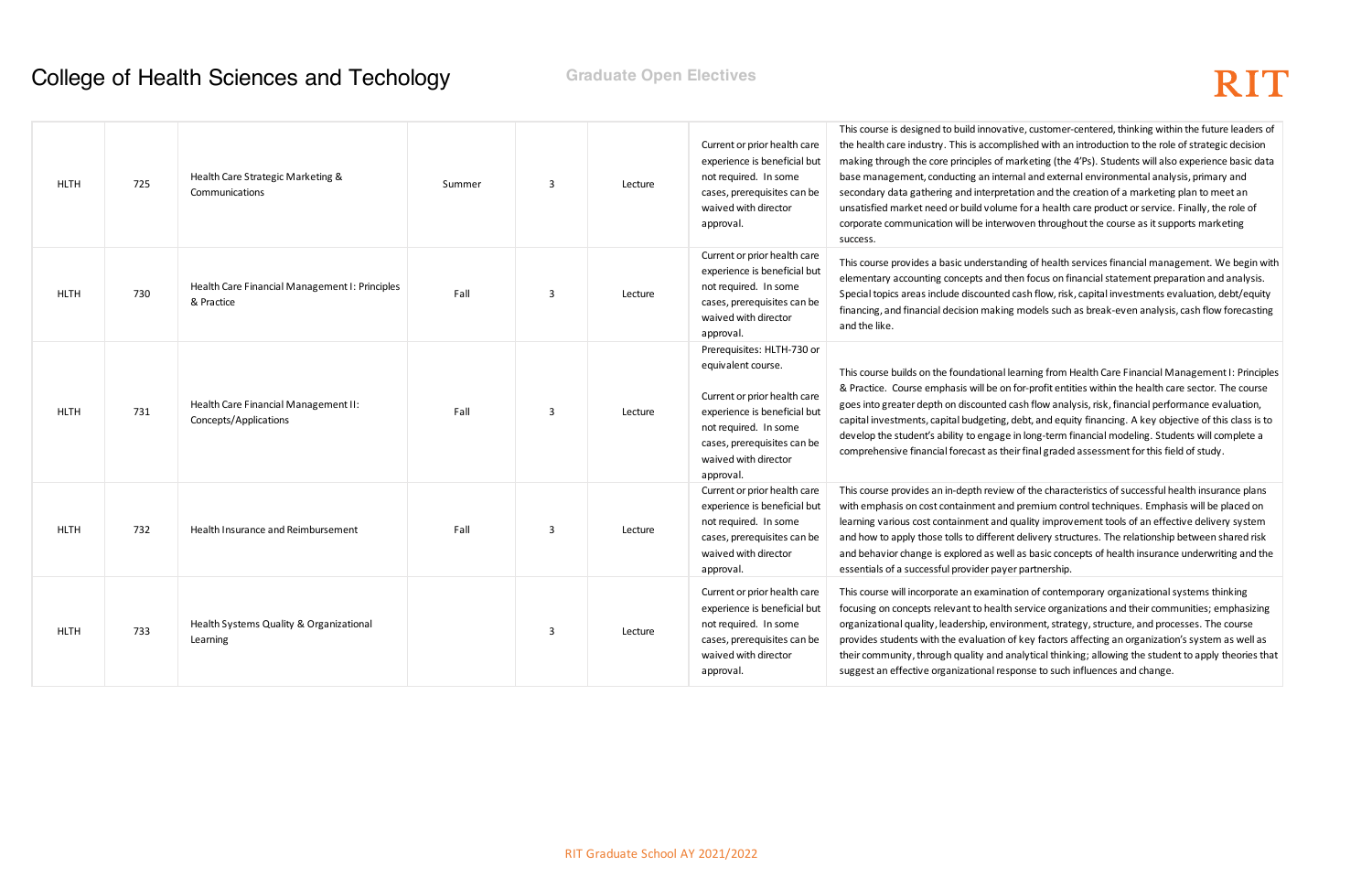# RIT

within health care institutions, organizations, agencies and for nt of risk is explored as part of a strategic response of an organization or individual or individual within health care. Specifically the risk inherent within health care I sharing of data; in the embracing of new technologies and ectations of corporate compliance will be discussed. The role as a strategy to control risk. This is a required course in the Im and assignments/ applications are focused on healthcare

current health care environment require a skilled operations leams, develop highly reliable processes, effectively ieving desired outcomes in an increasingly competitive lation health, payment reform pressure, the emergence of risk I challenge traditional healthcare organizations and require ement and performance improvement. The purpose of this rtunity to analyze the health care organization using both of operations management. It provides an integrated system improvement tools that can be used to make significant gains igned to provide the student with an overview of the field, and mmonly deployed operations tools and processes.

ive professionals drive the nature of work in health care. The udents the opportunity to study leadership theory as it is eadership theories and applications geared toward organizations will be emphasized. Students will learn to lies and issue analysis of their active work environments.

he MHSA program that require students to be on campus. eduled over a long weekend and will entail full days on work completed online. The concept is to immerse students eir development as high function managers and leaders ourse builds on the first Leading Health Care Systems course of advanced management and leadership knowledge, skills leaders within health care systems.

| <b>HLTH</b> | 735 | Management of Risk in Health Care                            | Spring | 3 | Lecture | Current or prior health care<br>experience is beneficial but<br>not required. In some<br>cases, prerequisites can be<br>waived with director<br>approval.                                                     | This course identifies the risk inherent<br>individual providers. The managemen<br>organization or individual within health<br>organizations; in communications and<br>drug treatment therapies; and the exp<br>of quality assurance will be reviewed a<br>Health Systems Administration progra<br>issues.                                                                                                                                                         |
|-------------|-----|--------------------------------------------------------------|--------|---|---------|---------------------------------------------------------------------------------------------------------------------------------------------------------------------------------------------------------------|--------------------------------------------------------------------------------------------------------------------------------------------------------------------------------------------------------------------------------------------------------------------------------------------------------------------------------------------------------------------------------------------------------------------------------------------------------------------|
| <b>HLTH</b> | 736 | Health Care Operations: Building High Reliability<br>Systems | Spring | 3 | Lecture | Current or prior health care<br>experience is beneficial but<br>not required. In some<br>cases, prerequisites can be<br>waived with director<br>approval.                                                     | The challenges and complexities of the<br>leader that will engage high performin<br>manage expenses, and succeed in ach<br>market. The increased focus on popul<br>and value based payment models will<br>leadership focused on change manage<br>course is to provide students the oppor<br>qualitative and quantitative principles<br>and a set of contemporary operations<br>in any organization. This course is desi<br>the ability to use some of the most cor |
| <b>HLTH</b> | 740 | Health Care Leadership                                       | Fall   | 3 | Lecture | Current or prior health care<br>experience is beneficial but<br>not required. In some<br>cases, prerequisites can be<br>waived with director<br>approval.                                                     | Highly trained clinical and administrativ<br>purpose of this course is to provide stu<br>applied in health care organizations. Le<br>professionals working in health service<br>apply leadership theories via case stuc                                                                                                                                                                                                                                            |
| <b>HLTH</b> | 746 | Leading Health Systems II                                    | Summer | 3 | Lecture | Prerequisites: HLTH-706 or<br>equivalent course.<br>Current or prior health care<br>experience is beneficial but<br>not required. In some<br>cases, prerequisites can be<br>waived with director<br>approval. | This is the second of three courses in th<br>These "immersion" courses will be sch<br>campuses well as pre- and post-course<br>in a series of experiences to support th<br>within the health care industry. This co<br>and provides a in-depth examination o<br>and values required of contemporary I                                                                                                                                                              |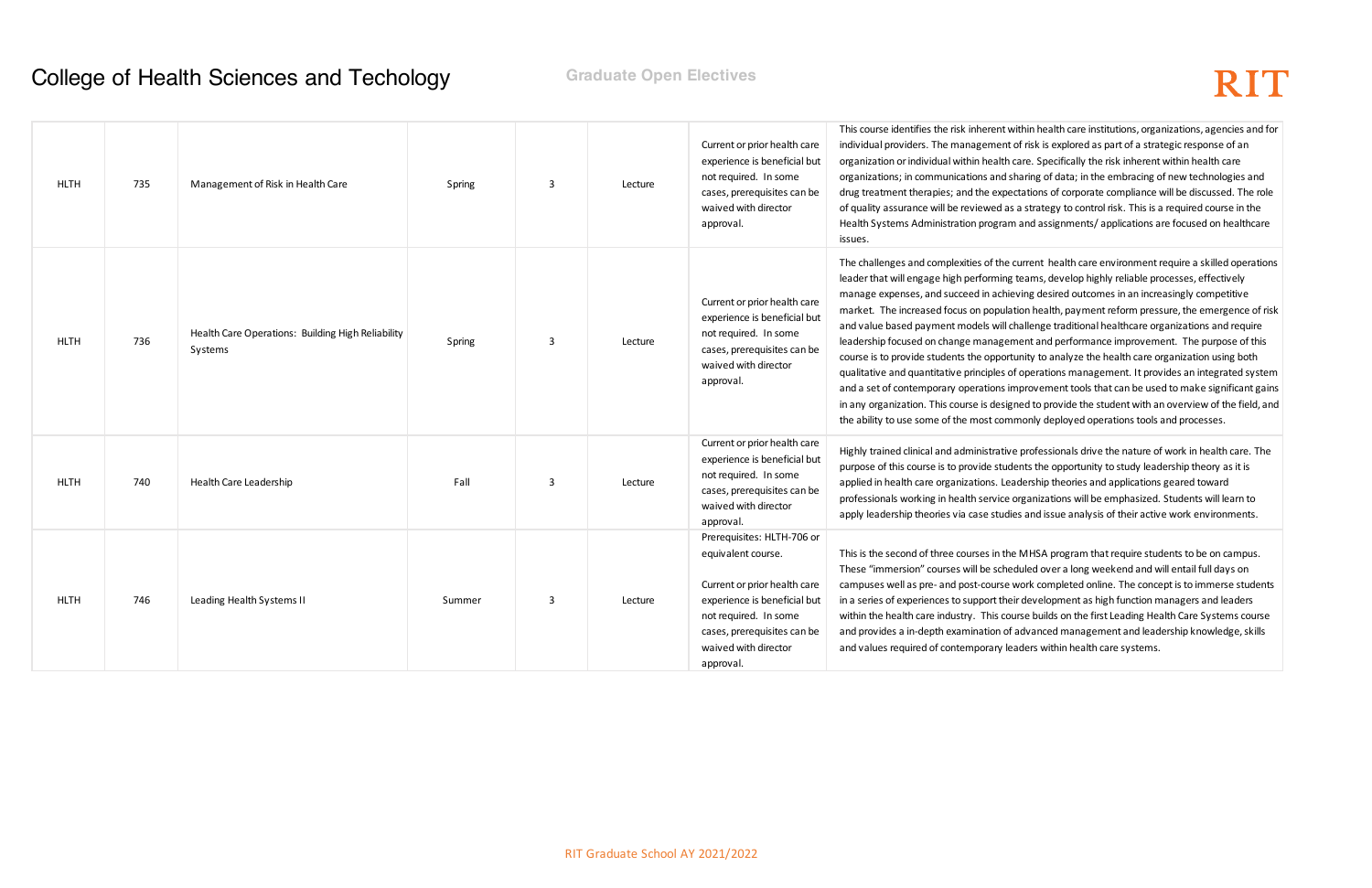ent challenges in the health care system, and how the ability and associated health care information technology (IT) tools ealth care services. Students will learn about regulations, alth IT. The course will include a review of current and future ociated data collection, storage and exchange practices; and tudents to demonstrate their ability to use health care data analytics to improve patient and provider outcomes. The d as it relates to strategy, adoption levels, care settings, and

ategy is an essential component of all successful entities. Yet, strategy formulation with very different conceptions of

elopment of modern strategic theory and practice, with a focus d Barney. More importantly, the course will address and utilize infuse the strategic process with intellectual rigor while is innovative and creative.

MS HSA program that require students to participate in a firsthand the United States or outside our borders. The objective of d assess the structure, function and achievements of care I health system. Students enrolled in this course must select ependent study option as described by the program.

y of the structure of the human body. Emphasis is on een anatomical structures as well as their form, texture, and is supplemented with lectures on the structure and function of

eate polygonal models of biomedical subjects. Students will tely define structure and suggest function. Instruction will also is that emphasize form and are consistent with tissue

### **College of Health Sciences and Techology Finally College of Health Sciences and Techology Graduate Open Electives**

| <b>HLTH</b> | 760 | Health IT and Decision Support               | Fall   | 3 | Lecture     | Current or prior health care<br>experience is beneficial but<br>not required. In some<br>cases, prerequisites can be<br>waived with director<br>approval.                                           | This course is intended to explore curre<br>to understand and apply health data a<br>can improve the quality and cost of he<br>standards, and rules which impact hea<br>health care technology tools and asso<br>utilize applied case studies allowing st<br>information technology systems and o<br>role of technology will also be explore<br>patient engagement. |
|-------------|-----|----------------------------------------------|--------|---|-------------|-----------------------------------------------------------------------------------------------------------------------------------------------------------------------------------------------------|---------------------------------------------------------------------------------------------------------------------------------------------------------------------------------------------------------------------------------------------------------------------------------------------------------------------------------------------------------------------|
| <b>HLTH</b> | 796 | Health Care Strategy: Analysis & Formulation | Spring | 3 | Lecture     | Current or prior health care<br>experience is beneficial but<br>not required. In some<br>cases, prerequisites can be<br>waived with director<br>approval.                                           | Having an effective organizational stra<br>practicing managers often engage in s<br>strategy and the strategic process.<br>This course reviews the historical deve<br>on the works of Porter, Minztberg, and<br>various analytical frameworks which i<br>retaining the essence of strategy that                                                                     |
| <b>HLTH</b> | 798 | Health Systems Analysis & Innovation         | Summer | 3 | Lecture     | <b>Department Consent</b><br>Required.<br>Current or prior health care<br>experience is beneficial but<br>not required. In some<br>cases, prerequisites can be<br>waived with director<br>approval. | This is the final of three courses in the<br>hand analysis of a health system with<br>the analysis is to critically examine and<br>delivery in a domestic or international<br>either the domestic, international, inde                                                                                                                                              |
| ILLM        | 601 | Human Gross Anatomy                          | Fall   | 6 | Lecture/Lab | Department consent<br>required.<br>Permission for non major<br>students requires extensive<br>undergraduate biology<br>coursework.                                                                  | This course provides an in-depth study<br>understanding the relationships betwe<br>color. Dissection of a human cadaver i<br>the major organ systems.                                                                                                                                                                                                               |
| ILLM        | 603 | Modeling in Biomedical Forms                 | Fall   | 3 | Studio      | Deparment consent<br>required.<br>Permission for non major<br>students requires proof of<br>art or computer graphics<br>experience.                                                                 | This course introduces strategies to cre<br>use contemporary research to accurat<br>focus on lighting and "shader" system<br>characteristics.                                                                                                                                                                                                                       |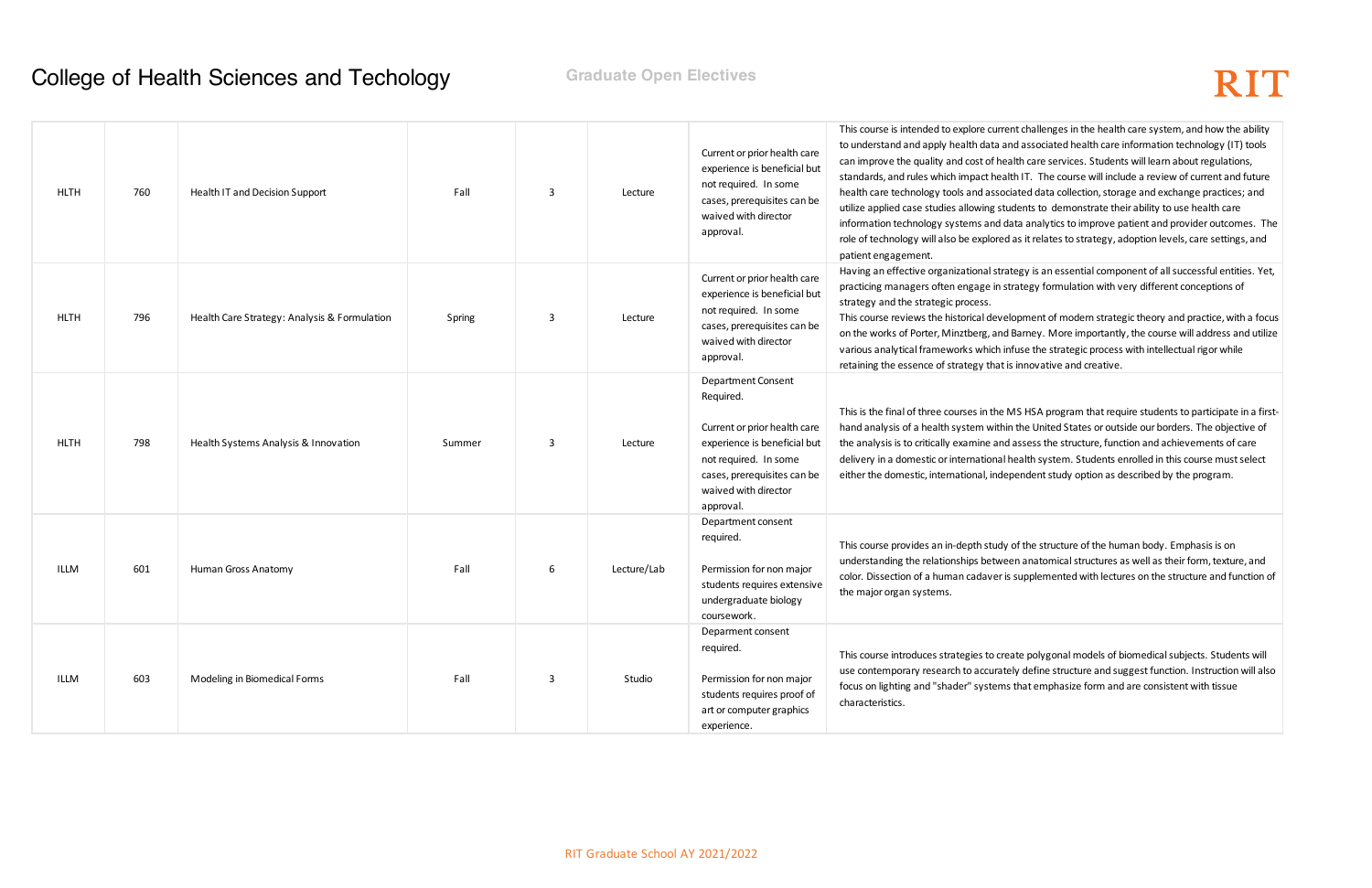series concerned with the review and application of biological s of nutrients, hormones, enzymes, and other biochemical of nutritional intake to meet nutritional needs altered by of alternate methods of feeding (enteral/parenteral) to meet n. This course emphasizes the practical applications of medical nts/clients.

lelivery of food and nutrition services in the community. The el and graduate students to acquire skills necessary to deliver ate sector markets. Individual practicum in community facility is

tionships of social, psychological, physiological, and biochemical equirements and recommendations for food intake during iasis is given to nutrition during pregnancy, infancy, early iddle adulthood, and the elderly.

eories, principles and practices of health education to assess, phents of health that challenge our well-being. Students will skills to promote community and public health. This course he Community Health Education Specialist (CHES) credentialing

I-being addresses requisite foundational skills to conduct into problems related to health, nutrition and well-being. earch issues are presented in tandem with design of research inding opportunities, and research management

Evaluation, content and research expertise are applied to and nutrition education and establish it as evidence-based. models, theories of motivation, and learning styles are ealth and nutrition education and sampling, recruitment, elopment, and data analysis to foster development of

### **College of Health Sciences and Techology Finally College of Health Sciences and Techology Graduate Open Electives**

| <b>NUTR</b> | 625 | Medical Nutrition Therapy I                   | Fall         | 3 | Lecture |                                                                                                                                                                                                                                                             | This course is the first of a two-course se<br>metabolism and the interrelationships o<br>substances in humans. Modification of<br>diseases and stress as well as the use of<br>nutritional needs is discussed in depth.<br>nutritional therapy for use with patients, |
|-------------|-----|-----------------------------------------------|--------------|---|---------|-------------------------------------------------------------------------------------------------------------------------------------------------------------------------------------------------------------------------------------------------------------|------------------------------------------------------------------------------------------------------------------------------------------------------------------------------------------------------------------------------------------------------------------------|
| <b>NUTR</b> | 650 | <b>Community Nutrition</b>                    | Spring       | 3 | Lecture | Prerequisite: NUTR-625 or<br>equivalent course.                                                                                                                                                                                                             | Study of current nutrition issues and deli<br>course is designed to allow senior level a<br>services in the public health and private<br>required and arranged by the instructor.                                                                                      |
| <b>NUTR</b> | 655 | Nutrition Throughout the Lifecycle            | Spring       | 3 | Lecture |                                                                                                                                                                                                                                                             | This course emphasizes the interrelation<br>factors and their impact on nutrient requ<br>specific stages of the life cycle. Emphasi<br>childhood, adolescence, young and mido                                                                                          |
| <b>WSHN</b> | 600 | Principles and Practices of Health Education  | Fall, Summer | 3 | Lecture | This course can be taken by<br>students outside the<br>program with instructor<br>approval. If outside the<br>program, related<br>background experience<br>such as a nutrition course is<br>beneficial.                                                     | Students will discover fundamental thed<br>plan, implement and evaluate compone<br>develop and apply health education skil<br>helps prepare students to apply for the (<br>examination.                                                                                |
| <b>WSHN</b> | 700 | Research Methods in Health and Well-being     | Fall         | 3 | Lecture | This course can be taken by<br>students outside the<br>program with instructor<br>approval. If outside the<br>program, related<br>background experience<br>such as a nutrition course is<br>beneficial.                                                     | Research Methods in Health and Well-b<br>rigorous, robust, and ethical research int<br>Evidence-based and translational resea<br>studies, measurement approaches, fund<br>considerations.                                                                              |
| <b>WSHN</b> | 701 | Health and Nutrition Education and Evaluation | Fall         | 3 | Lecture | Co-requisites: WSHN-700<br>or equivalent course.<br>This course can be taken by<br>students outside the<br>program with instructor<br>approval. If outside the<br>program, related<br>background experience<br>such as a nutrition course is<br>beneficial. | In Health and Nutrition Education and Ev<br>design effective, theory-based health ar<br>Needs assessment, behavior change mo<br>presented in the context of planning hea<br>participant retention, instrument develo<br>evaluation expertise.                          |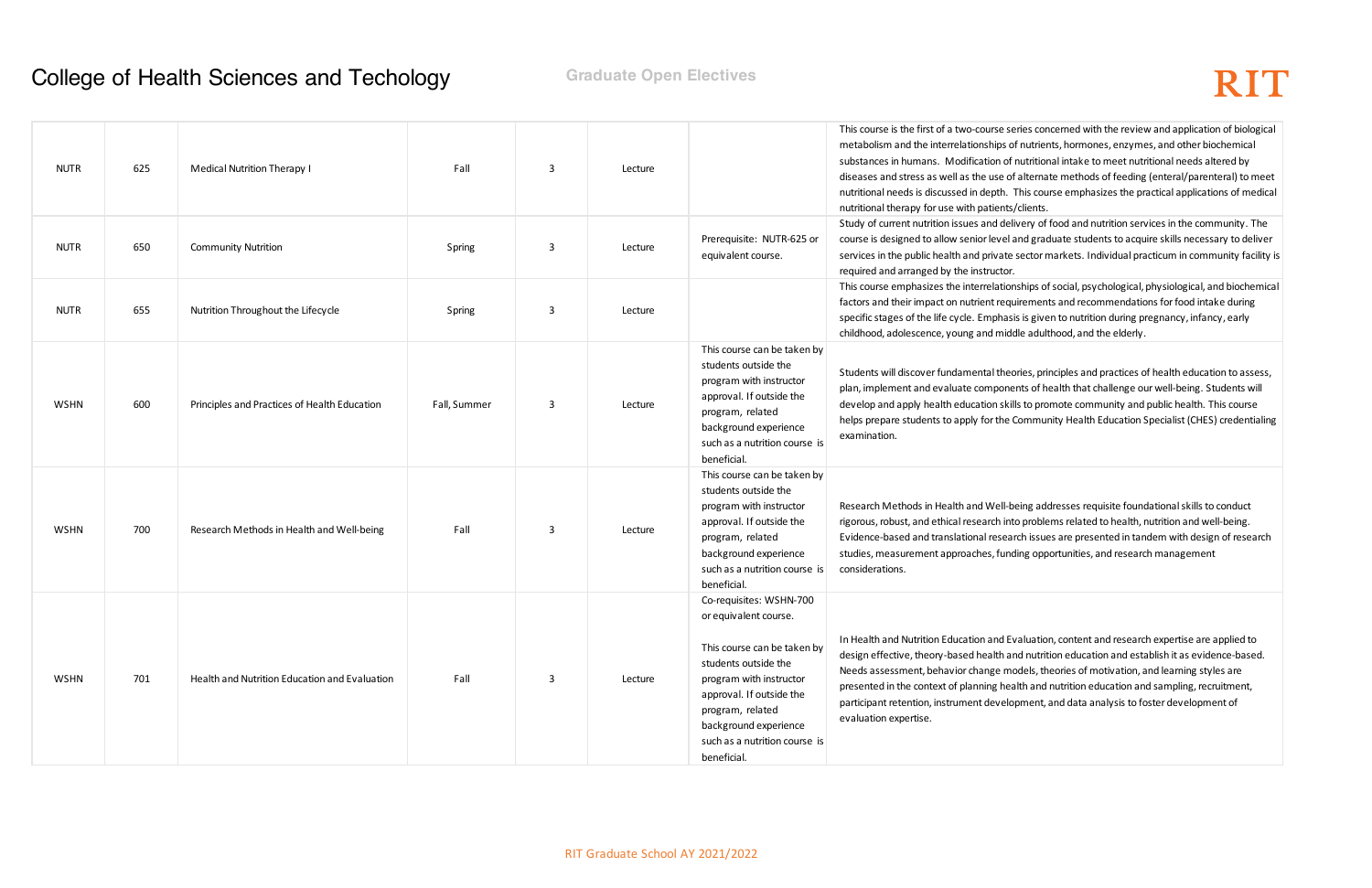cience for Health and Well-being applies constructs practices, ementation sciences to health and well-being education ion of evidence-based practices to standard practice in public and experiential learning format.

essment and management, including ing epidemiological, clinical, and toxicological s. Population health surveillance combined with methods of I be considered regarding regulatory, economic, and on health risk management. Application of principles will be case studies.

learners to explore topics of current concern and interest in erature selection, review, and dissection are the focus of groupo foster group facilitation and decision-making skills. Issues of and summative activities that develop abilities in peer review raphic display, and technology-based modes.

### **College of Health Sciences and Techology Finanduate Open Electives**

| <b>WSHN</b> | 702 | Dissemination and Implementation Science for<br>Health and Well-being | Spring               | 3 | Lecture | Prerequisites: WSHN-700<br>or equivalent course.<br>This course can be taken by<br>students outside the<br>program with instructor<br>approval. If outside the<br>program, related<br>background experience<br>such as a nutrition course is<br>beneficial. | Dissemination and Implementation Sc<br>and values of dissemination and imple<br>activities. Strategies to foster translation<br>and private programs are applied in ar                                                                                      |
|-------------|-----|-----------------------------------------------------------------------|----------------------|---|---------|-------------------------------------------------------------------------------------------------------------------------------------------------------------------------------------------------------------------------------------------------------------|-------------------------------------------------------------------------------------------------------------------------------------------------------------------------------------------------------------------------------------------------------------|
| <b>WSHN</b> | 710 | Health Risk Identification and Management                             | Spring               | 3 | Lecture | Prerequisites: WSHN-700<br>or equivalent course.<br>This course can be taken by<br>students outside the<br>program with instructor<br>approval. If outside the<br>program, related<br>background experience<br>such as a nutrition course is<br>beneficial. | This course will explore health risk asse<br>determinants of population health; usi<br>methods for identifying health hazards<br>population health risk assessment will<br>technological approaches to population<br>practiced through the examination of c |
| <b>WSHN</b> | 720 | Topics in Health and Nutrition                                        | Fall, Spring, Summer | 3 | Lecture | This course can be taken by<br>students outside the<br>program with instructor<br>approval. If outside the<br>program, related<br>background experience<br>such as a nutrition course is<br>beneficial.                                                     | Topics in Health and Nutrition engages<br>health and nutrition. Topic-specific lite<br>based journal club discussions that also<br>individual interest drive investigative a<br>and dissemination, including writing, gi                                    |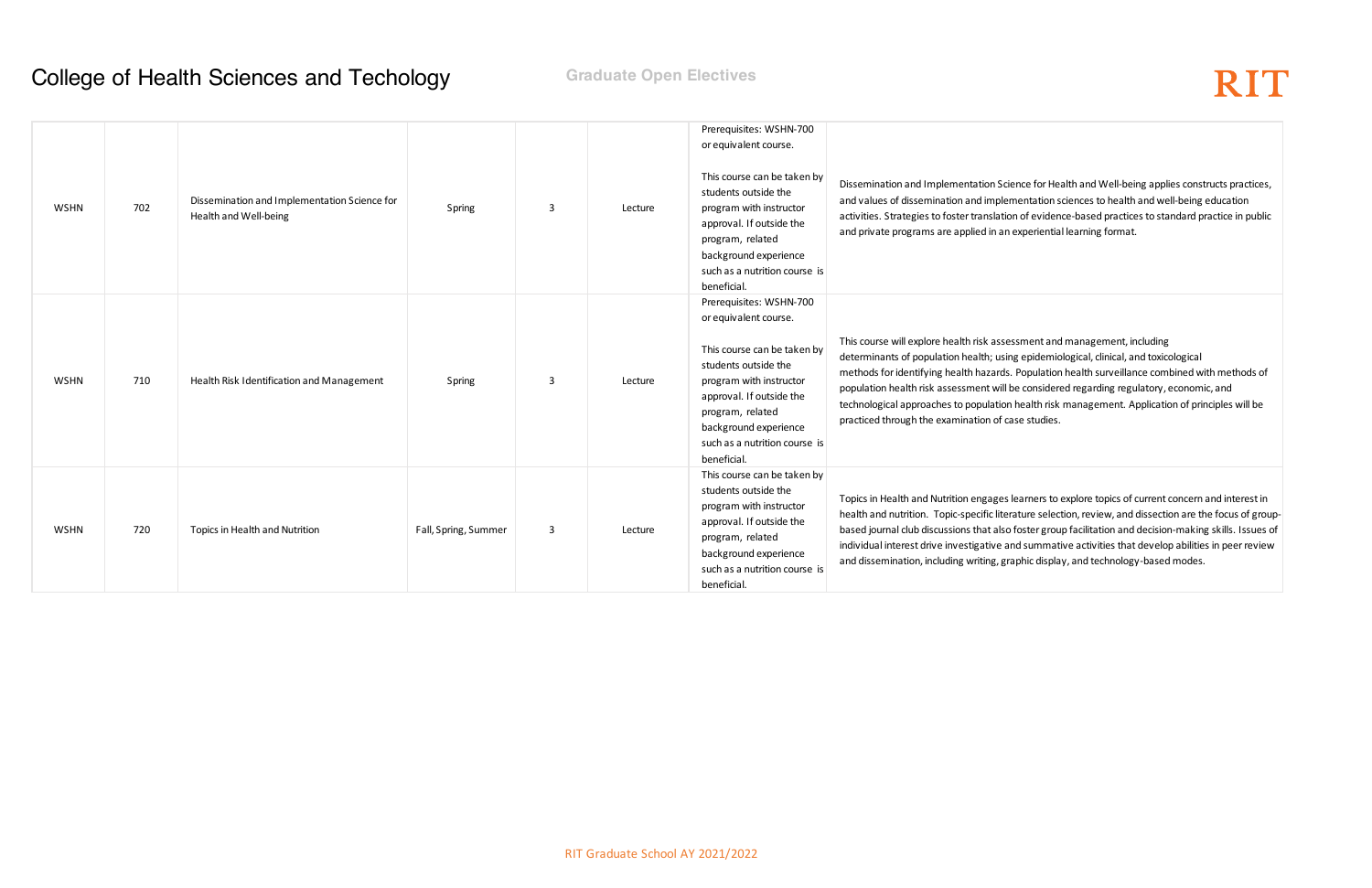search and ethics of applying various methodological and messages. Students will be introduced to a variety of in, monitor and evaluate social media content with a focus on unication strategies. During the course, students will also learn dia-based research studies.

omprehensive understanding of digital storytelling through an utilizing hands-on workshop experiences. Students will y, digital storytelling best practices, content production, and arse will develop critical skills to conceptualize, develop and g project.

ing communication in higher education. Students explore of technology in higher education, and teaching assessment sources and gain teaching experience in a college classroom.

erstand the strategic use of digital media from both scholarly ering both brand and audience viewpoints. This course will I advertising, including search engine optimization, paid search marketing, social media marketing, and reputation

ation, the process through which individuals -- in relationships, and interpret visual messages. A variety of theories from the communication theory, and graphic design will be discussed to ted messages. Students analyze visual messages from the ideo, film, and the internet.

the theory and practice of strategic communication in mmunication, crisis/risk communication, and/or political r problem identification, audience research, message creation, ation activities. It will also cover ethics and strategic . By the end of the course, students should be able to analyze elp solve problems or achieve an organization's goals and

bry, and design for communication. In a practical, projectesign theory and practice image analysis. Students will apply create visual communication artifacts using graphic design

### College of Liberal Arts **Graduate Open Electives**

| Subject     | Number | Title                                  | <b>Typically Offered</b> | <b>Units</b> | <b>Components</b> | <b>Requirements</b>                                           | Description                                                                                                                                                                                                                                                                                                                                                                |
|-------------|--------|----------------------------------------|--------------------------|--------------|-------------------|---------------------------------------------------------------|----------------------------------------------------------------------------------------------------------------------------------------------------------------------------------------------------------------------------------------------------------------------------------------------------------------------------------------------------------------------------|
| COMM        | 605    | Social Media Analytics and Research    | Spring                   | 3            | Lecture/Lab       |                                                               | This course focuses on social media research and ethic<br>approaches to study public data, users and messages.<br>techniques and concepts used to obtain, monitor and e<br>how the analytics could inform communication strateg<br>how to design and evaluate social media-based resear                                                                                    |
| COMM        | 606    | <b>Digital Storytelling</b>            | Fall                     | 3            | Lecture/Lab       |                                                               | This course provides students with a comprehensive ur<br>analysis of current trends as well as by utilizing hands-<br>develop skills such as content strategy, digital storytell<br>audience analysis. Students in the course will develop<br>execute an effective digital storytelling project.                                                                           |
| COMM        | 708    | <b>Communication Education</b>         | Fall                     | 3            | Seminar           |                                                               | An analysis of and practicum in teaching communication<br>teaching and learning styles, the role of technology in h<br>methods. Students create teaching resources and gain                                                                                                                                                                                                |
| COMM        | 709    | <b>Digital Advertising</b>             | Spring                   | 3            | Seminar           |                                                               | This course aims to help students understand the strate<br>and professional perspectives, considering both brand<br>cover the types and practices of digital advertising, incl<br>advertising, display advertising, email marketing, socia<br>management.                                                                                                                  |
| COMM        | 710    | <b>Visual Communication</b>            | Fall                     | 3            | Seminar           | This course is restricted to<br>COMMTCH-MS Major<br>students. | This course explores visual communication, the process<br>organizations, and societies -- create and interpret visu<br>disciplines of art history, psychology, communication th<br>develop methods for analyzing mediated messages. S<br>following media: print photography, video, film, and th                                                                           |
| <b>COMM</b> | 714    | <b>Strategic Communication</b>         | Fall                     | 3            | Seminar           |                                                               | This course will introduce students to the theory and pr<br>advertising, public relations, health communication, cris<br>communication. This course will cover problem identifi<br>and execution of strategic communication activities. It<br>communication through digital media. By the end of th<br>and execute various components to help solve problen<br>objectives. |
| COMM        | 715    | <b>Communication Design Principles</b> | Spring                   | 3            | Lecture/Lab       |                                                               | An introduction to design theory, history, and design fo<br>oriented setting, students will learn design theory and<br>research, theory, and methodology to create visual cor<br>software.                                                                                                                                                                                 |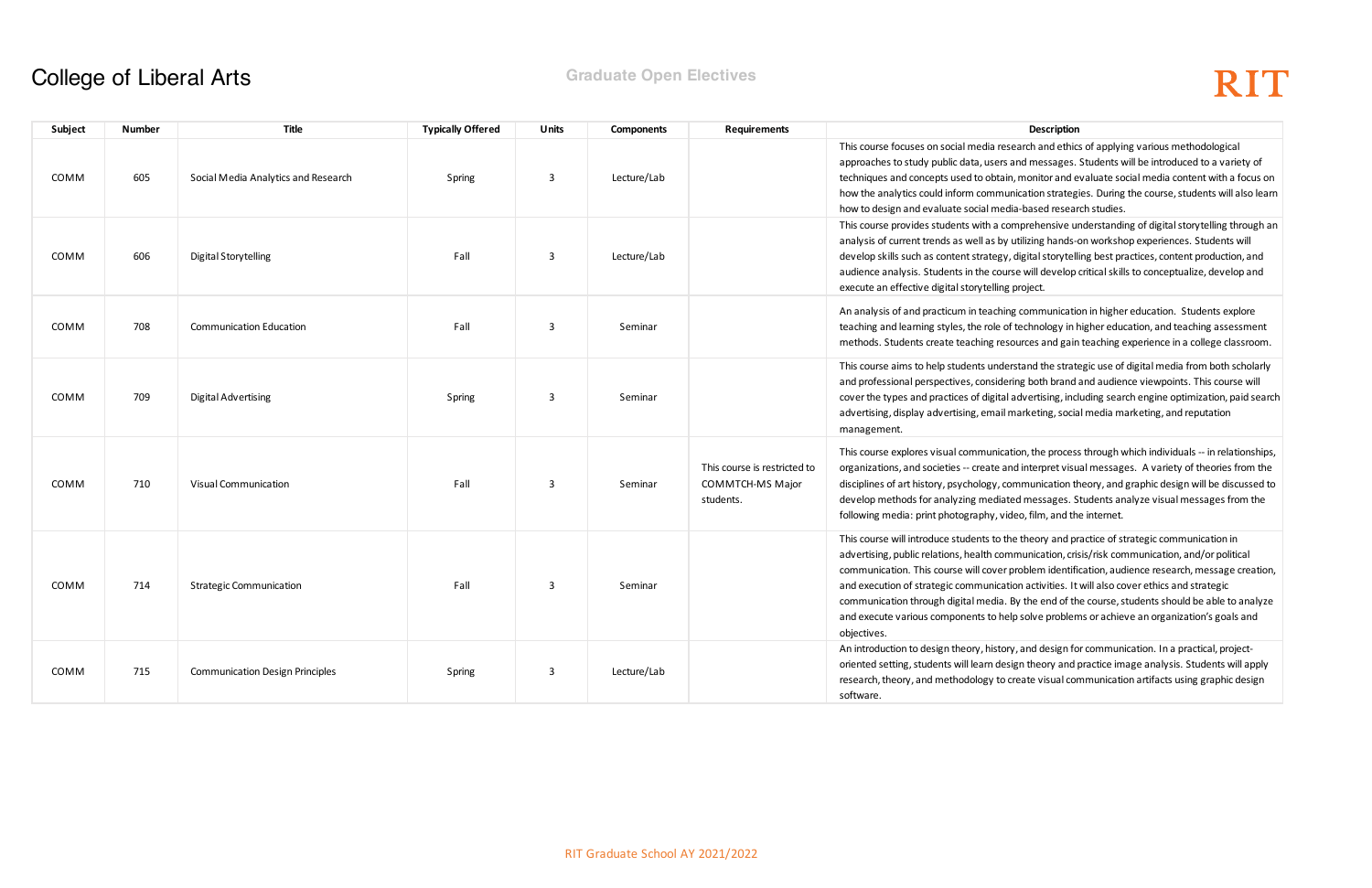nalytical and applied exploration of the connection between and society. Drawing from classical and contemporary he course will address topics such as identity and discourse, epresentation. Communication has been central to the e and individual identities. Therefore, the course encourages itical implications of identity construction in our social world. pular notions of identity function in media texts, corporate

by automation and advances in information technology, and how we interact with socio-technical systems. In this course, putational, and cultural perspectives to understand the on communication and society. During the course, students will roducts and identify the potential consequences of algorithmic

d aspect of the communication discipline (e.g. strategic tion, visual communication, technology-mediated elations, journalism). Special Topics in Communication can be pic being studied has changed. (Prerequisite: varies by topic)

to recognize the integrated (systems) nature of Engineering peings in systems design, and to use the topics covered and the he environment to people. This course will cover several mation processing in the context of human-system interactions. imited to Signal Detection Theory, Information Theory, theories uralistic decision-making models, Control Theory, and the Lens Is of the human as a physical engine, that is, anthropometry, Most topics include readings in addition to the course text as lab report.

ental and revolutionary improvements in technology, has been litary, and political change. This course will introduce generic ple sectors including: energy, environment, health, and bio- and will then analyze how governments choose policies, such as i and its impacts on the economy and society. Students will be innovation policy including economic competitiveness, technology.

nergy resources, technologies, and policies designed to ensure ne future. The course evaluates the impacts of fossil fuel, hnologies on society and how public policies can be used to elopment of U.S. energy policy is of particular concern, integrated throughout the course.

lem or topical area in the field of public policy at the graduate methods vary from year to year or semester to semester.

### **College of Liberal Arts Graduate Open Electives**

| COMM        | 716 | Communication and Identity                 | Spring         | 3       | Lecture | This course engages students in an ar<br>self, identity, communication, media,<br>readings, as well as current events, th<br>performance, intersectionality, and re<br>development of ideas about collective<br>students to critically examine the poli-<br>Finally, the course examines how pop<br>settings, and digital environments.                                     |
|-------------|-----|--------------------------------------------|----------------|---------|---------|-----------------------------------------------------------------------------------------------------------------------------------------------------------------------------------------------------------------------------------------------------------------------------------------------------------------------------------------------------------------------------|
| COMM        | 717 | Artificial Intelligence and Communication  | Spring         | 3       | Lecture | Communication has been impacted b<br>now artificial intelligence is changing<br>we will explore historical, ethical, com<br>implications of algorithmic processes<br>learn how to analyze various digital p<br>systems on various demographics.                                                                                                                             |
| COMM        | 789 | <b>Special Topics Communication</b>        | Fall or Spring | 3       | Seminar | An in-depth examination of a selected<br>communication, technical communica<br>communication, advertising, public re<br>taken multiple times provided the top                                                                                                                                                                                                               |
| <b>PSYC</b> | 714 | Graduate Engineering Psychology            | Biannually     | 3       | Seminar | In this course the students will learn to<br>Psychology, the centrality of human b<br>available knowledge base to adapt th<br>fundamental models of human inforn<br>The models may include but are not li<br>of attention, both normative and natu<br>Model of Brunswick, as well as mode<br>biomechanics, and work physiology.<br>well as a lab exercise with a detailed I |
| <b>PUBL</b> | 610 | Technological Innovation and Public Policy | Spring         | 3       | Lecture | Technological innovation, the increme<br>a major driver in economic, social, mil<br>models of innovation that span multip<br>information-technologies. The course<br>patents, to spur and shape innovation<br>introduced to a global perspective on<br>technology transfer and appropriate t                                                                                |
| <b>PUBL</b> | 630 | <b>Energy Policy</b>                       | Spring         | 3       | Lecture | This course provides an overview of e<br>clean, stable supplies of energy for th<br>renewable energy, and hydrogen tec<br>influence their development. The dev<br>although a global perspective will be                                                                                                                                                                     |
| <b>PUBL</b> | 689 | <b>Public Policy Graduate Topics</b>       | Fall, Spring   | $1 - 4$ | Lecture | Allows examination of a special proble<br>level. Topics and specific content and                                                                                                                                                                                                                                                                                            |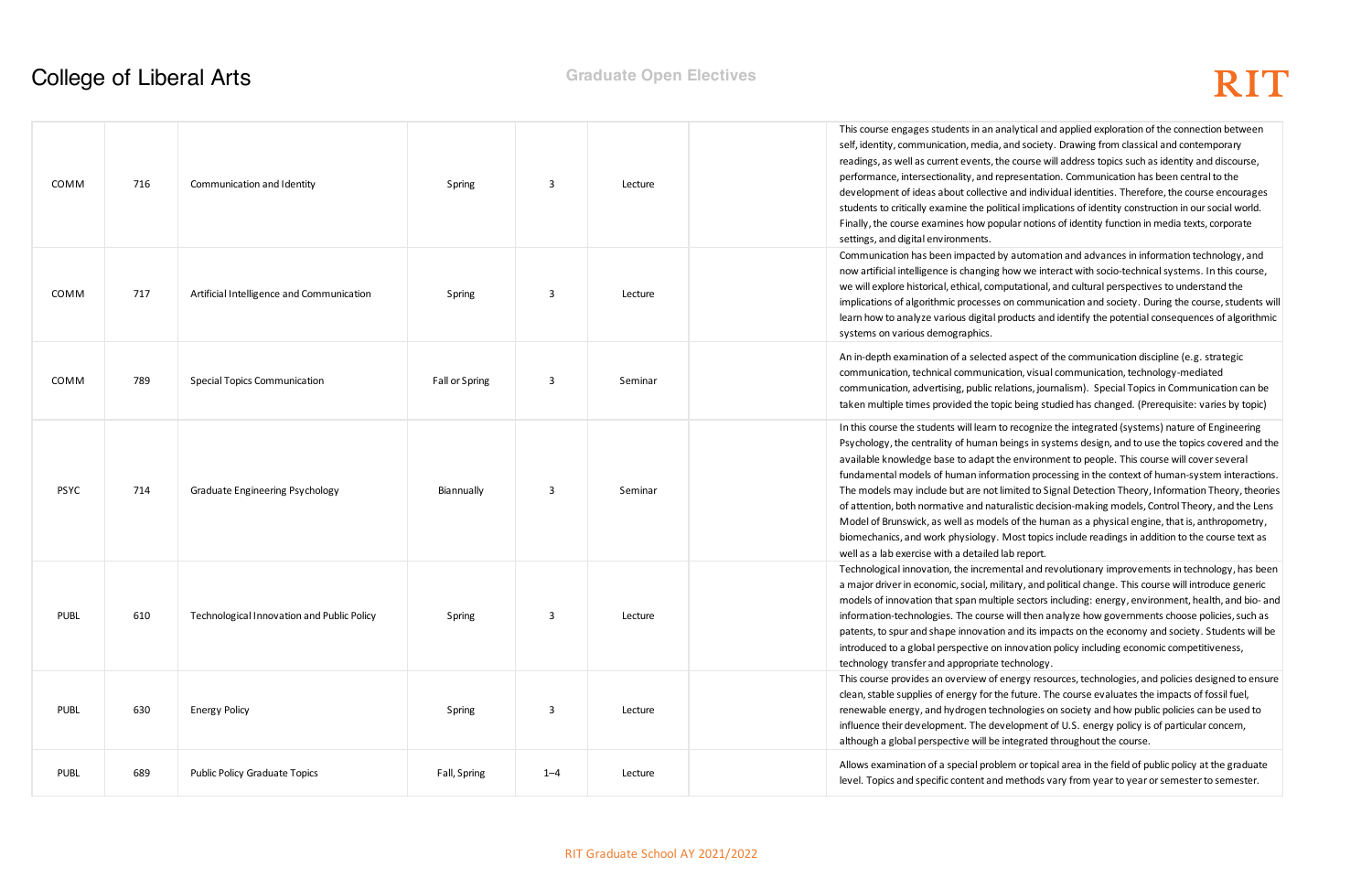Its with necessary tools to help them become effective policy emphasis on understanding the policy process, the different application of quantitative and qualitative methods for vill apply these tools to contemporary public policy decision d international levels.

introduction to decision science and analysis. The course making good decisions, including decision trees, including ttribute decision making. Students will apply these tools to naking at the local, state, federal, and international levels. ion of program outcomes and research design. Students will explore associated with meeting programmatic outcomes, nd an analysis of alternative means for achieving program earch methodologies will also be considered.

at the evolution of public administration theory and practice. e U.S. Constitution, the course examines how the key tensions administrators changed over time with both changes in social stration practice. Topics include public organization theory, , e-government, public-private partnerships, and recent

hten students relative to telecommunications policy and m to be able to deal with the real-world issues that confront a daily basis. Students will not be prepared to act as ialized experts with legal training, but should be sufficiently when it is prudent to call in such forces. The domestic as well and standard arenas will be explored. This course helps ommunications environment is greatly effected by technology, th a primary focus on telecommunications policy and all that it

blic policy and its role in building a sustainable society. The the policy process; the relationship among technology, policy, chanisms for addressing market and government failures that

### **College of Liberal Arts Graduate Open Electives**

|             |     |                                             |              |              |         | This course provides graduate studen      |
|-------------|-----|---------------------------------------------|--------------|--------------|---------|-------------------------------------------|
|             |     |                                             |              |              |         | analysts. The course places particular    |
| <b>PUBL</b> | 701 | <b>Graduate Policy Analysis</b>             | Fall         | 3            | Lecture | approaches to policy analysis, and the    |
|             |     |                                             |              |              |         | evaluating public policies. Students w    |
|             |     |                                             |              |              |         | making at the local, state, federal, and  |
|             |     |                                             |              |              |         | This course provides students with an     |
| <b>PUBL</b> | 702 |                                             | Spring       | 3            | Lecture | focuses on several important tools for    |
|             |     |                                             |              |              |         | forecasting, risk analysis, and multi-at  |
|             |     | <b>Graduate Decision Analysis</b>           |              |              |         | contemporary public policy decision n     |
|             |     |                                             |              |              |         | The focus of this course is on evaluation |
| <b>PUBL</b> | 703 | Evaluation and Research Design              | Spring       | 3            | Seminar | explore the questions and methodolog      |
|             |     |                                             |              |              |         | secondary or unanticipated effects, ar    |
|             |     |                                             |              |              |         | outcomes. Critique of evaluation rese     |
|             |     |                                             |              |              |         | This course provides an in-depth look     |
|             |     |                                             |              |              |         | Starting with the basic structure of the  |
| <b>PUBL</b> | 709 | <b>Public Administration and Management</b> | Fall         | 3            | Lecture | facing local, state, and federal public a |
|             |     |                                             |              |              |         | science and changes in public adminis     |
|             |     |                                             |              |              |         | public budgeting, citizen engagement      |
|             |     |                                             |              |              |         | innovations in management practice.       |
|             |     |                                             |              |              |         | The objective of this course is to enlig  |
|             |     |                                             |              |              |         | standards sufficiently, in order for the  |
|             |     |                                             |              |              |         | telecommunications professionals on       |
|             |     |                                             |              |              |         | regulatory experts or to replace specia   |
| <b>PUBL</b> | 730 | Telecommunications Policy and Issues        | Fall         | $\mathbf{3}$ | Lecture | cognizant of pertinent issues to know     |
|             |     |                                             |              |              |         | as the international regulatory, policy   |
|             |     |                                             |              |              |         | students to understand that the teleco    |
|             |     |                                             |              |              |         | policy, security, and market forces wit   |
|             |     |                                             |              |              |         | entails.                                  |
|             |     |                                             |              |              |         | This course introduces students to pul    |
| <b>PUBL</b> | 810 | Technology, Policy and Sustainability       | Fall, Spring | 3            | Lecture | course places particular emphasis on      |
|             |     |                                             |              |              |         | and the environment; and policy mec       |
|             |     |                                             |              |              |         | threaten sustainability.                  |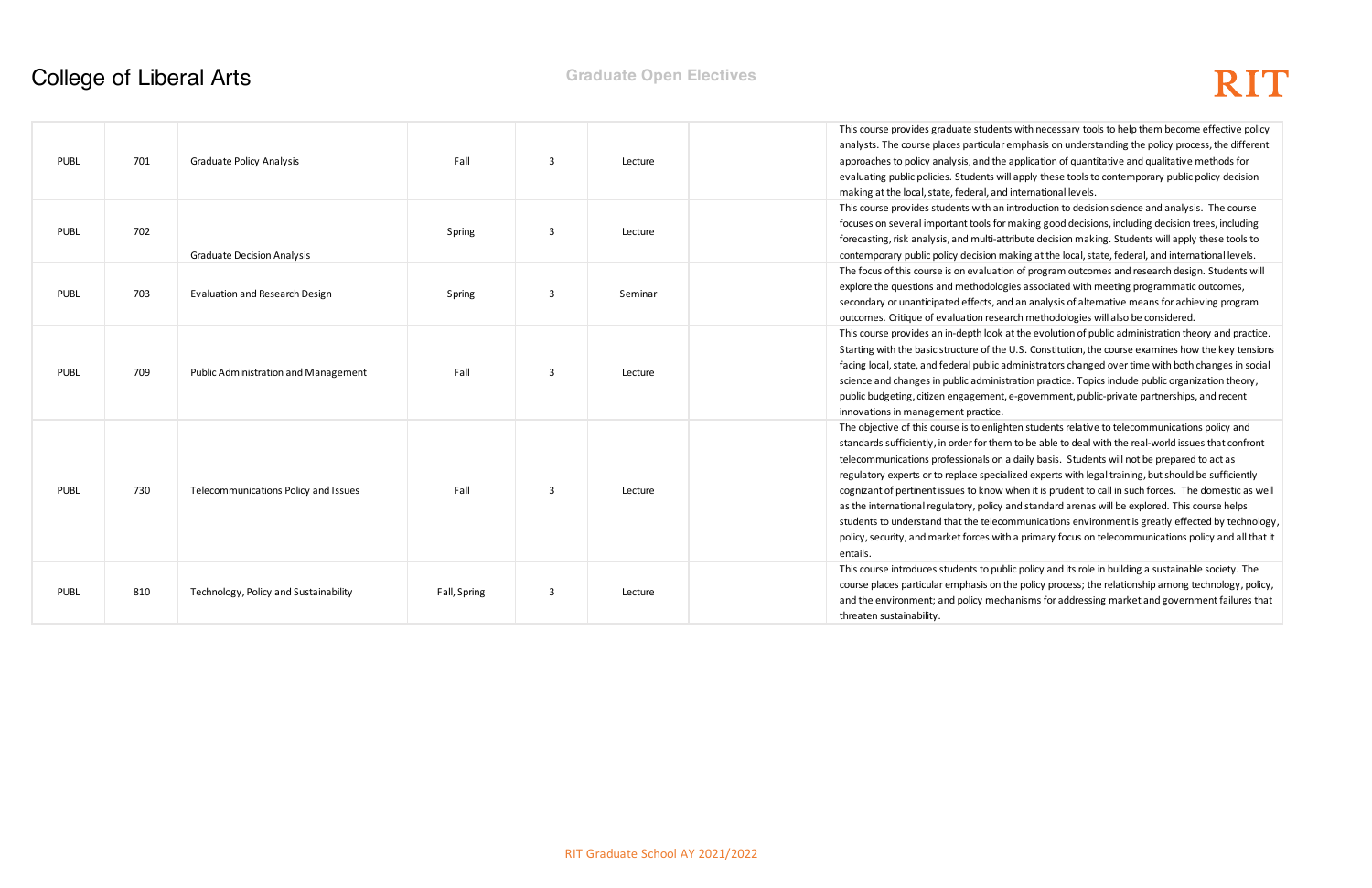oinformatics tools to analyze a real High Throughput data, proceeding with quality control, either aligning to a ovo assembly, assessing differential gene expression heir results. Weekly lab reports will be required, and a group ne semester.

ith the study of the biological processes that underlie al systems in the brain that are involved in mental processes. cognitive neuroscience including neuroanatomy, neural s, experimental methods employed in cognitive neuroscience, plex cognitive functions such as attention, perception, In, executive control, decision making and language. Critical arch projects employed in the course foster an in-depth ive neuroscience and its recent advances.

Ire and bonding theory to explain inorganic coordinate ordination reaction chemistry. The topics discussed in this etry, bonding theory, d-block electronic structure and ms controlling coordinate complexes. Students will be  $\epsilon$  the concepted in class to solving analytical and structural analysis

des a technical introduction to color science and the CIE include color perception, color measurement, color spaces, ed for students with a technical background who are in color science to their graduate program and for ed in a more thorough understanding of the science behind ram credit by Color Science MS and PhD students. ic ecology will focus on reading and critical evaluation of the iformal communication skills, and discussion of ongoing ssion-based course is student lead, and may be retaken for

te students with diverse perspectives on global climate nportant aspects of the problem augmented by readings in atmospheric chemistry, climate modeling, ecological impacts hange, international climate policies, and social and include a variety of instructors and guest lecturers, providing related nature of global climate change. The course will solutions to the real-world problem of climate change. dership role in bridging the multiple disciplines presented

### **College of Science Graduate Open Electives**

| Subject     | <b>Number</b> | Title                                       | <b>Typically Offered</b> | Units | <b>Components</b> | <b>Requirements</b>                                                                                             | Description                                                                                                                                                                                                                                                                                                                                                                                                                                                                          |
|-------------|---------------|---------------------------------------------|--------------------------|-------|-------------------|-----------------------------------------------------------------------------------------------------------------|--------------------------------------------------------------------------------------------------------------------------------------------------------------------------------------------------------------------------------------------------------------------------------------------------------------------------------------------------------------------------------------------------------------------------------------------------------------------------------------|
| <b>BIOL</b> | 650           | High Throughput Sequencing Analysis         | Fall                     | 3     | Lecture/Lab       | This class is restricted to<br>degree-seeking graduate<br>students or those with<br>permission from instructor. | Students will utilize commonly used bioinformatics too<br>Sequencing data set starting with raw data, proceeding<br>reference genome or performing de novo assembly, as<br>determination, and finally annotating their results. We<br>manuscript is expected at the end of the semester.                                                                                                                                                                                             |
| <b>CGNS</b> | 601           | Cognitive Neuroscience                      | Spring                   | 3     | Lecture           | This class is restricted to<br>degree-seeking graduate<br>students or those with<br>permission from instructor. | Cognitive neuroscience is concerned with the study of t<br>cognition with a specific focus on neural systems in the<br>This course provides the foundation of cognitive neuro<br>signaling, motor and sensory pathways, experimental<br>and discusses the neural bases of complex cognitive fu<br>learning, memory, emotional regulation, executive con<br>analysis of primary research and research projects emp<br>understanding of main areas of cognitive neuroscience           |
| <b>CHMI</b> | 664           | Modern Inorganic Chemistry                  | Fall                     | 3     | Lecture           | This class is restricted to<br>degree-seeking graduate<br>students or those with<br>permission from instructor. | This course will apply molecular structure and bonding<br>complex structure and function, and coordination react<br>course are molecular structure, symmetry, bonding the<br>properties, and the reaction mechanisms controlling co<br>expected to translate the concepts learned in class to s<br>problems inorganic systems.                                                                                                                                                       |
| <b>CLRS</b> | 600           | <b>Fundamentals of Color Science</b>        | Summer                   | 3     | Lecture           | This class is restricted to<br>degree-seeking graduate<br>students or those with<br>permission from instructor. | This asynchronous online course provides a technical ir<br>system of colorimetry. Topics covered include color pe<br>and applications. The course is intended for students w<br>interested in adding an elective course in color science<br>practitioners in the color field interested in a more thore<br>colorimetry. Cannot be taken for program credit by Col                                                                                                                    |
| <b>ENVS</b> | 615           | Aquatic Ecology Seminar                     | Fall, Spring             | 3     | Lecture           | This class is restricted to<br>degree-seeking graduate<br>students or those with<br>permission from instructor. | This graduate seminar course in aquatic ecology will fo<br>peer-reviewed literature, formal and informal commun<br>research in aquatic ecology. This discussion-based cou<br>credit.                                                                                                                                                                                                                                                                                                 |
| <b>ENVS</b> | 631           | Climate Change: Science Technology & Policy | Spring                   | 3     | Lecture           | This class is restricted to<br>degree-seeking graduate<br>students or those with<br>permission from instructor. | This multidisciplinary course will provide students with<br>change issues, providing a survey of important aspects<br>the primary literature. Topics include atmospheric che<br>and feedbacks, economics of climate change, internati<br>environmental justice. The course will include a variety<br>an overview of the complex and inter-related nature of<br>culminate in a project based on finding solutions to the<br>Students will be required to take a leadership role in br |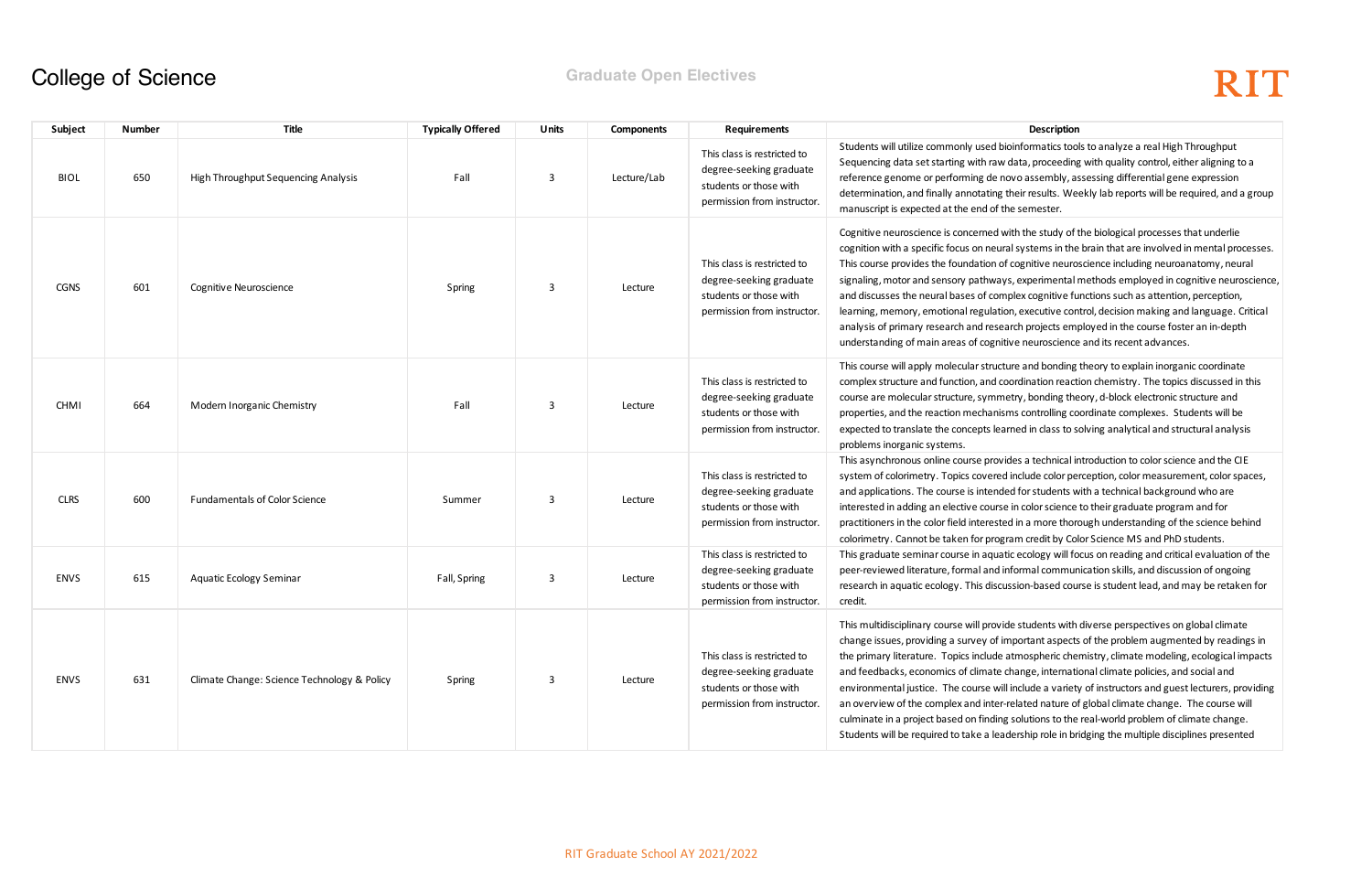ection of analytical techniques with an application-centric le narrow-band indices, filtering in the spatial and frequency is, textural analysis, hybrid and object-oriented classifiers, cural analysis. All of these techniques are applied to sing modalities include imaging spectroscopy (hyperspectral), ranging (lidar) sensors. Applications such as vegetation stress nced image classification for land use purposes, detecting issessing topography and structure in forestry and grassland ersity) and built environments will be examined. Real-world ternational, US, and local sources are used throughout this erform a more comprehensive final project and homework as and discussion and interpretation of results.

g of the relationship between structure and properties w materials. Topics include atomic and crystal structure, strengthening mechanisms, ferrous alloys, cast irons, structure and corrosion principles. Term paper on materials topic.

ed in everyday applications as well as for specialty and cuttingntroduction to the chemistry and physics of synthetic polymers, I fibers. The synthesis of polymers, their fundamental their syntheses, structure, and properties will be studied. horphology, thermal behavior, solubility, viscoelasticity and nerization, tacticity and sustainability of polymers will also be

rochemical nature of corrosion and considers the various sion in a variety of environments. Various means of rith demonstrations.

of how students learn and understand key ideas in physics and gogical practice. Through examination of physics content, ching, and through research in physics education, students will aching physics. Topics include: misconceptions, resources and ical foundations for active-learning, constructivism, cultural issues that affect learning, guided and unguided curricula, and effective uses of educational labs and pecially for those in interested in physics, teaching and

sis can be used across a range of industries to help you guide advances. This course is designed to provide an introduction to h this. Topics covered will include continuous and discrete oothesis testing, power, estimation, confidence intervals, square tests.

### **College of Science Graduate Open Electives**

| <b>IMGS</b> | 632 | Advanced Environmental Applications of Remote | Spring | 3 | Lecture/Lab | This course requires<br>permission of the Instructor<br>to enroll.                                              | This course will focus on a broader sel-<br>presentation. These techniques includ<br>domains, principal component analysi<br>change detection methods, and struct<br>assessment of natural resources. Sen:<br>multispectral, and light detection and<br>assessment, foliar biochemistry, adva<br>change between image scenes, and a<br>ecosystems (volume, biomass, biodiv<br>remote sensing and field data from in<br>course. Students will be expected to p<br>assignments, including literature revie |
|-------------|-----|-----------------------------------------------|--------|---|-------------|-----------------------------------------------------------------------------------------------------------------|----------------------------------------------------------------------------------------------------------------------------------------------------------------------------------------------------------------------------------------------------------------------------------------------------------------------------------------------------------------------------------------------------------------------------------------------------------------------------------------------------------|
| <b>MTSE</b> | 601 | <b>Materials Science</b>                      | Fall   | 3 | Lecture     | This class is restricted to<br>degree-seeking graduate<br>students or those with<br>permission from instructor. | This course provides an understanding<br>necessary for the development of nev<br>crystalline defects, diffusion, theories,<br>of ceramics and polymeric materials a                                                                                                                                                                                                                                                                                                                                      |
| MTSE        | 602 | Polymer Science                               | Spring | 3 | Lecture     | This class is restricted to<br>degree-seeking graduate<br>students or those with<br>permission from instructor. | Polymers are ubiquitous. They are us<br>edge technologies. This course is an ir<br>which include plastics, elastomers and<br>properties, and the relations between<br>Among the topics discussed are the m<br>characterization of polymers. Copolyn<br>covered.                                                                                                                                                                                                                                          |
| <b>MTSE</b> | 617 | <b>Material Degradation</b>                   | Fall   | 3 | Lecture     | This class is restricted to<br>degree-seeking graduate<br>students or those with<br>permission from instructor. | This course introduces the basic electr<br>factors that influence the rate of corro<br>controlling corrosion are considered w                                                                                                                                                                                                                                                                                                                                                                            |
| <b>PHYS</b> | 670 | Teaching and Learning Physics                 | Spring | 3 | Lecture     | This class is restricted to<br>degree-seeking graduate<br>students or those with<br>permission from instructor. | This course covers the fundamentals<br>how theory can inform effective peda<br>pedagogy and problems, through tead<br>explore the meaning and means of te<br>phenomenological primitives, theoret<br>epistemological, affective, and social-<br>reflection strategies, design-oriented<br>technology. Useful for all students, es<br>education research.                                                                                                                                                 |
| <b>STAT</b> | 614 | <b>Applied Statistics</b>                     | Fall   | 3 | Lecture     | This class is restricted to<br>degree-seeking graduate<br>students or those with<br>permission from instructor. | Statistical tools for modern data analy<br>organizational, societal and scientific a<br>the tools and techniques to accomplis<br>distributions, descriptive statistics, hyp<br>regression, one-way ANOVA and Chi-                                                                                                                                                                                                                                                                                        |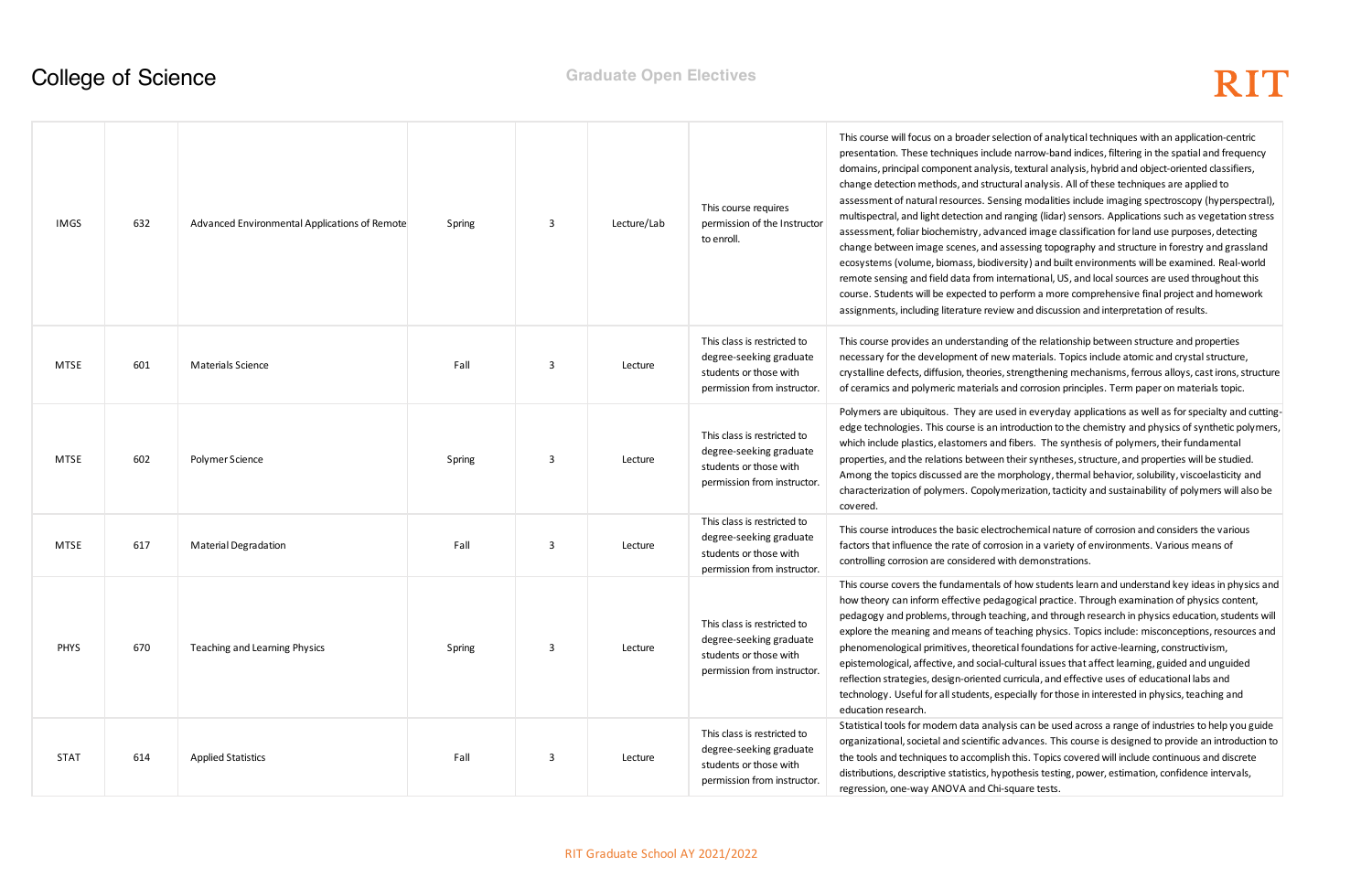

nts, with an emphasis on applications in engineering and the ple of statistics in scientific experimentation; general principles plication, and blocking; replicated and unreplicated two-level factorial designs; response surface designs.

## College of Science **Graduate Open Electives**

| STAT | 670 | Design of Experiments | Fall, Spring |  | Lecture | This class is restricted to<br>degree-seeking graduate<br>students or those with<br>permission from instructor. | How to design and analyze experimen<br>physical sciences. Topics include the ro<br>of design, including randomization, rep<br>factorial designs; two-level fractional-f |
|------|-----|-----------------------|--------------|--|---------|-----------------------------------------------------------------------------------------------------------------|-------------------------------------------------------------------------------------------------------------------------------------------------------------------------|
|------|-----|-----------------------|--------------|--|---------|-----------------------------------------------------------------------------------------------------------------|-------------------------------------------------------------------------------------------------------------------------------------------------------------------------|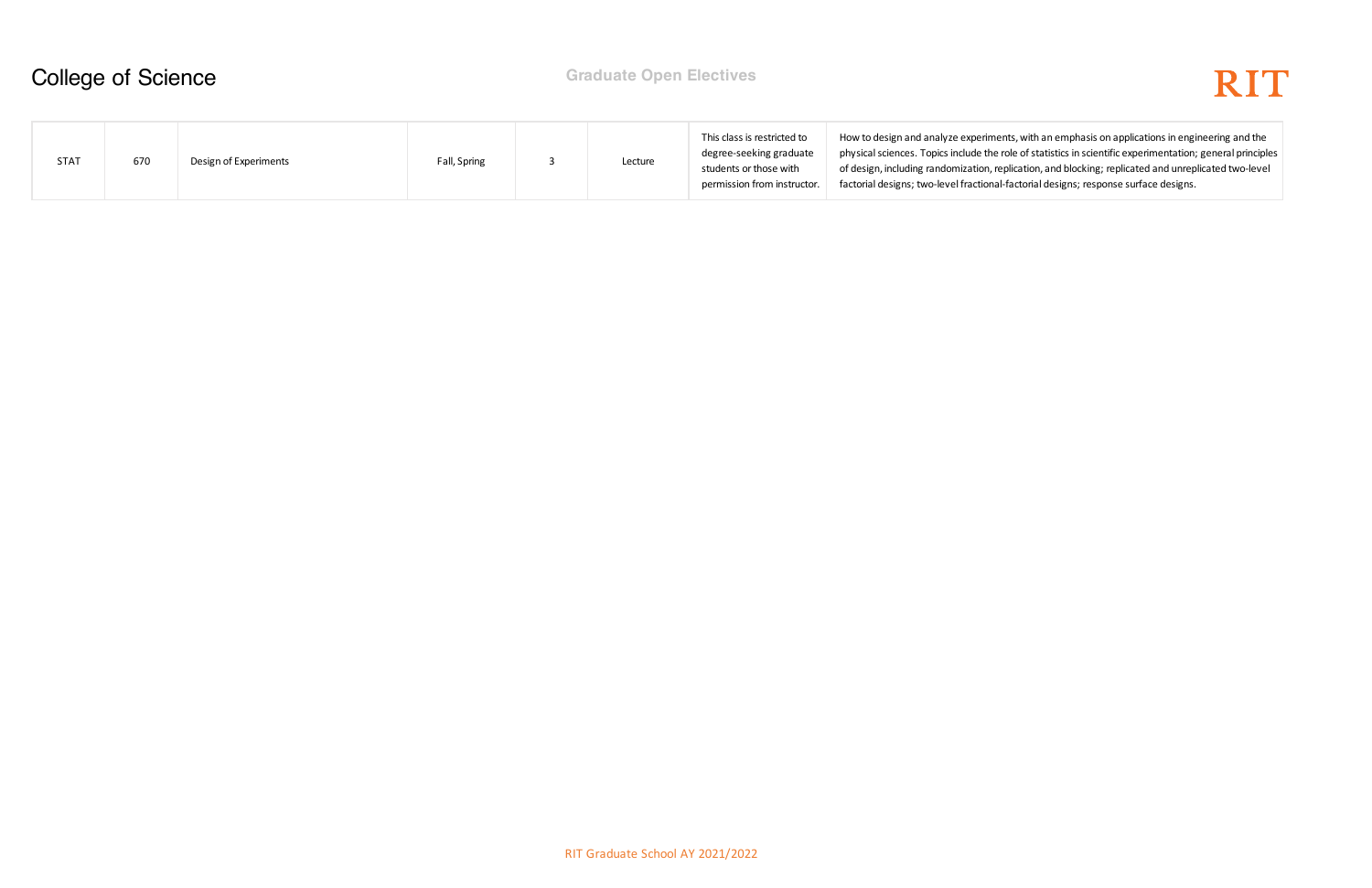## Golisano College of Computing and Information Sciences

### **Graduate Open Electives**

# RIT

Computer Graphics. This is intended to allow faculty to pilot ecific course details (such as prerequisites, course topics, ent methods, and resource needs) will be determined by the ecific topics course in this area. Specific course instances ing to the Computer Graphics and Visualization cluster.

Intelligent Systems. This is intended to allow faculty to pilot ecific course details (such as prerequisites, course topics, ent methods, and resource needs) will be determined by the ecific topics course in this area. Specific course instances will be Int Systems cluster, the Computational Vision and Acoustics combination of these three clusters. Course offered every other

Theory. This is intended to allow faculty to pilot potential new tails (such as prerequisites, course topics, format, learning resource needs) will be determined by the faculty member(s) in this area. Specific course instances will be identified as ecurity cluster, or both clusters.

ortunity to explore methods and applications in cyber analytics vrithms including deep learning. Students will learn how to use bersecurity problems such as network security, anomaly dents will also learn basic concepts and algorithms in machine works, adversarial machine learning, etc. A key component of loratory project to solve a security program with machine this course should have knowledge in Discrete Math, Algebra. Students should also be able to program in Python.

earn about a specific seminar topic in more depth. The course ecific instance of the seminar, as it is proposed by faculty.

Computing Security. It is intended as a place holder course for erings in Computing Security undergraduate program. Course each specific focal area proposed by faculty.

| Subject     | <b>Number</b> | Title                                         | <b>Typically Offered</b> | <b>Units</b> | <b>Components</b> | <b>Requirements</b>                                                                                                                                                                      | Description                                                                                                                                                                                                                                                                                                                                                                                                                                                                       |
|-------------|---------------|-----------------------------------------------|--------------------------|--------------|-------------------|------------------------------------------------------------------------------------------------------------------------------------------------------------------------------------------|-----------------------------------------------------------------------------------------------------------------------------------------------------------------------------------------------------------------------------------------------------------------------------------------------------------------------------------------------------------------------------------------------------------------------------------------------------------------------------------|
| <b>CSCI</b> | 719           | Topics in Computer Graphics                   |                          | 3            | Lecture           | Reserve caps may shift<br>based on topic                                                                                                                                                 | This course examines current topics in Computer Graph<br>potential new graduate offerings. Specific course detai<br>format, learning outcomes, assessment methods, and<br>faculty member(s) who propose a specific topics course<br>presented will be identified as belonging to the Compu                                                                                                                                                                                        |
| <b>CSCI</b> | 739           | Topics in Intelligent Systems                 | Fall                     | 3            | Lecture/Lab       | Reserve caps may shift<br>based on topic                                                                                                                                                 | This course examines current topics in Intelligent Syste<br>potential new graduate offerings. Specific course detai<br>format, learning outcomes, assessment methods, and<br>faculty member(s) who propose a specific topics course<br>identified as belonging to the Intelligent Systems clust<br>cluster, the Security cluster, or some combination of the<br>year.                                                                                                             |
| <b>CSCI</b> | 769           | Topics in Theory                              |                          | 3            | Seminar           | Reserve caps may shift<br>based on topic                                                                                                                                                 | This course examines current topics in Theory. This is in<br>graduate offerings. Specific course details (such as pre<br>outcomes, assessment methods, and resource needs)<br>who propose a specific topics course in this area. Speci<br>belonging to the Theory cluster, the Security cluster, or                                                                                                                                                                               |
| <b>CSEC</b> | 620           | Cyber Analytics and Machine Learning          | Fall                     | 3            | Lecture           | Students taking this course<br>should have knowledge in<br>Discrete Math, Probability<br>and Statistics, and Linear<br>Algebra. Students should<br>also be able to program in<br>Python. | The course provides students an opportunity to explore<br>with advanced machine learning algorithms including o<br>machine learning methods to solve cybersecurity prob<br>detection, malware analysis, etc. Students will also lea<br>learning such as clustering, neural networks, adversaria<br>the course will be an independent exploratory project t<br>learning algorithms. Students taking this course should<br>Probability and Statistics, and Linear Algebra. Students |
| <b>CSEC</b> | 659           | Seminar in Computing Security                 | Fall, Spring             | 3            | Lecture           | Reserve caps may shift<br>based on topic                                                                                                                                                 | This course offers an opportunity to learn about a spec<br>description will be replaced by the specific instance of t                                                                                                                                                                                                                                                                                                                                                             |
| <b>CSEC</b> | 759           | <b>Graduate Seminar in Computing Security</b> | Fall, Spring             | 3            | Lecture/Lab       | Reserve caps may shift<br>based on topic                                                                                                                                                 | This course explores current topics in Computing Securi<br>faculty to experiment new course offerings in Computi<br>specific details change with respect to each specific foc                                                                                                                                                                                                                                                                                                     |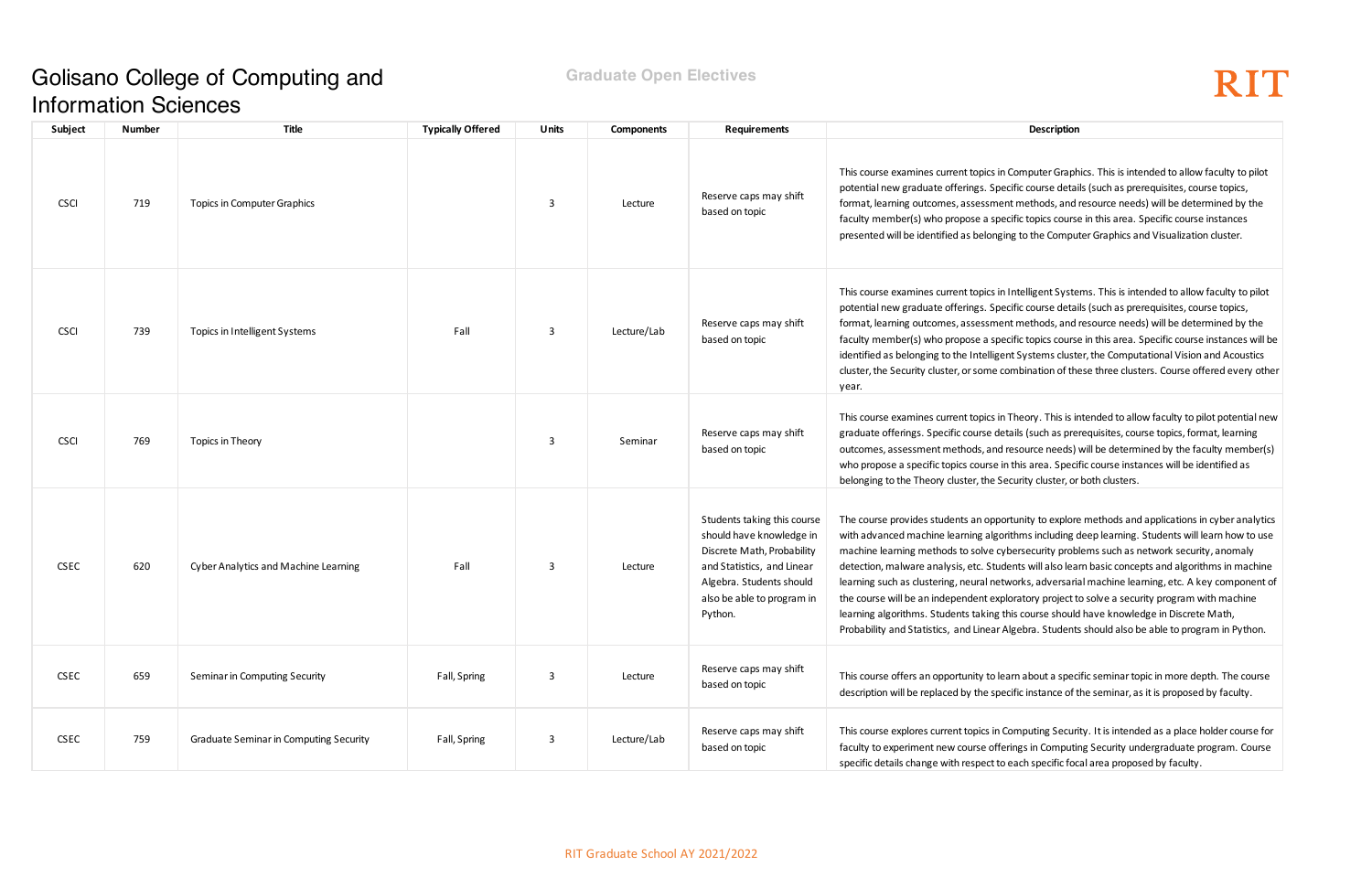### Golisano College of Computing and Information Sciences

# RIT

theory, concepts, and technologies related to representation cientific domain known as Geographic Information Science and gain hands-on experience with technologies such as Global phic Information Systems (GISs), remote sensing, spatial data ing. Furthermore, students will learn relevant GIS & T theory, s spatial reasoning, spatiotemporal data representation, and

ts to the world of Geographic Information Systems (GIS). s, and practical lab experiences will cover a mix of conceptual, pics include GIS data models, basic cartography, geodatabases, eory and concepts from the Geographic Information Science

| <b>IGME</b> | 770 | Geographic Information Science and Technology  | Fall | Lecture/Lab | This course provides a survey of the t<br>and understanding of the earth - a sci<br>Technology (GIS & T). Students will g<br>Positioning Systems (GPSs), Geograp<br>science and analysis, and web mappi<br>concepts, and research trends such as<br>spatial analysis. |
|-------------|-----|------------------------------------------------|------|-------------|-----------------------------------------------------------------------------------------------------------------------------------------------------------------------------------------------------------------------------------------------------------------------|
| IGME        | 771 | Introduction To Geographic Information Systems | Fall | Lecture/Lab | This online course introduces students<br>Course lectures, reading assignments<br>practical and technical GIS topics. Top<br>spatial analysis, GIS software, and the<br>and Technology domain.                                                                        |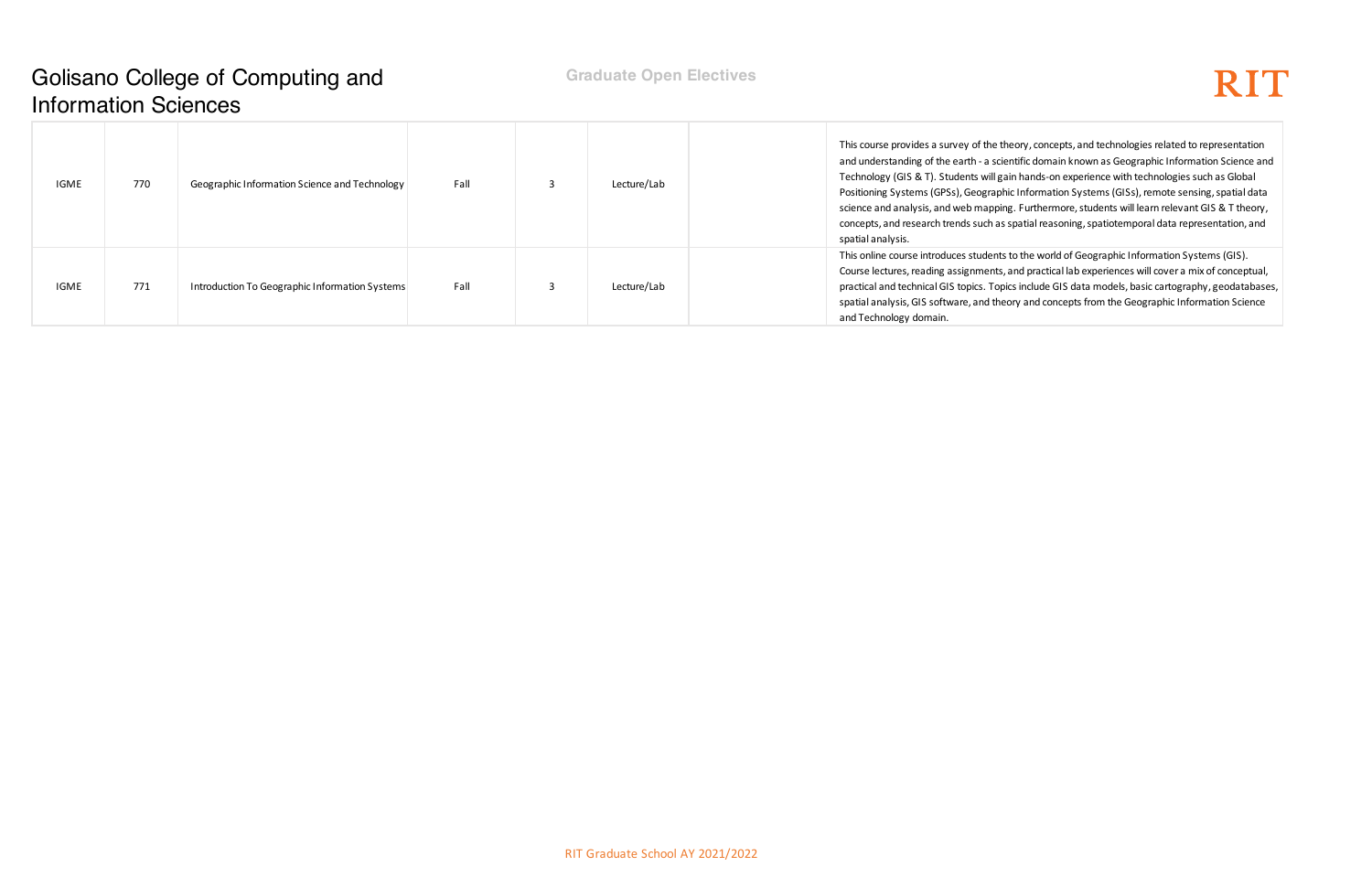ole in economic, environmental and political developments estigates the current trends in energy production, distribution, primary incumbent energy system technologies: fossil fuel derstanding of the economic, environmental and social ead to analysis of the potential benefits of 3 key renewable omass and hydrogen/fuel cells. Potential paths to market I be introduced, including geographical variations expected to tates.

### Golisano Institute for Sustainability **Graduate Open Electives**

| Subject     | <b>Number</b> | <b>Title</b>               | <b>Typically Offered</b> | Units | Components | <b>Requirements</b> | <b>Description</b>                                                                                                                                                                                                                                                                                                                                                                                                                                                         |
|-------------|---------------|----------------------------|--------------------------|-------|------------|---------------------|----------------------------------------------------------------------------------------------------------------------------------------------------------------------------------------------------------------------------------------------------------------------------------------------------------------------------------------------------------------------------------------------------------------------------------------------------------------------------|
| <b>ISUS</b> | 718           | Sustainable Energy Systems | Spring                   |       | Lecture    |                     | Energy will play an increasingly vital role in economic,<br>around the world. This course first investigates the curr<br>and consumption associated with the primary incumbe<br>combustion and nuclear power. An understanding of th<br>limitations of these technologies will lead to analysis of<br>technologies: solar (including wind), biomass and hydre<br>penetration for these technologies will be introduced, in<br>occur globally and within the United States. |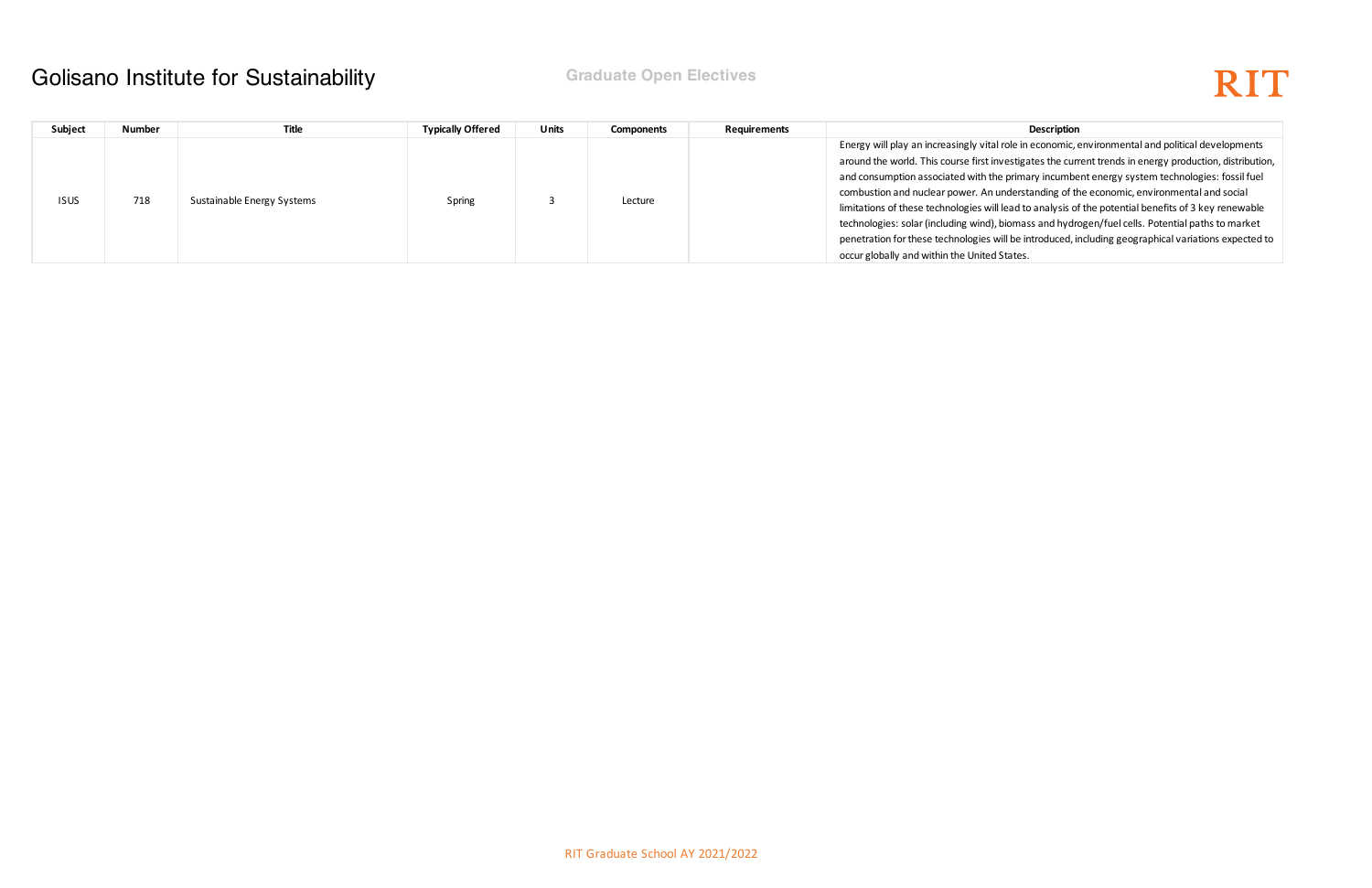system of holistic thinking about engineering pursuits which mans as individuals, economics, culture, institutions, policies, rch, design, dissemination, and evaluation techniques of the (also called Design Thinking), Systems Practice tools for nparison of competing economic viewpoints, and evaluation of ine sustainability. The course will include an extensive ning component with a community partner in the city of rel to the partner's site for interviews and activities. The course at can be continued into social impact design capstone projects

### Kate Gleason College of Engineering **Fig. 10 Graduate Open Electives**

| Subject     | <b>Number</b> | <b>Title</b>                         | <b>Typically Offered</b> | Units | <b>Components</b> | <b>Requirements</b> | Description                                                                                                                                                                                                                                                                                                                                                                                                                                                                                                                                                 |
|-------------|---------------|--------------------------------------|--------------------------|-------|-------------------|---------------------|-------------------------------------------------------------------------------------------------------------------------------------------------------------------------------------------------------------------------------------------------------------------------------------------------------------------------------------------------------------------------------------------------------------------------------------------------------------------------------------------------------------------------------------------------------------|
| <b>ISEE</b> | 684           | Engineering and the Developing World | Spring                   |       | Lecture           |                     | This course helps students develop a system of holistic<br>includes the natural environment, humans as individua<br>and civil society. Topics include research, design, disse<br>Human Centered Design Methodology (also called Des<br>understanding complex problems, comparison of comp<br>project case studies for triple bottom line sustainability<br>community engaged experiential learning component<br>Rochester which requires periodic travel to the partner<br>project is intended to lead to ideas that can be continue<br>for implementation. |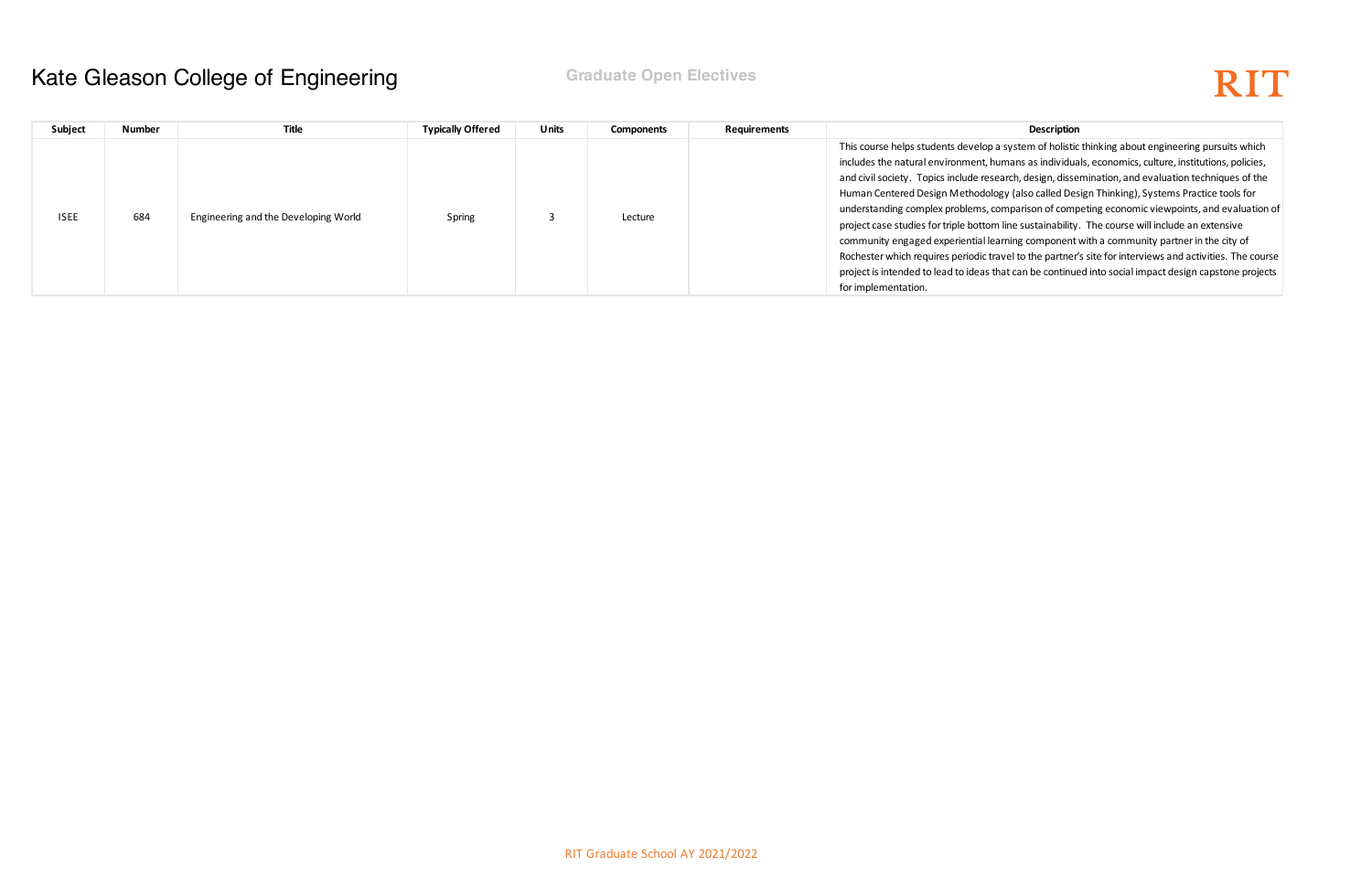of accounting information by decision makers. The focus of the ial reporting concepts/issues and the use of general-purpose rmal decision makers and (2) the development and use of ended to assist managers in planning and controlling an pted accounting principles and issues related to International ered while studying the first subject area and ethical issues bughout.

n technical disciplines. Topics include the distinction between havior, product costing, profitability analysis, performance er pricing. Emphasis is on issues encountered in technology \*Note: This course is not intended for Saunders College of

nanagement and analytics in a business setting. Students learn d manage relevant data, and use standard tools such as Python ses students to structured data as well as semi-structured and

gement and the application of various tools and techniques for focuses on the leadership role of the project manager, and the mbers. Considerable emphasis is placed on statements of he course uses a combination of lecture/discussion, group

examination of current events, issues and problems unique to depending upon student and faculty interests and on recent ppics for a specific semester will be announced prior to the e repeated for credit since topics will normally vary from nined)

| Subject     | <b>Number</b> | <b>Title</b>                               | <b>Typically Offered</b> | <b>Units</b> | <b>Components</b> | <b>Requirements</b>                                                                                                                                                                                                                                                                                                                                     | Description                                                                                                                                                                                                                                                                                                                                                                                                                    |
|-------------|---------------|--------------------------------------------|--------------------------|--------------|-------------------|---------------------------------------------------------------------------------------------------------------------------------------------------------------------------------------------------------------------------------------------------------------------------------------------------------------------------------------------------------|--------------------------------------------------------------------------------------------------------------------------------------------------------------------------------------------------------------------------------------------------------------------------------------------------------------------------------------------------------------------------------------------------------------------------------|
| <b>ACCT</b> | 603           | <b>Accounting for Decision Makers</b>      | Fall, Spring, Summer     | 3            | Lecture           | This class is restricted to<br>degree-seeking graduate<br>students or those with<br>permission from instructor.                                                                                                                                                                                                                                         | A graduate-level introduction to the use of accounting in<br>course is on two subject areas: (1) financial reporting cor<br>financial statements by internal and external decision ma<br>special-purpose financial information intended to assist r<br>organization's activities. Generally accepted accounting<br>Financial Reporting Standards are considered while study<br>impacting accounting are considered throughout. |
| <b>ACCT</b> | 794           | Cost Management in Technical Organizations | Spring                   | 3            | Lecture           | Enrollment in this course<br>requires permission from the<br>department offering the<br>course.                                                                                                                                                                                                                                                         | A first course in accounting for students in technical disci<br>external and internal accounting, cost behavior, product<br>evaluation, capital budgeting, and transfer pricing. Empl<br>intensive manufacturing organizations. *Note: This cour<br>Business students.                                                                                                                                                         |
| <b>BANA</b> | 680           | Data Management for Business Analytics     | Fall                     | 3            | Lecture           | There are no pre or co-<br>requisites; however,<br>instructor permission is<br>required for students not<br>belonging to the MS-<br><b>Business Analytics or other</b><br>quantitative programs such<br>as the MS-Computational<br>Finance which have program-<br>level pre-requisites in the<br>areas of calculus, linear<br>algebra, and programming. | This course introduces students to data management an<br>how to formulate hypotheses, collect and manage releva<br>and R in their analyses. The course exposes students to s<br>unstructured data.                                                                                                                                                                                                                             |
| <b>DECS</b> | 744           | <b>Project Management</b>                  | Fall, Spring             | 3            | Lecture           | This class is restricted to<br>degree-seeking graduate<br>students or those with<br>permission from instructor.                                                                                                                                                                                                                                         | A study in the principles of project management and the<br>project planning and control. This course focuses on the<br>roles and responsibilities of the team members. Conside<br>work and work breakdown structures. The course uses a<br>exercises, and case studies.                                                                                                                                                        |
| <b>DECS</b> | 758           | Seminar in Decision Sciences               |                          | 3            | Lecture           |                                                                                                                                                                                                                                                                                                                                                         | Special topics seminars offer an in-depth examination of<br>decision science. Specific topics will vary depending upo<br>events in the business world. Seminar topics for a specif<br>course offering. These seminars may be repeated for cr<br>semester to semester. (instructor-determined)                                                                                                                                  |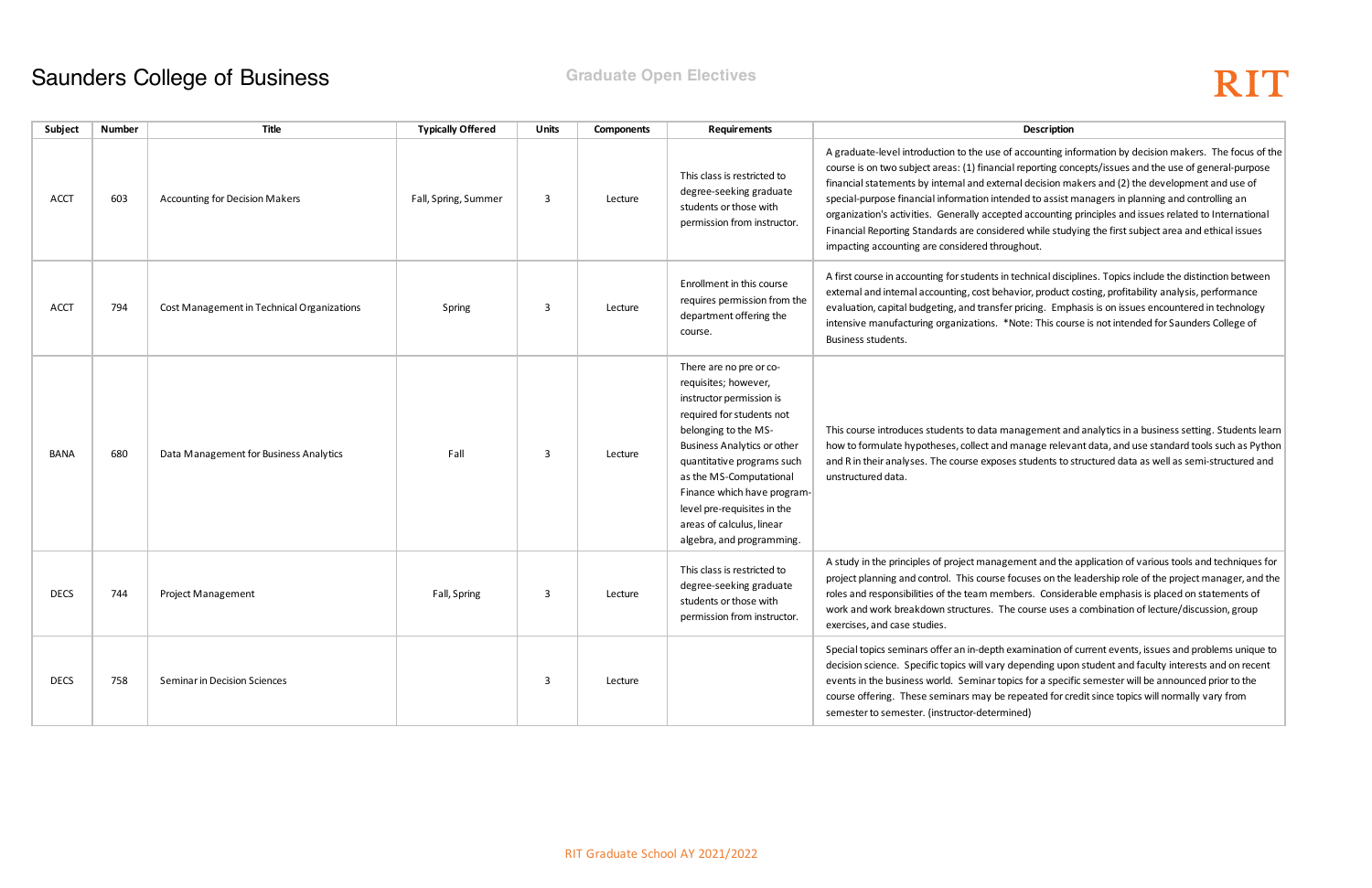asizing an understanding of variation and inference vered include: review of descriptive statistics, normal ation, test of hypothesis for single and two populations, ression, multiple regression and model building. Students will ad problem sets that involve both structured and unstructured data is do tools will be required.

economic theories most useful for the management of a firm in eories and current events are used to explain the performance s formulate effective pricing and business decisions. ents are used to explain the direction of the domestic and global  $\vert$ he implications, including foreign direct investment, for their and predict changes in economic growth, inflation, interest hange rates.

ntrepreneur. The course emphasizes, identifies, and follows the ion cycle begins with an idea for a good, product or service, passes through successive stages of growth, considers cing, and ends with harvesting the wealth created through an ntification and valuation of business opportunities, how and ow financial contracts are structured to both manage risk and hes by which entrepreneurs identify exit strategies are

I analytics applications in contexts such as investment analysis, and security valuation. Students are introduced to financial eir implementation using popular languages such as R, Matlab, tlib. A variety of data sources are used: financial websites such at sites such as www.sec.gov, finance research databases such hinals. Students will complete projects using real-world data nethods in reporting results.

ge, HR leaders play a pivotal role enabling their organizations e. This course introduces the student to theories and practices definization development and change leadership. Such leadership. Such leadership requires competencies of ulting with clients, researching solutions, creating, ns. Through study, practice, and application, students will gain novation, and the adaptability of an organization.

| <b>DECS</b> | 782 | <b>Statistical Analysis for Decision Making</b> | Fall, Spring, Summer | 3 | Lecture | This class is restricted to<br>degree-seeking graduate<br>students or those with<br>permission from instructor.                                                                                                                                                                                                                                                | This is a course in applied statistics empha<br>(estimation and testing). Topics to be cov<br>distribution, sampling distributions, estima<br>analysis of variance (ANOVA), linear regr<br>apply these concepts using mini-cases an<br>data sets. The application of appropriate                                                           |
|-------------|-----|-------------------------------------------------|----------------------|---|---------|----------------------------------------------------------------------------------------------------------------------------------------------------------------------------------------------------------------------------------------------------------------------------------------------------------------------------------------------------------------|--------------------------------------------------------------------------------------------------------------------------------------------------------------------------------------------------------------------------------------------------------------------------------------------------------------------------------------------|
| ESCB        | 705 | <b>Economics and Decision Modeling</b>          | Fall, Spring, Summer | 3 | Lecture | This class is restricted to<br>degree-seeking graduate<br>students or those with<br>permission from instructor.                                                                                                                                                                                                                                                | The course focuses on the fundamental e<br>a global environment. Microeconomic the<br>of the market system and help managers<br>Macroeconomic theories and current eve<br>economy to help managers understand tl<br>companies. Students will learn to explain<br>rates, international trade and foreign exch                               |
| <b>FINC</b> | 605 | <b>Financing New Ventures</b>                   | Fall                 | 3 | Lecture |                                                                                                                                                                                                                                                                                                                                                                | A focus on financial issues affecting an en<br>wealth creation cycle. The wealth creation<br>progresses to an initial company startup,<br>alternative approaches to resource finand<br>initial public offering, merger or sale. Ider<br>from whom entrepreneurs raise funds, ho<br>align incentives, and alternative approach<br>reviewed. |
| <b>FINC</b> | 780 | <b>Financial Analytics</b>                      | Fall                 | 3 | Lecture | There are no pre or co-<br>requisites; however,<br>instructor permission is<br>required - student aptitude<br>for quantitative work will be<br>assessed; waived for<br>students enrolled in<br>quantitative programs such<br>as the MS-Computational<br>Finance which have pre-<br>requisites in the areas of<br>calculus, linear algebra, and<br>programming. | This course provides a survey of financial<br>portfolio construction, risk management,<br>models used in these applications and the<br>and Python, and packages such as Quant<br>as www.finance.yahoo.com, governmen<br>as WRDS, and especially Bloomberg term<br>and make effective use of visualization m                                |
| <b>HRDE</b> | 720 | Theories of Organizational Development          | Spring               | 3 | Lecture |                                                                                                                                                                                                                                                                                                                                                                | As organizations undergo continual chang<br>to anticipate, plan, and profit from change<br>of organization development and change<br>identifying and framing challenges, consu<br>implementing, and evaluating action plan<br>knowledge and skills to foster change, inr                                                                   |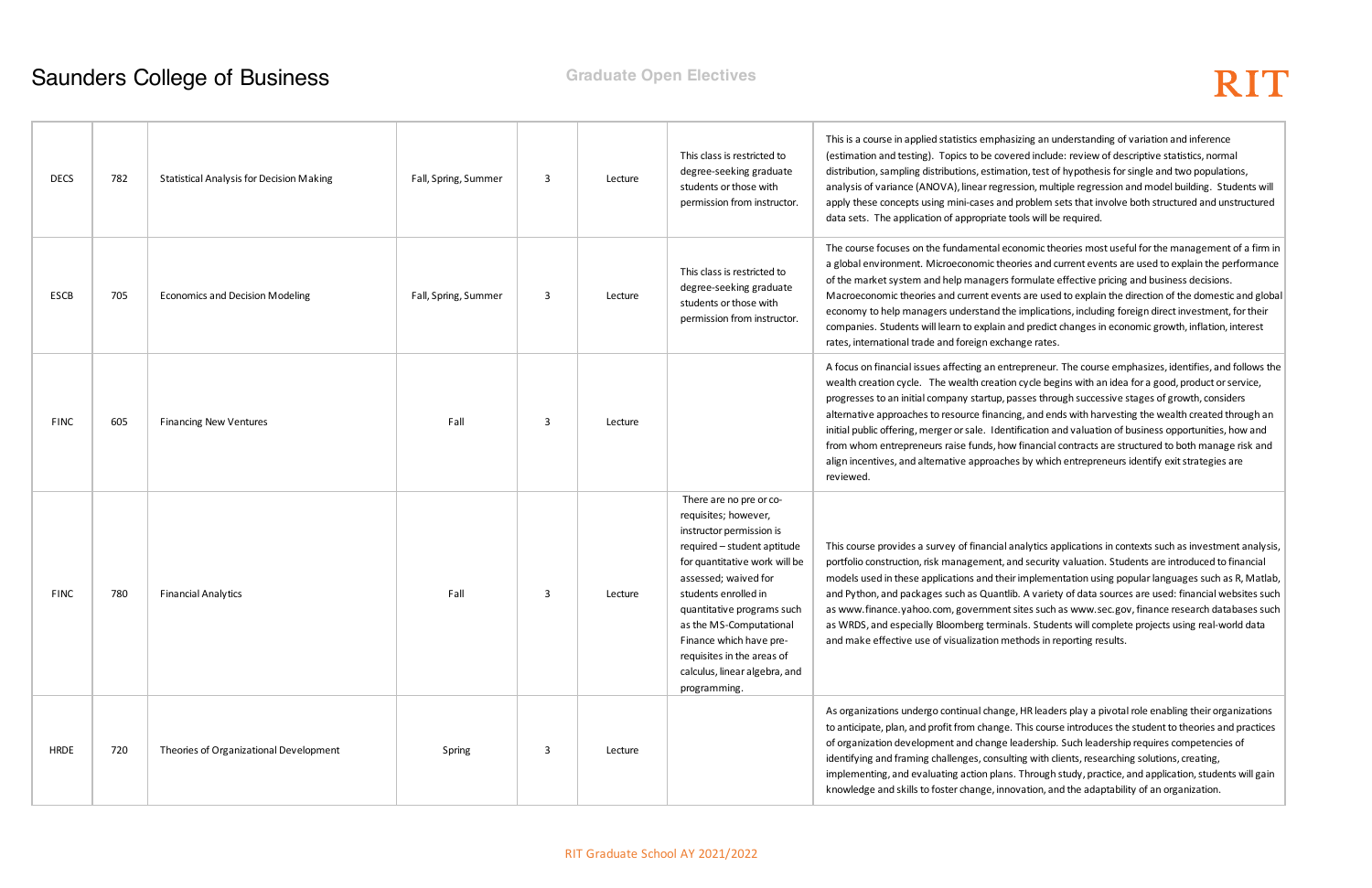tain, and engage the best available talent required for current enchmark practices from all industry types to derive effective velop a human capital strategy development, and complete an elected components of the strategy.

and the change in demographics of the workforce are like in the future, in addition to the structure and nature of work itself. Some of the some containal and disruptive affecting the d magnitude of these changes demand that businesses, leaders, managers, and individual employees reimagine anization and functioning of the workforce. This course is al perspective of the future of work and employment, and ignated professions and careers. Among others, this course will re the skills and competencies required of the workforce for this tencies, and job roles may become redundant? How should al with these changes? What will be the role of leaders and the workforce of the future?

ions fail because of lack of understanding of the process of cused attention to the change process. This course teaches erations required in structures, processes, and activities to within organizations. The components of this course include alyze barriers for change, leverage power and influence, and ent change.

ent's understanding of cross-cultural communication and r formal training. The course provides an introduction to s-cultural communication and adaptation and the application ining. Issues examined include culture theory, cross-cultural of cross-cultural training.

development, human resource development professionals a diverse workforce. Diversity and inclusion exploit the force. This course will examine dimensions of diversity beyond portunities to develop an understanding about how these workplace. The purpose of this course is to provide HRD manage these dynamics in an organizational setting and lead n inclusive workplace. Project work will allow for the in-depth rsity within a defined organization, conduct research and ce, and develop a diversity strategic plan with an on-going ess of diversity initiatives.

| <b>HRDE</b> | 722 | <b>Talent Development</b>         | Fall, Summer         | 3 | Lecture | This course provides skills to develop, ret<br>and future success. Students examine be<br>strategies for their own organizations, de<br>integrated set of projects to implement so                                                                                                                                                                                                                                                                                                                                                                  |
|-------------|-----|-----------------------------------|----------------------|---|---------|-----------------------------------------------------------------------------------------------------------------------------------------------------------------------------------------------------------------------------------------------------------------------------------------------------------------------------------------------------------------------------------------------------------------------------------------------------------------------------------------------------------------------------------------------------|
| <b>HRDE</b> | 726 | Technology and the Future of Work | Fall                 | 3 | Seminar | The rapid pace of progress in technology<br>anticipated to affect what work will look I<br>itself. Some of these changes might be ir<br>conduct of business. The pace, nature, ar<br>organizations, educators, policy makers, I<br>models of employment including the orga<br>intended to provide students with a globa<br>insights into the implications on their desi<br>address the following questions: What ar<br>new future of work? What skills, compet<br>corporations preempt and prepare to dea<br>managers in reimagining and developing |
| <b>HRDE</b> | 742 | Leading Change                    | Summer               | 3 | Lecture | Major change initiatives within organizat<br>change and the lack of deliberate and for<br>students the change process and the alte<br>effectively implement change initiatives<br>applied approaches and tools to help ana<br>provide frameworks to plan and impleme                                                                                                                                                                                                                                                                                |
| <b>HRDE</b> | 743 | Training for Global Organizations | Fall, Spring, Summer | 3 | Lecture | This course is designed to develop a stud<br>adaptation and how to design and delive<br>different theoretical perspectives on cros<br>of these perspectives to the design of tra<br>competence, and techniques and design                                                                                                                                                                                                                                                                                                                           |
| <b>HRDE</b> | 765 | Diversity in Global Workplace     | Spring               | 3 | Lecture | As strategic partners in global workforce<br>guide organizations to build and maintair<br>natural synergies of a multicultural workf<br>race, ethnicity, and gender and create op<br>dimensions intersect and play out in the v<br>professionals the knowledge required to<br>initiatives that will create and maintain a<br>ability to assess the current state of diver<br>benchmarking to build a diverse workfor<br>evaluation component to assess the succ                                                                                     |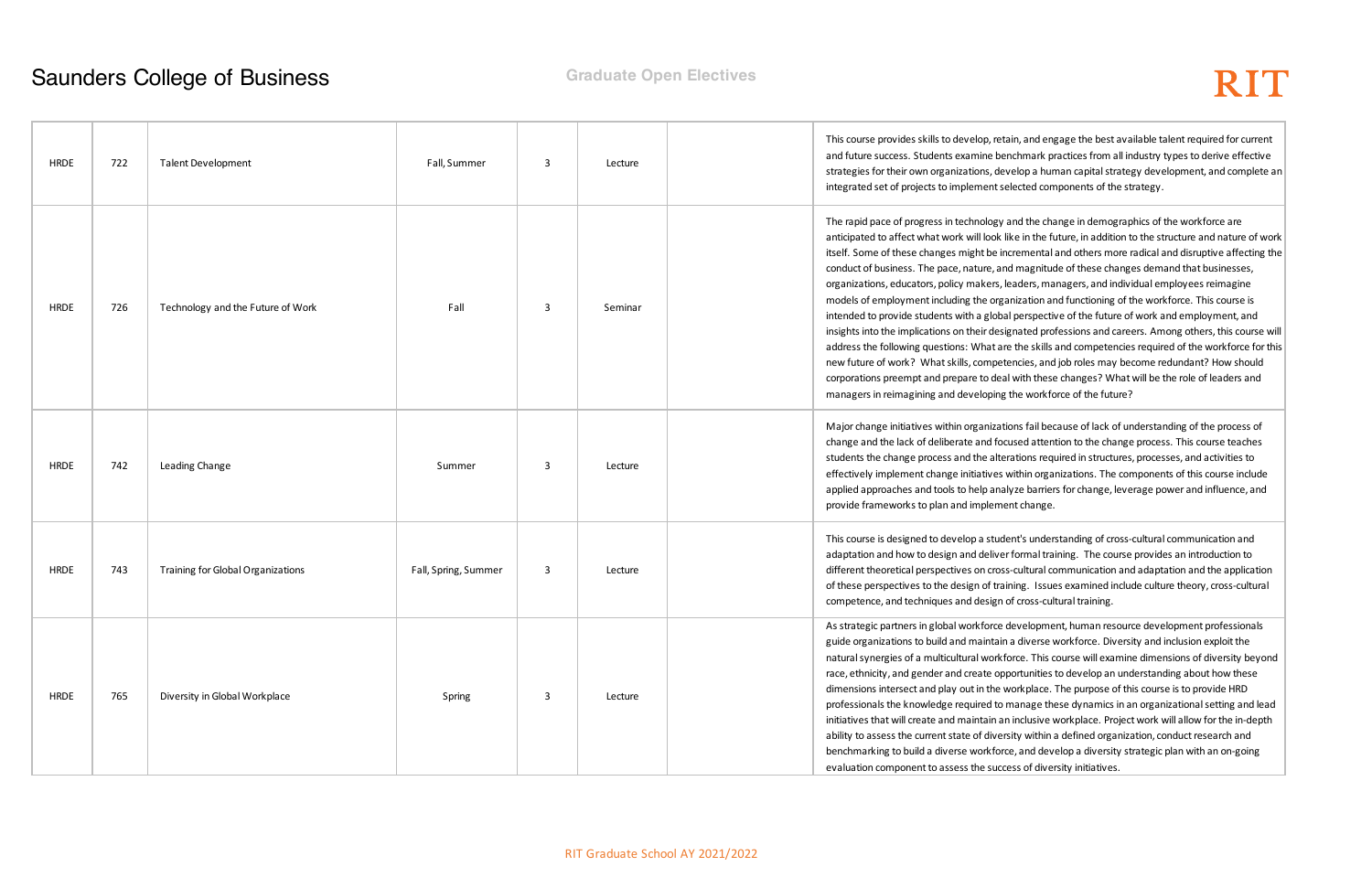ferences between product and service branding and marketing ervices such as lodging and recreational activities. Specific and marketing of tourism suppliers. Special attention will also move through their life cycle. The role of experiences in the oth the destination and supplier perspective.

pitality and tourism including estimation and prediction of ation of regional economic impacts, and use of economic I policy decisions.

 $\mathsf p$  management methods to hospitality and tourism industries in  $\mathsf |$ s and maintain the economic viability of others. A review of ble for maintaining hospitality and tourism competitiveness will ality improvement process will be applied to hospitality

of interrelationships between markets (demand) and rnments and private businesses. This analysis provides a y initiatives at the local, regional, and international levels. sm and hospitality planning as it defines the frames of ning the development of tourism facilities and use of space. new service systems for hospitality and tourism industries.

anding of how resort amenities and visitor attractions are . Focus is on the planning, development, operation, design, and uch as golf, tennis, skiing, spas, and marinas. Additional storical, cultural, and natural resource based tourist attractions.

lata analysis including both descriptive and inferential a analytics and business intelligence tools will be explored

mental knowledge and skills required for successful analysis of flow of information within organizations and the design and to address identified factors. Students are provided with seful in determining systems requirements and developing a

vith data capture, organization, storage, extraction, and ng. Enables student to model data by developing conceptual aught for managing the design and development of large models, concurrent processing, data distributions, database leansing, and data mining.

| <b>HSPT</b> | 730 | Strategic Hospitality & Tourism Branding                                    | Fall         | 3 | Lecture | This class is restricted to<br>degree-seeking graduate<br>students or those with<br>permission from instructor. | This class will concentrate on how the diff<br>apply to travel destinations and tourist se<br>emphasis will be placed on the branding a<br>be paid to promoting destinations as they<br>marketing system will be covered from b                                             |
|-------------|-----|-----------------------------------------------------------------------------|--------------|---|---------|-----------------------------------------------------------------------------------------------------------------|-----------------------------------------------------------------------------------------------------------------------------------------------------------------------------------------------------------------------------------------------------------------------------|
| <b>HSPT</b> | 740 | Economic Performance Analysis for Hospitality &<br>Tourism                  | Fall, Spring | 3 | Lecture | This class is restricted to<br>degree-seeking graduate<br>students or those with<br>permission from instructor. | Applications of economic analysis to hosp<br>demand and supply, valuation, determina<br>analysis in management, marketing, and                                                                                                                                              |
| <b>HSPT</b> | 750 | Strategic Processes and Assessment of Hospitality<br>and Tourism Industries | Spring       | 3 | Lecture | This class is restricted to<br>degree-seeking graduate<br>students or those with<br>permission from instructor. | This class will apply customer relationship<br>order to develop new service experiences<br>the quality models and strategies availab<br>be covered. The use of the six sigma qua<br>industries.                                                                             |
| <b>HSPT</b> | 761 | Planning & Development for Hospitality and Tourism<br>Industries            | Fall         | 3 | Lecture | This class is restricted to<br>degree-seeking graduate<br>students or those with<br>permission from instructor. | This course analyzes tourism as a system<br>destinations (supply), and between gover<br>framework for the in-depth study of polic<br>Additionally this course will address touris<br>reference used in making choices concerr<br>Scenario planning will be used to create n |
| <b>HSPT</b> | 763 | Resort Amentity and Attraction Development                                  | Fall         | 3 | Lecture | This class is restricted to<br>degree-seeking graduate<br>students or those with<br>permission from instructor. | This course gives the student an understa<br>developed and managed in destinations.<br>special needs of recreational amenities su<br>emphasis is placed on managing both his                                                                                                |
| MGIS        | 650 | Introduction to Data Analytics and Business<br>Intelligence                 | Fall         | 3 | Lecture |                                                                                                                 | This course serves as an introduction to d<br>statistical techniques. Contemporary data<br>through realistic problem assignments.                                                                                                                                           |
| <b>MGIS</b> | 720 | <b>Information Systems Design</b>                                           | Fall         | 3 | Lecture |                                                                                                                 | This course provides students with fundar<br>problems and opportunities related to the<br>implementation of information systems t<br>knowledge and experience that will be us<br>logical design.                                                                            |
| MGIS        | 725 | Data Management and Analytics                                               | Spring       | 3 | Lecture |                                                                                                                 | This course discusses issues associated w<br>modeling for planned and ad hoc reportin<br>and semantic data models. Techniques ta<br>database systems including logical data r<br>administration, data warehousing, data cl                                                  |
|             |     |                                                                             |              |   |         |                                                                                                                 |                                                                                                                                                                                                                                                                             |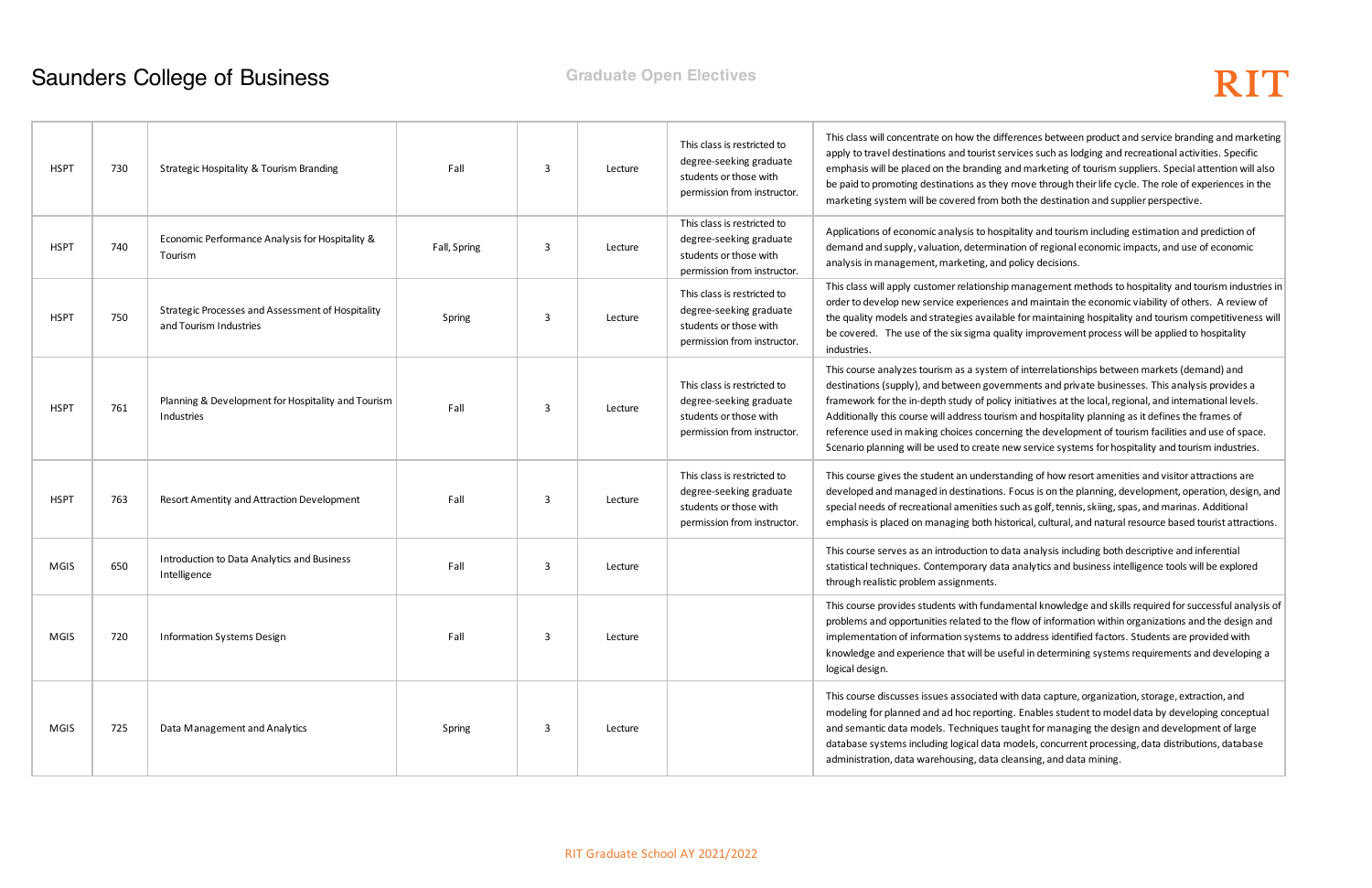nderstand the principles and practices employed to analyze te IT-based solutions to address business challenges and duct requirements analysis, approach the design or redesign of is decisions to various levels of management, and work in a

technologies associated with Integrated Business Information lated to the implementation and ongoing application of these ition and common patterns of systems integration technology RP), enterprise application integration (EAI) and data anizational issues in selecting the appropriate technology and Hands-on experience with the SAP R/3 system is utilized to s related to integrated business systems. (familiarity with MS

domestic and overseas resources, explore transnational etworks at early stages of the development. This course is es of this global challenge, as well as the richer opportunities ill learn how to discover, evaluate, and enact opportunities goods and services that serve various company goals. npetitive strategies normally adopted by international such as EU, China, and India.

g new ventures with an emphasis on understanding the role of ities, seeking capital and other resources, and managing the

e as they do in organizations and what managers can do to influencing people's behavior. Students will learn a number of vith managerial challenges dynamics at the individual, group eadership, motivation, team building, conflict, organizational thical leadership.

nd science of negotiation so that one can negotiate n one's day-to-day experiences and, especially, within the faced by managers and other professionals. Individual class sessions will export that incorple the many people think about and practice negotiation skills and

practitioners with scientifically supported frameworks and ding on, and implementing ethical courses of action in business. ds analysis, the science of decision-making, corporate social ging technologies, and doing business in a global context.

| MGIS        | 735 | Design and Information Systems                              | Spring               | 3 | Lecture | Students who complete this course will u<br>information needs and design appropriat<br>opportunities. They will learn how to con<br>business processes, communicate design<br>project-based environment.                                                                                                                                              |
|-------------|-----|-------------------------------------------------------------|----------------------|---|---------|-------------------------------------------------------------------------------------------------------------------------------------------------------------------------------------------------------------------------------------------------------------------------------------------------------------------------------------------------------|
| MGIS        | 760 | <b>Integrated Business Systems</b>                          | Spring               | 3 | Lecture | This course focuses on the concepts and t<br>Systems and the managerial decisions re<br>systems. Topics include business integra<br>including enterprise resource planning (E<br>integration. The key managerial and org<br>successful implementation are discussed<br>enable students to demonstrate concepts<br>Office suite and Internet browsers) |
| <b>MGMT</b> | 610 | Global Entrepreneurship                                     | Spring               | 3 | Lecture | Global entrepreneurs need to utilize both<br>opportunities, and leverage worldwide ne<br>designed to address the unique challenge<br>faced by the "born globals." Students wi<br>across national borders in order to create<br>Students will also be informed of the com<br>entrepreneurs in other major economies                                    |
| <b>MGMT</b> | 720 | Entrepreneurship and Technology Entrepreneurship            | Fall, Spring, Summer | 3 | Lecture | This course studies the process of creatin<br>the entrepreneur in identifying opportuni<br>formation and growth of a new venture.                                                                                                                                                                                                                     |
| <b>MGMT</b> | 740 | Leading Teams in Organizations                              | Fall, Spring, Summer | 3 | Lecture | This course examines why people behave<br>improve organizational performance by i<br>frameworks for diagnosing and dealing v<br>and organizational level. Topics include le<br>change, cultures, decision making, and et                                                                                                                              |
| <b>MGMT</b> | 755 | Negotiations                                                | Fall, Spring         | 3 | Lecture | This course is designed to teach the art ar<br>successfully in a variety of settings, withi<br>broad spectrum of negotiation problems<br>sessions will explore the many ways that<br>strategies in a variety of contexts.                                                                                                                             |
| <b>MGMT</b> | 775 | Ethical Decision Making and Corporate Social<br>Performance | Fall, Spring         | 3 | Lecture | This course is designed to equip business<br>methods for recognizing, analyzing, decid<br>Selected topics include stakeholders need<br>performance, issues involved with emerg                                                                                                                                                                        |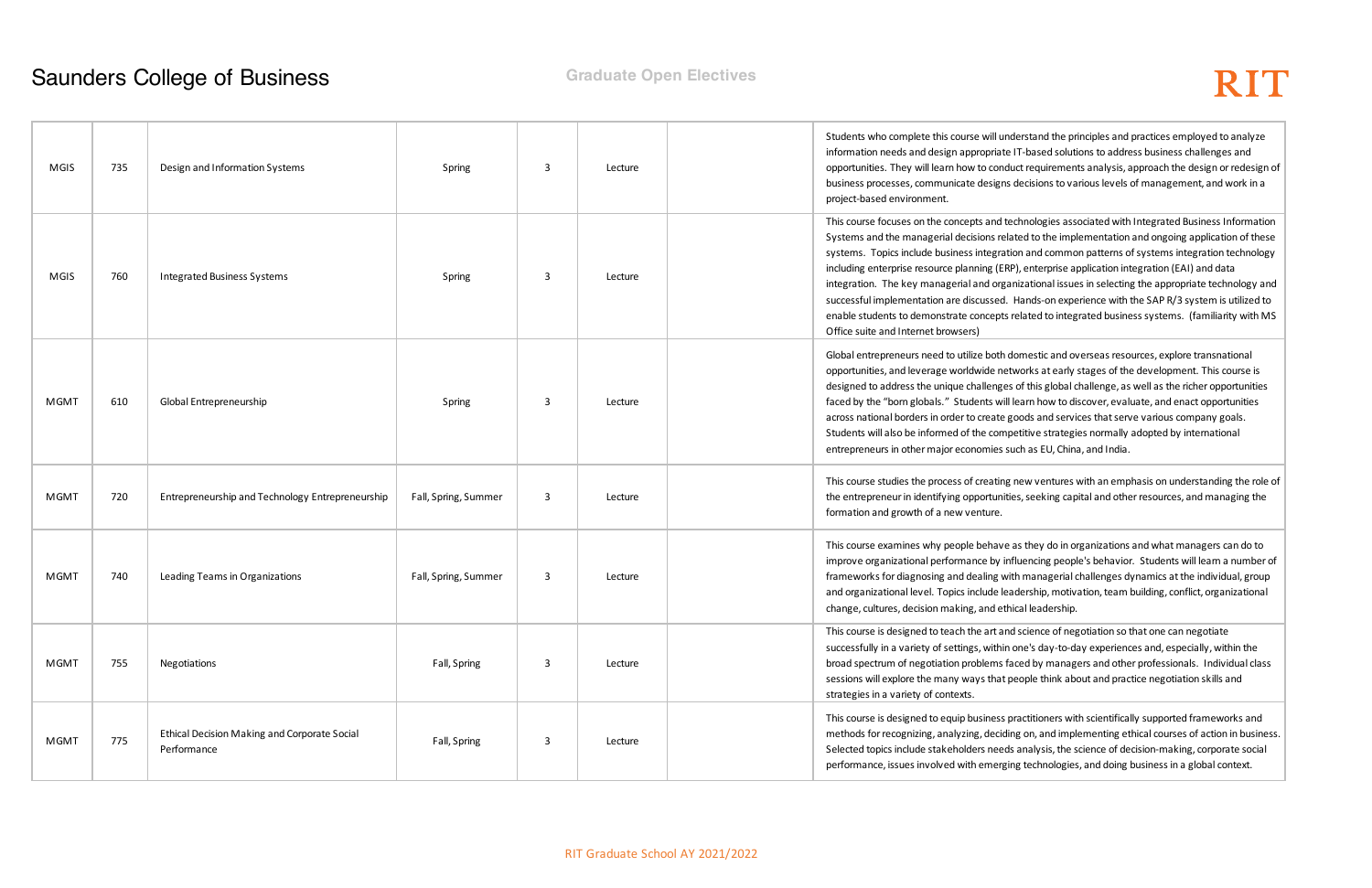les and practices of marketing. The course is structured around g to the development of successful marketing strategies, icts and services in domestic and international environments. Iniques, setting and evaluating measurable objectives, d components of product/service offering, planning and of distribution, price, and promotion), and enhancing customer tomer value.

se on the dynamics of innovation. The course focuses on n and systems dynamics that impact organizational innovation. ing of and important skills in fostering multi-level organizational ion of innovation. Issues and challenges important to leaders at ars and talent management practitioners will be examined and class to pay for the administration of the ISPI and Meyers

ling of innovation, their own personal innovation capabilities, nique to innovation applied in an organizational context. This tical to developing innovation capabilities in and across itive and complex world. This course will build awareness and of overall course content and design principles particular to duals, teams, and organizations.

once-successful companies that failed to accomplish the sistently design, deliver value to customers and other key ve and ever-changing service environment. Today's evelop and implement strategies that ensure the continued and identify and leverage opportunities for growth and mly grounded in the fundamentals of strategy development Ind sustain competitive advantage; and to apply key foresight o anticipate future opportunities.

the learners ability to help their organization manage its ross multiple channels, maximize revenue opportunities, build *iction, and drive customer retention and loyalty.* 

ed on four phases: analysis and determination of what data to nd communicating the findings to others. In this course, inalytics to develop a measurement strategy for a given area asurement process is used to ensure that operations function al power of measurement lies in using analytics predicatively the organization and the value delivered to customers. Topics nt in growth and innovation, methodologies to measure quality,

| <b>MKTG</b> | 761 | Marketing Concepts and Commercialization          | Fall, Spring, Summer | 3 | Lecture | An introduction to contemporary principle<br>the process of marketing planning leadin<br>including the commercialization of produ<br>Focus is on environmental scanning tech<br>innovating and controlling the interrelate<br>executing the marketing mix (channels o<br>relationships through the delivery of cust                                                                                                                                                                                                                                                             |
|-------------|-----|---------------------------------------------------|----------------------|---|---------|---------------------------------------------------------------------------------------------------------------------------------------------------------------------------------------------------------------------------------------------------------------------------------------------------------------------------------------------------------------------------------------------------------------------------------------------------------------------------------------------------------------------------------------------------------------------------------|
| <b>SERQ</b> | 712 | Breakthrough Thinking, Creativity, and Innovation | Fall, Summer         | 3 | Lecture | This is an introductory-level survey cours<br>individual, team and organization-humar<br>Students gain awareness in, understandi<br>human ecologies conducive to the creati<br>all levels in an organization, entrepreneu<br>explored. There is a required fee for the o<br>Briggs evaluation instruments.<br>Students will develop in their understand<br>preferences, and the human dynamics u<br>background is becoming increasingly crit<br>organizations in our increasingly competi<br>improve competency in the application o<br>developing innovation-competent individ |
| <b>SERQ</b> | 720 | Service Scenario and Strategy Development         | Spring, Summer       | 3 | Lecture | The service world has many examples of<br>primary goal of every organization: cons<br>stakeholder groups in a highly competitiv<br>organizational leaders must be able to de<br>competitiveness of their organizations, a<br>innovation brought about by change. Fin<br>this course prepares students to create a<br>techniques including scenario planning to                                                                                                                                                                                                                  |
| <b>SERQ</b> | 722 | <b>Customer Centricity</b>                        | Spring               | 3 | Lecture | The Customer Centricity course develops<br>interactions with its valued customers ac<br>foundations to increase customer satisfa                                                                                                                                                                                                                                                                                                                                                                                                                                                |
| <b>SERQ</b> | 723 | Service Analytics                                 | Fall, Summer         | 3 | Lecture | Analytics in service organizations is base<br>collect, gathering the data, analyzing it, a<br>students will learn the fundamentals of a<br>of research and analysis. While this mea<br>well and customer needs are met; the re<br>to drive growth and service, to transform<br>include big data, the role of measuremer<br>and other intangibles.                                                                                                                                                                                                                               |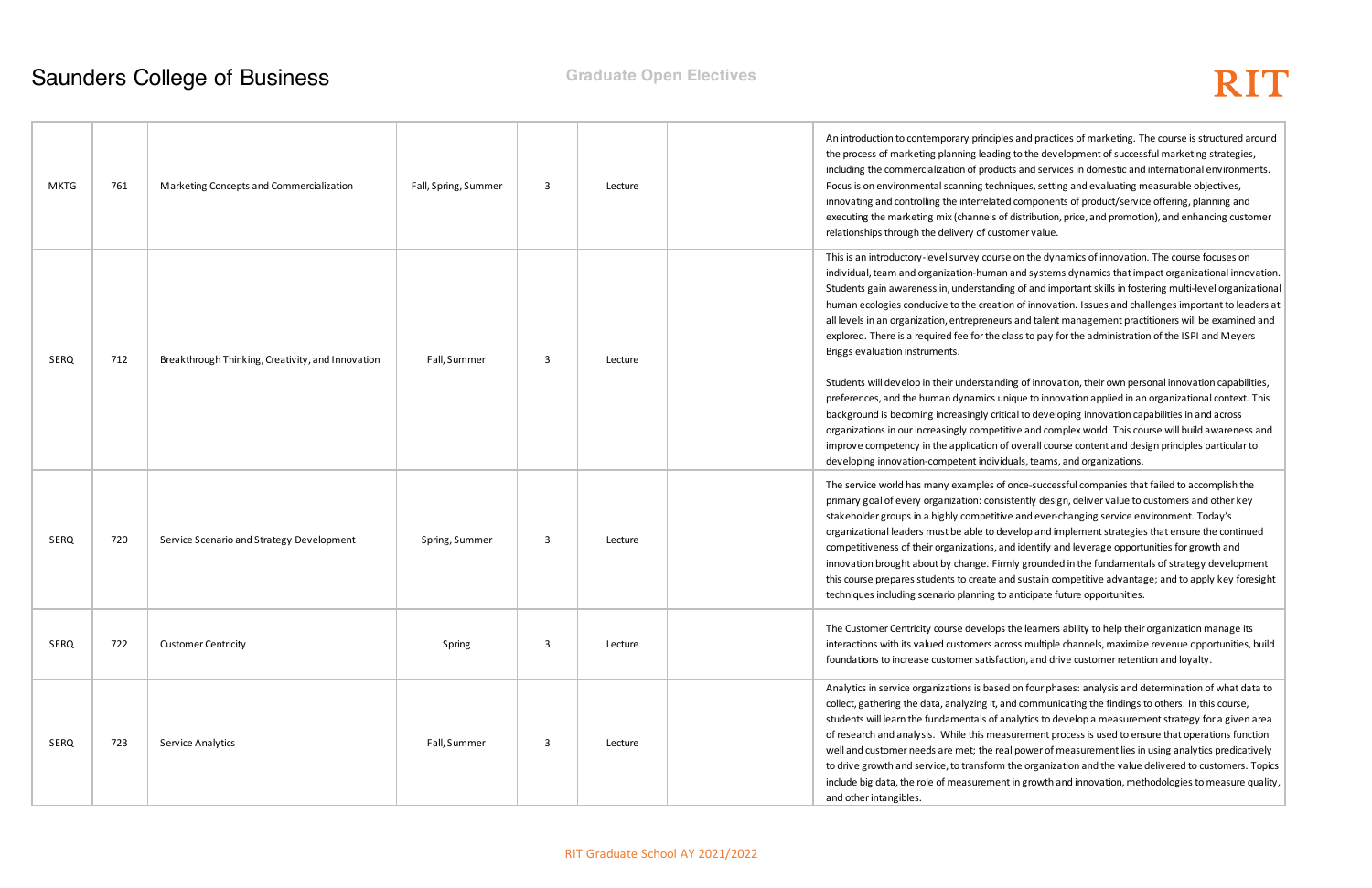

and varied arena making the assessment of service quality lity evaluation strategies which span a variety of service of public and private sector quality service indicators will be service quality. Each of these approaches will be analyzed, enerated. To assist with this overview, the Serve/Qual model, ndards to meet and exceed customer expectations, will be used

gment of human interactions in today's society. This course will s and experiences from the perspective of human motivation ychology to the delivery of services. An analysis of the s will help the student restrain their use of intuition and overlay ics. The areas to be included in this course include; emotional lict and communication, motivation, diversity, retention, and

| SERQ |  | 732 | Assessment of Service Quality | Fall   | 3 | Lecture |                             | The service sector encompasses a large a      |
|------|--|-----|-------------------------------|--------|---|---------|-----------------------------|-----------------------------------------------|
|      |  |     |                               |        |   |         |                             | challenging. This course will provide quali   |
|      |  |     |                               |        |   |         |                             | sectors. To build a comprehensive picture     |
|      |  |     |                               |        |   |         |                             | reviewed as well as strategies to assess s    |
|      |  |     |                               |        |   |         |                             | discussed and evaluated for the output go     |
|      |  |     |                               |        |   |         |                             | including the identification of service stan  |
|      |  |     |                               |        |   |         |                             | to evaluate service quality.                  |
|      |  | 745 | Social Psychology of Service  | Summer | 3 | Lecture | Department consent required | Service interactions are an increasing seg    |
| SERQ |  |     |                               |        |   |         |                             | examine service relationships, encounters     |
|      |  |     |                               |        |   |         |                             | and relating existing theories of social psy  |
|      |  |     |                               |        |   |         |                             | interactions of customers and employees       |
|      |  |     |                               |        |   |         |                             | critical thinking skills with human dynami    |
|      |  |     |                               |        |   |         |                             | intelligence, reciprocity, persuasion, confli |
|      |  |     |                               |        |   |         |                             | other related theories.                       |